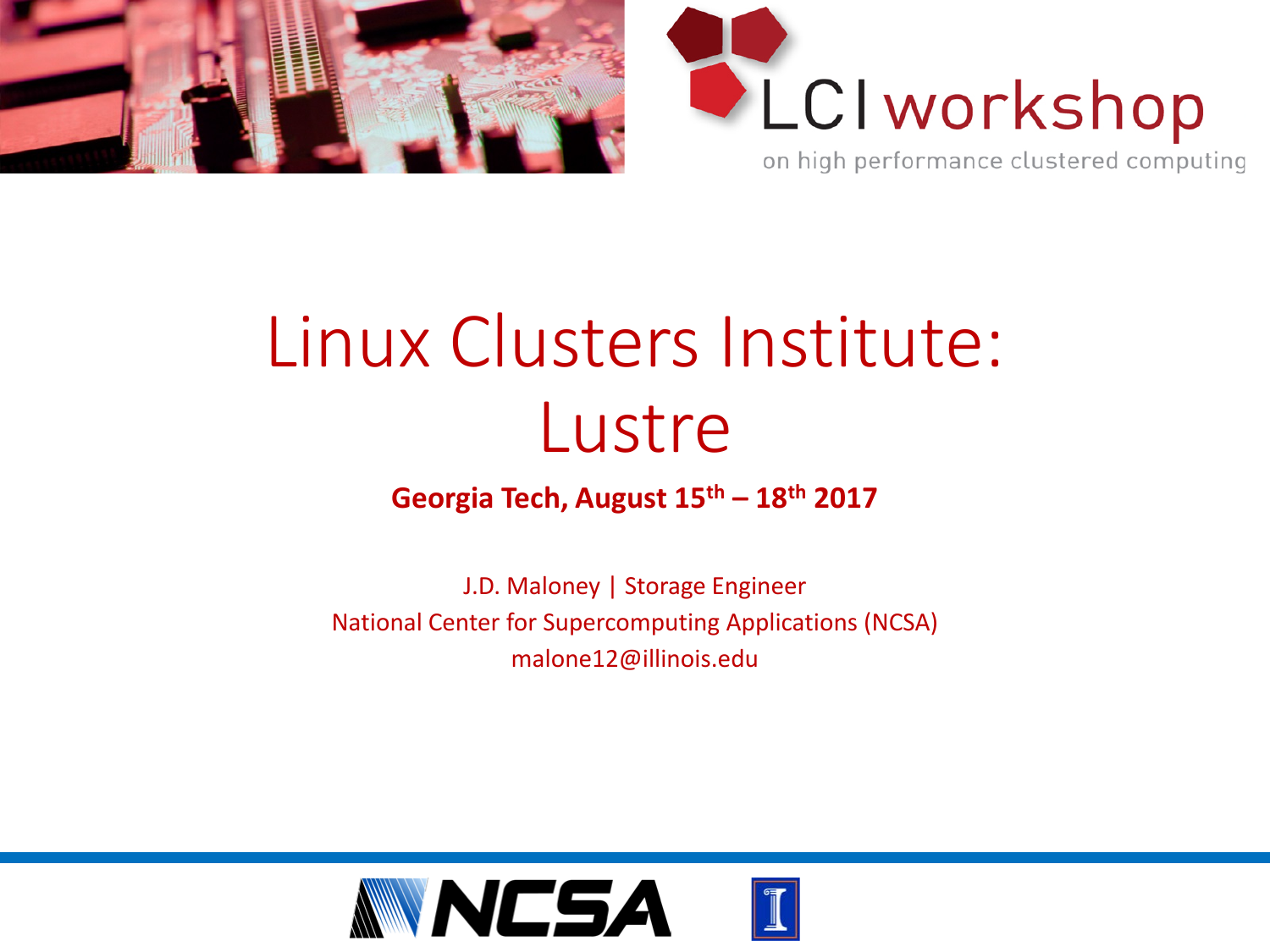

## Lustre Overview

- Open Source file system supported, developed by many companies and large institutions (Intel, Seagate, DDN, CEA, DOE)
- One of the two "prominent" file systems in used today by the world's largest supercomputers
- Known for its ability to scale sequential I/O performance as the storage system grows
- More complicated to administer, stricter operating environment (OFED stack, kernel, etc.)
- Can grow to greater numbers of clients





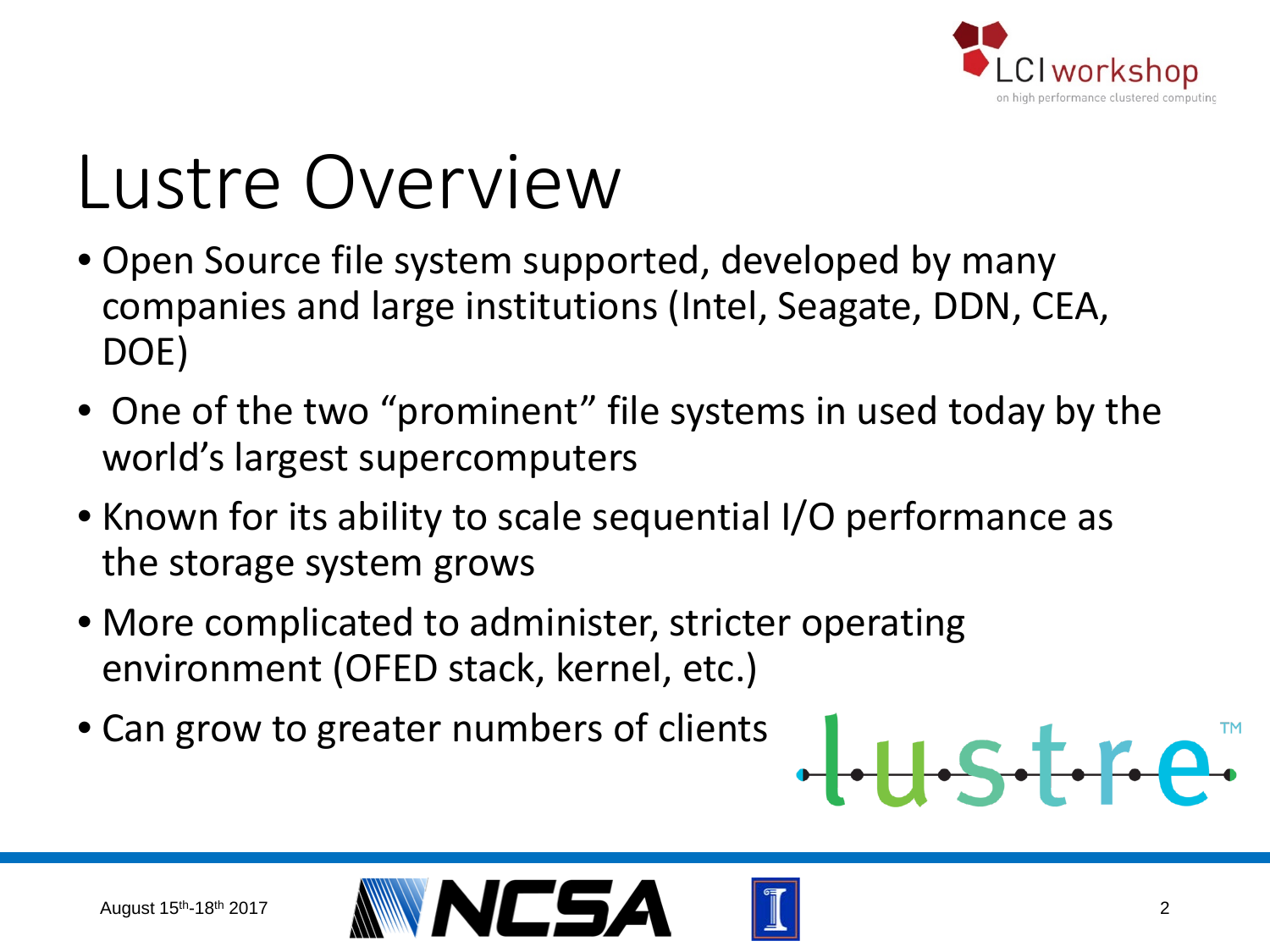

# History of Lustre

- Long history in the HPC community
- Began in 1999 as a research project by Peter Braam at Carnegie Mellon University
- Braam started a company (Cluster File Systems Inc) and continued development of the file system
	- DOE backed project as part of the Advanced Strategic Computing Initiative
- Sun bought out Cluster File Systems Inc in 2007
	- Braam went to Xyratex (who acquired the hardware during the deal)
- Oracle took control of Lustre releases upon their acquisition of Sun Microsystems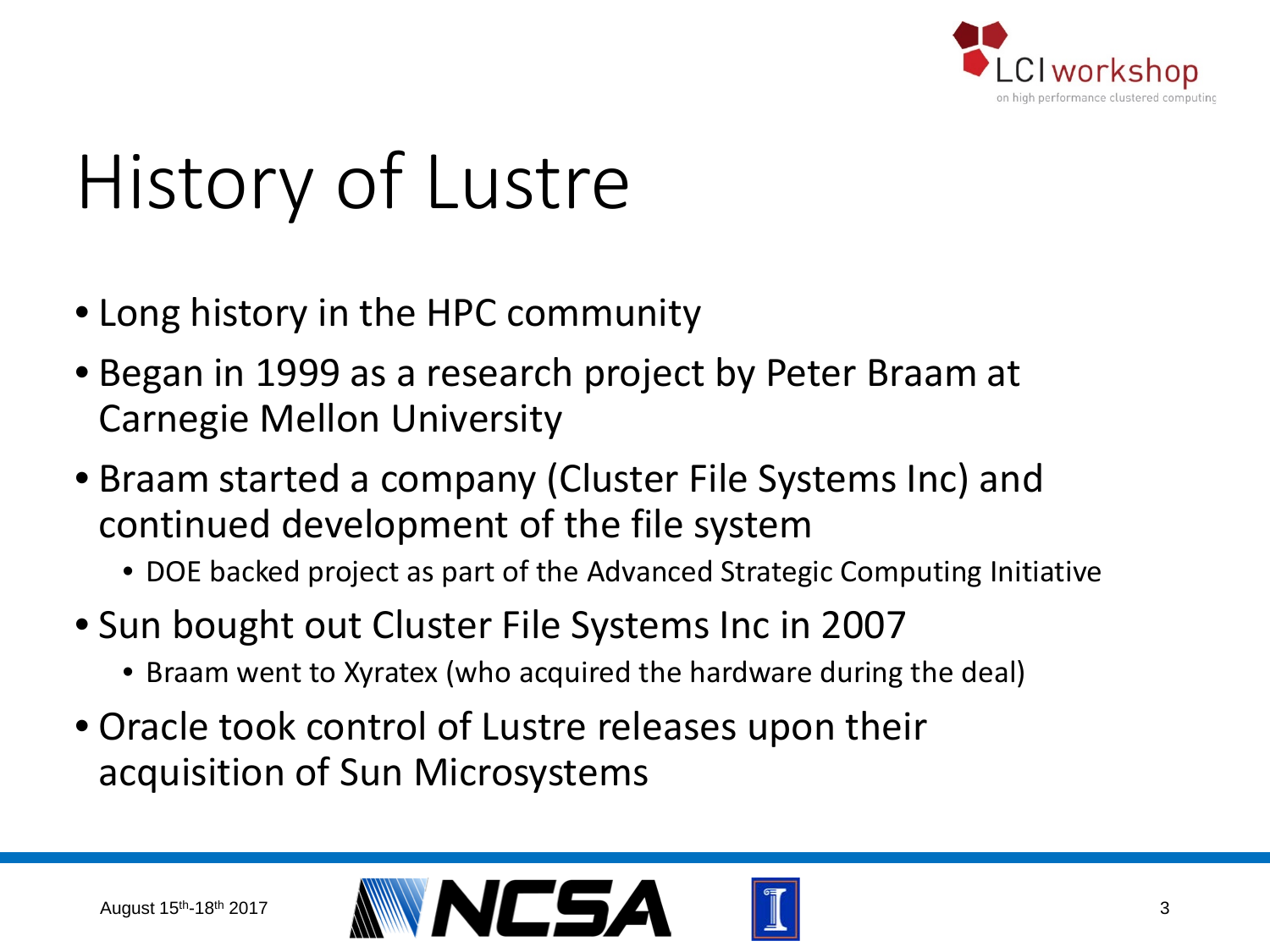

# History of Lustre

- Oracle announced it would cease development of the file system
	- Quickly an open source community sprang up to support the file system
- Many Lustre developers left Oracle founded Whamcloud that took a lot of Lustre development
- Whamcloud was acquired by Intel in 2012 and much of the talent in Whamcloud moved to Intel
- In 2017 Intel announced it was leaving the commercial Lustre space, community is continuing to support file system

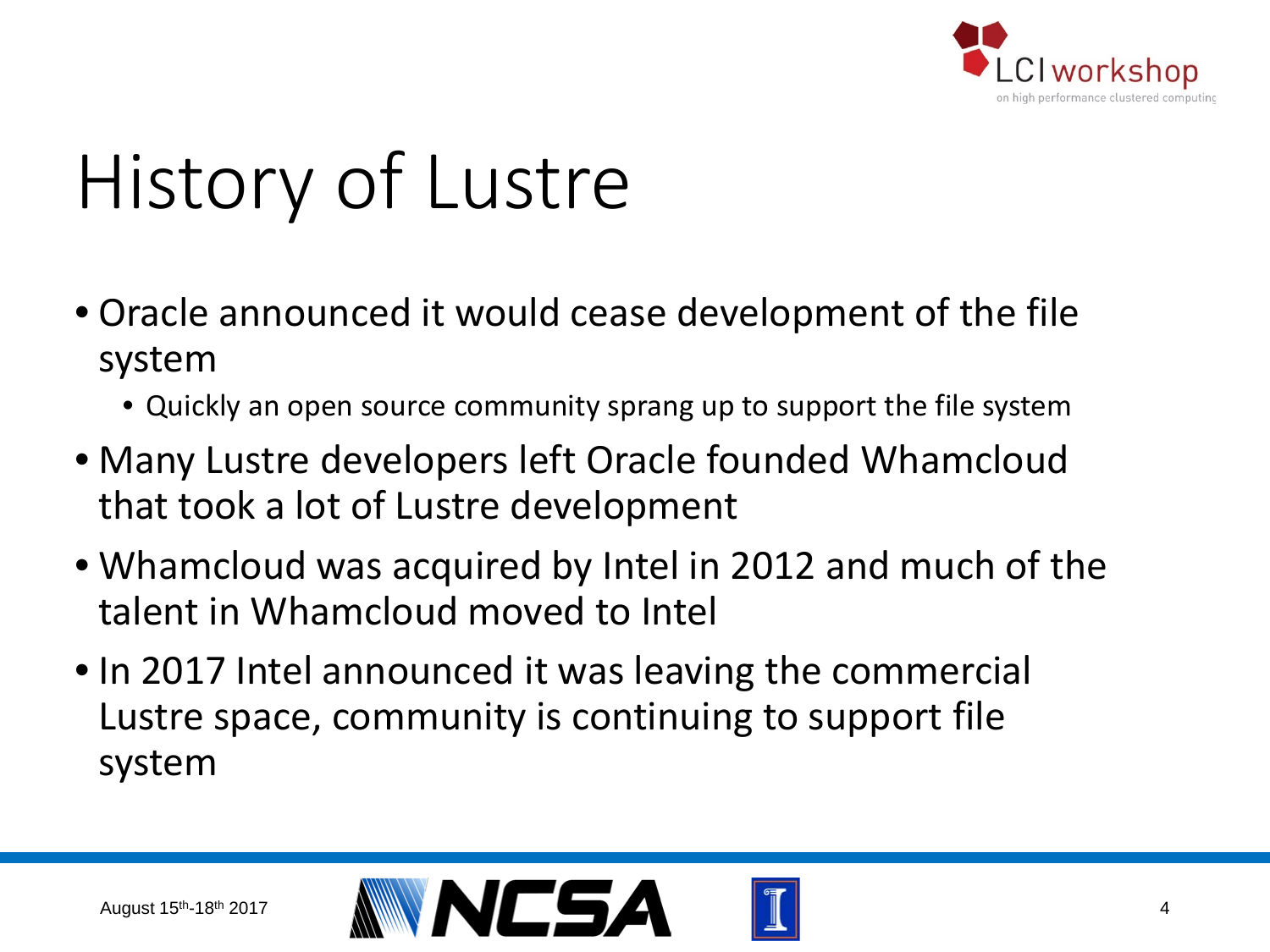

#### Stand Out Lustre Features

- Able to handle extremely high client count 10's to 100's of thousands of clients can mount the file system
- File System throughput bandwidth scales very well
- Easily supports multiple networks simultaneously via LNET routing
- Open source, no licenses to run the file system
- Strong community behind the file system pushing it forward and contributing code

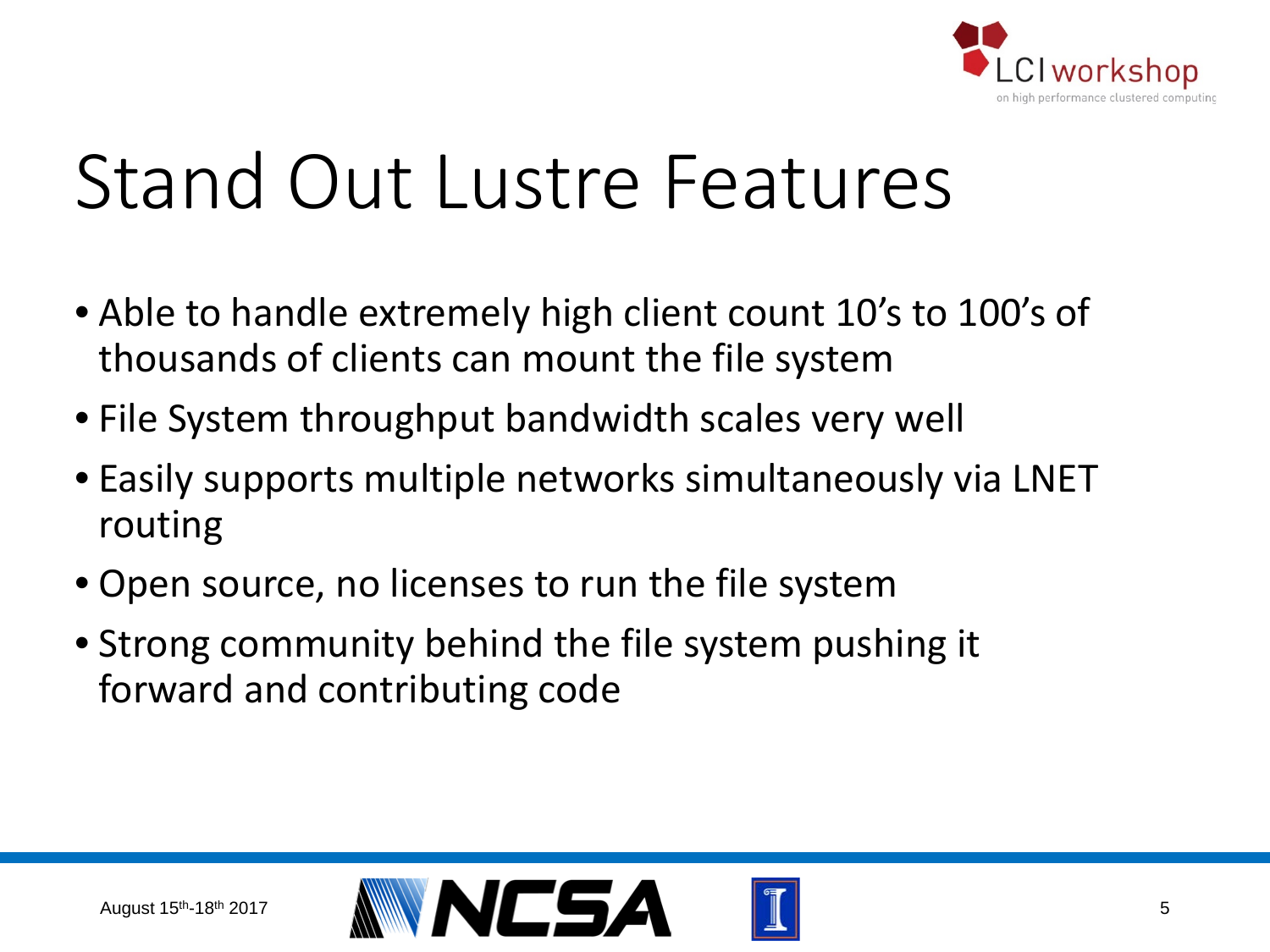

#### Stand Out Lustre Features

- Dynamic stripe capability allowing users to define the level of parallelization they're using on the file system (for objects on OSTs)
- Can run on top of software based RAID solutions
	- LDISKFS (ext4) (traditional)
	- ZFS (recent and up and coming)
- No fancy controllers are needed to maintain a reliable file system
- Uses HA/Failover to maintain high-uptime/reliability

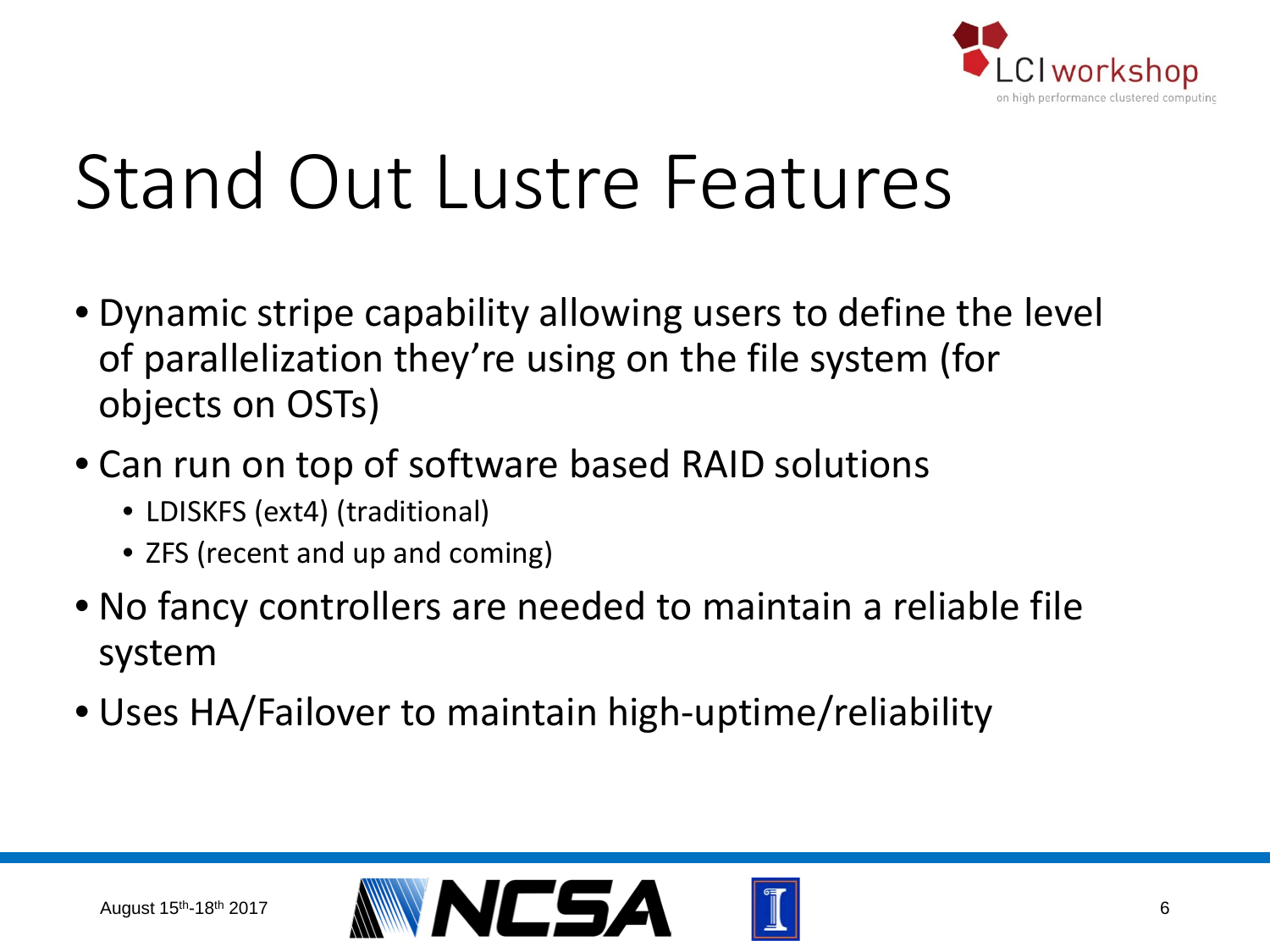

## Lustre Weaknesses

- Relies on Fencing/STONITH to maintain reliable system during node failure scenarios
- No built in policy engine to handle file movement, migration, and policies; relies on external policy engine
- HSM functionality while built in does not support tiers within the file system (something like storage pools in Spectrum Scale), only supports external connectors
- With Intel backing away from commercially supporting Lustre, support will have to come from vendor

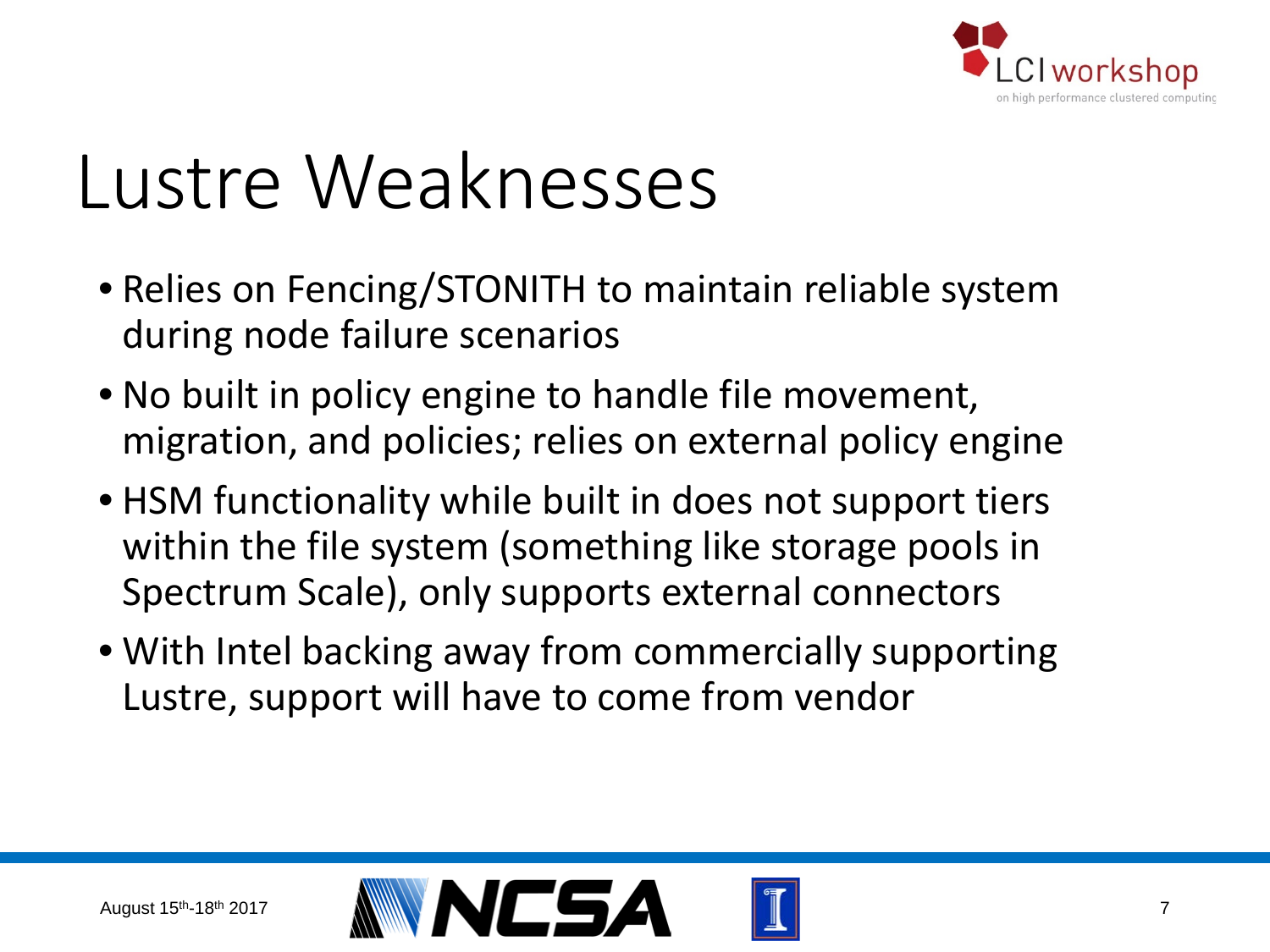

## Popular Lustre Appliances

• Can buy ready built appliances from many vendors, here are some:





Seagate DDN Warp Mechanics



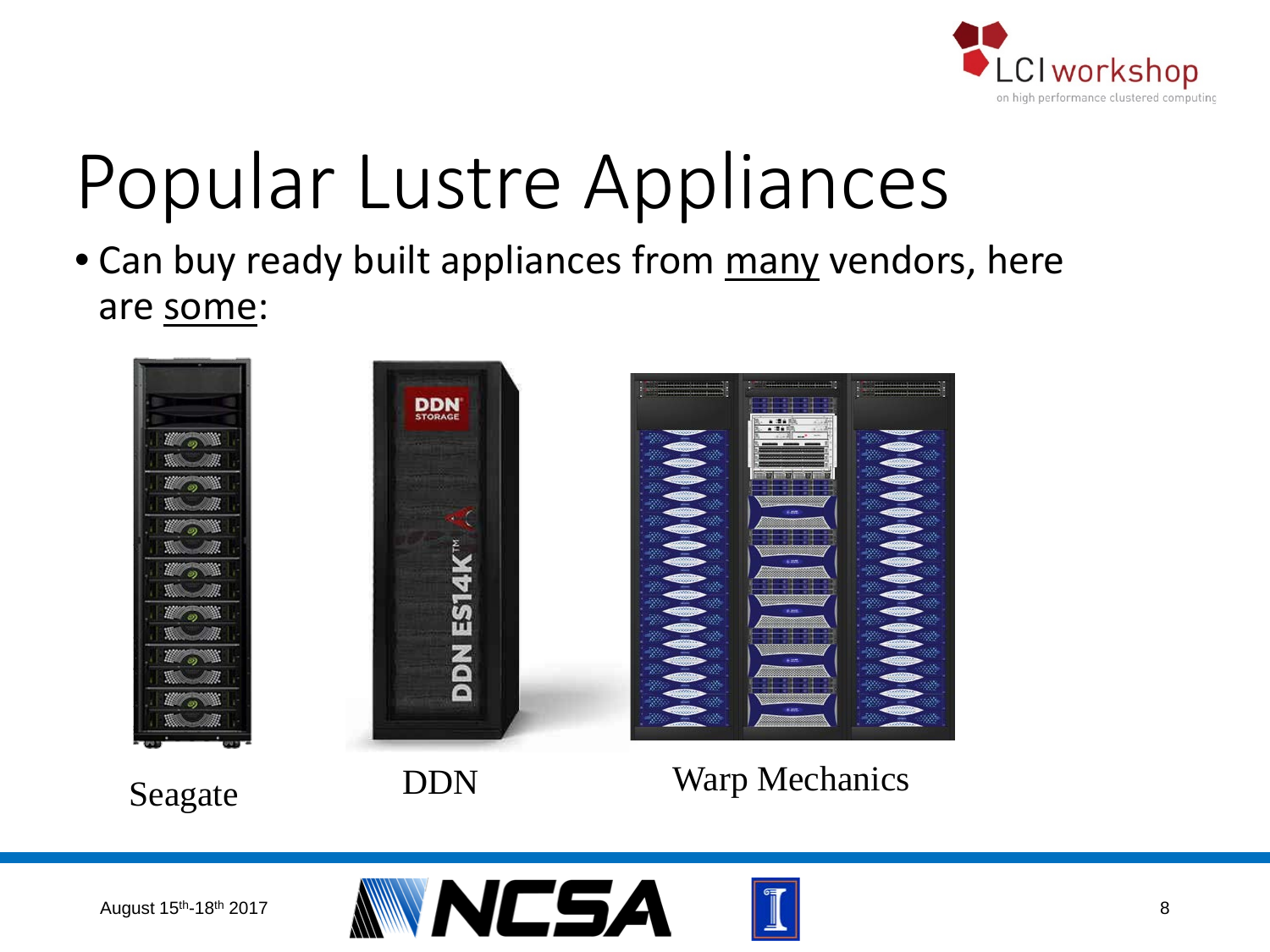

## Lustre Hardware

- Many other vendors will sell you hardware pre-configured for Lustre file systems
- Find solution that hits your price point and you have confidence in your vendor to provide a solid product
- Can also build yourself on "white box"/commodity hardware
	- Or even in a virtual machine environment on your laptop to test
- Appliance or not depends on how much of a turn key solution you want to have or use

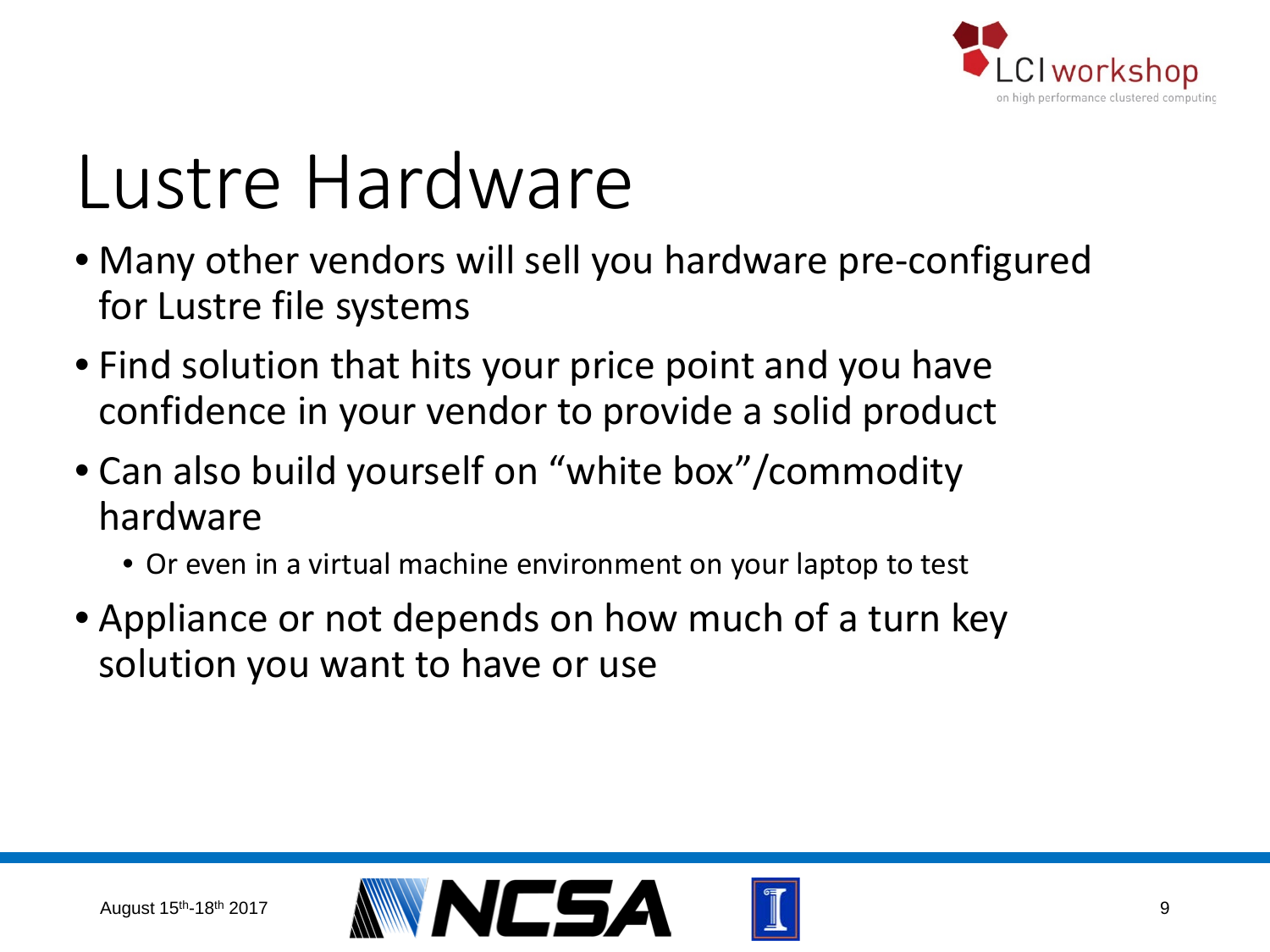

#### Lustre Concepts

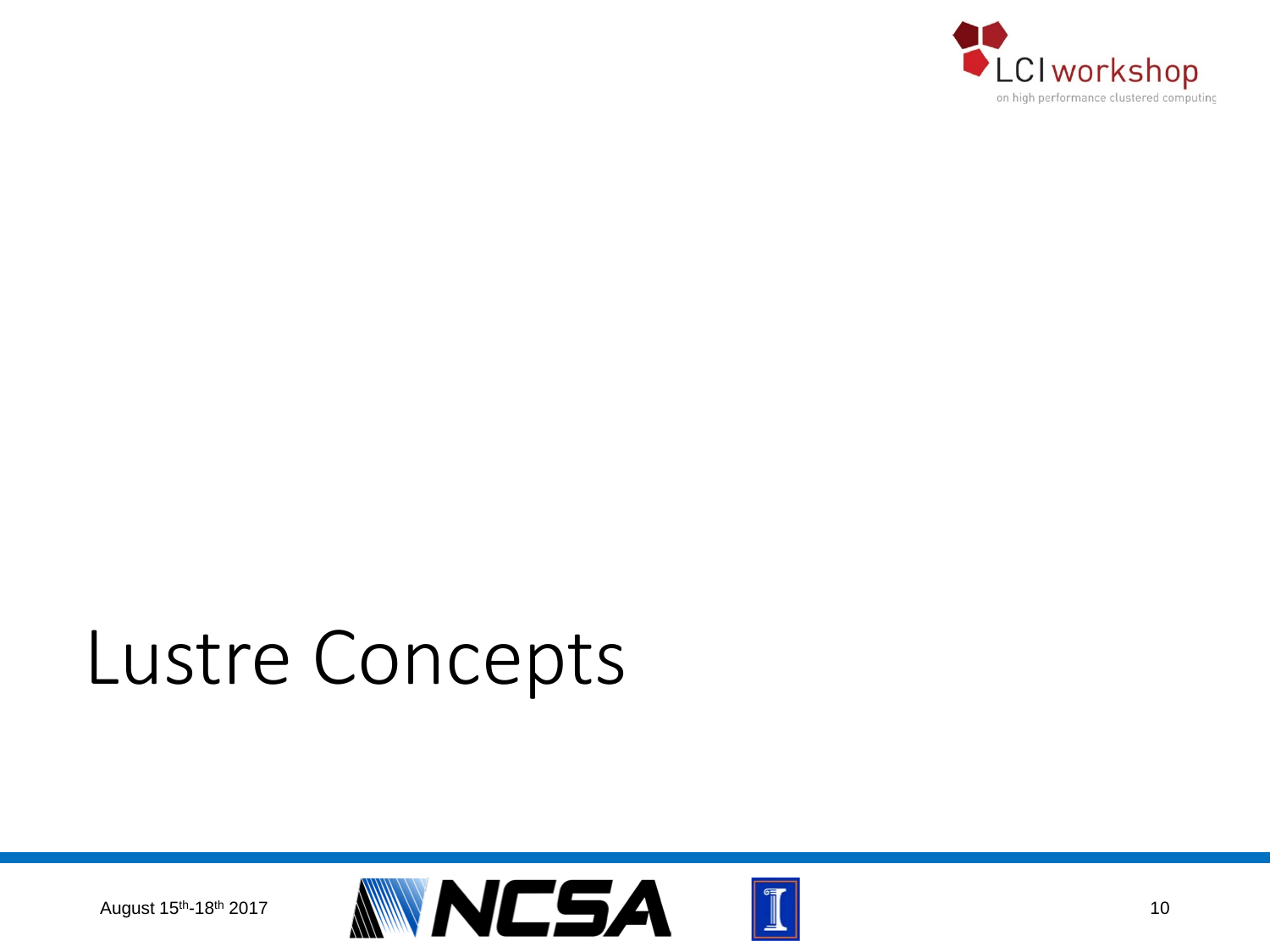

# Key Definitions

- MDS (Metadata Server) Server(s) where information about the files are stored
	- eg. pointers, attributes, extended attributes
- MDT (Metadata Target) Disk(s) attached to the MDS that provide the storage for the file system metadata
- OSS (Object Storage Server) Servers that host the actual data itself (the actual files, but nothing about them)
- OST (Object Storage Target) Disk(s) attached to the OSS that provide the storage for the file system data
- MGS (Management Server) Stores Lustre file system information



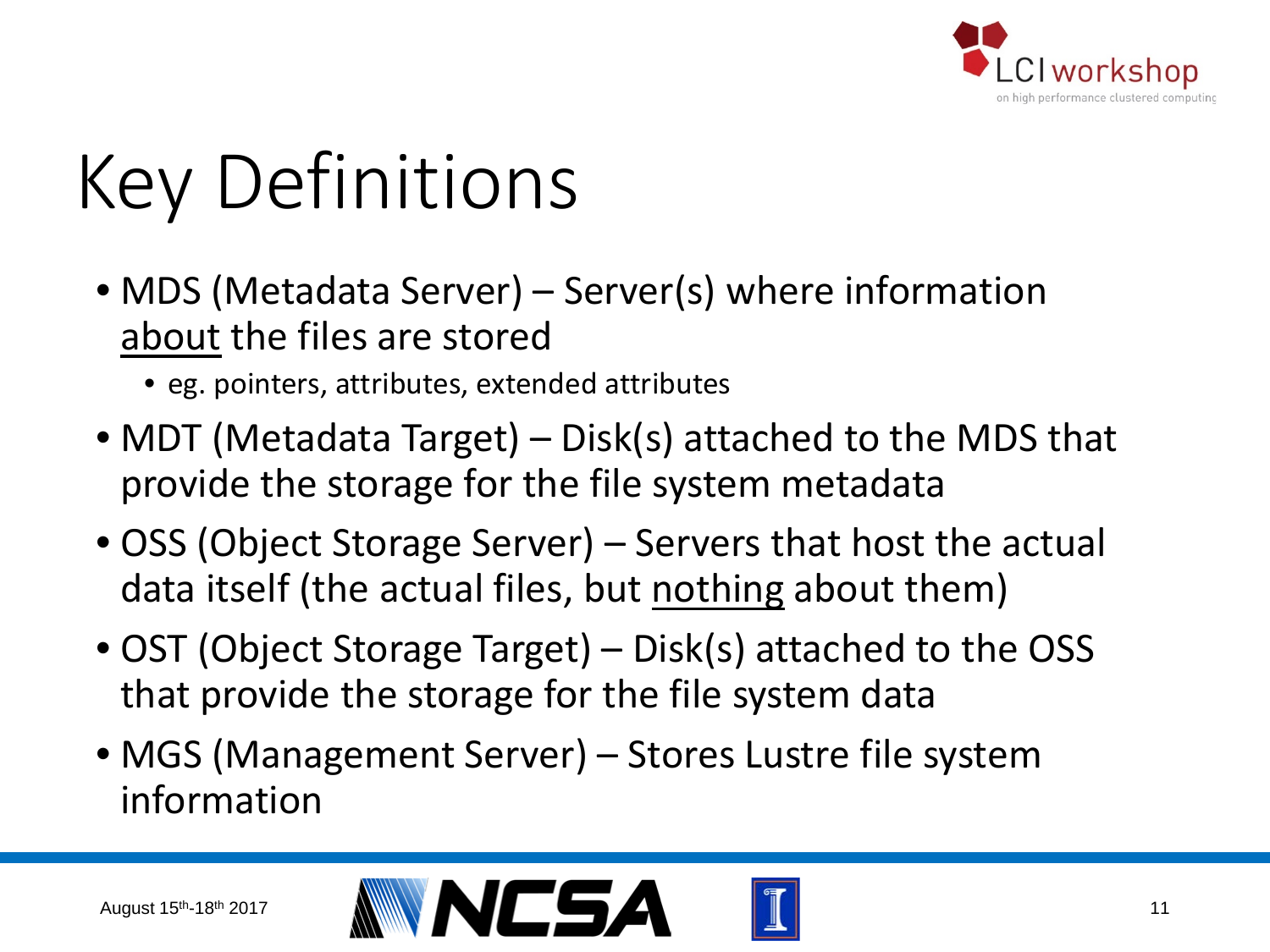

#### Lustre High Level Architecture



Image Credit: nextplatorm.com



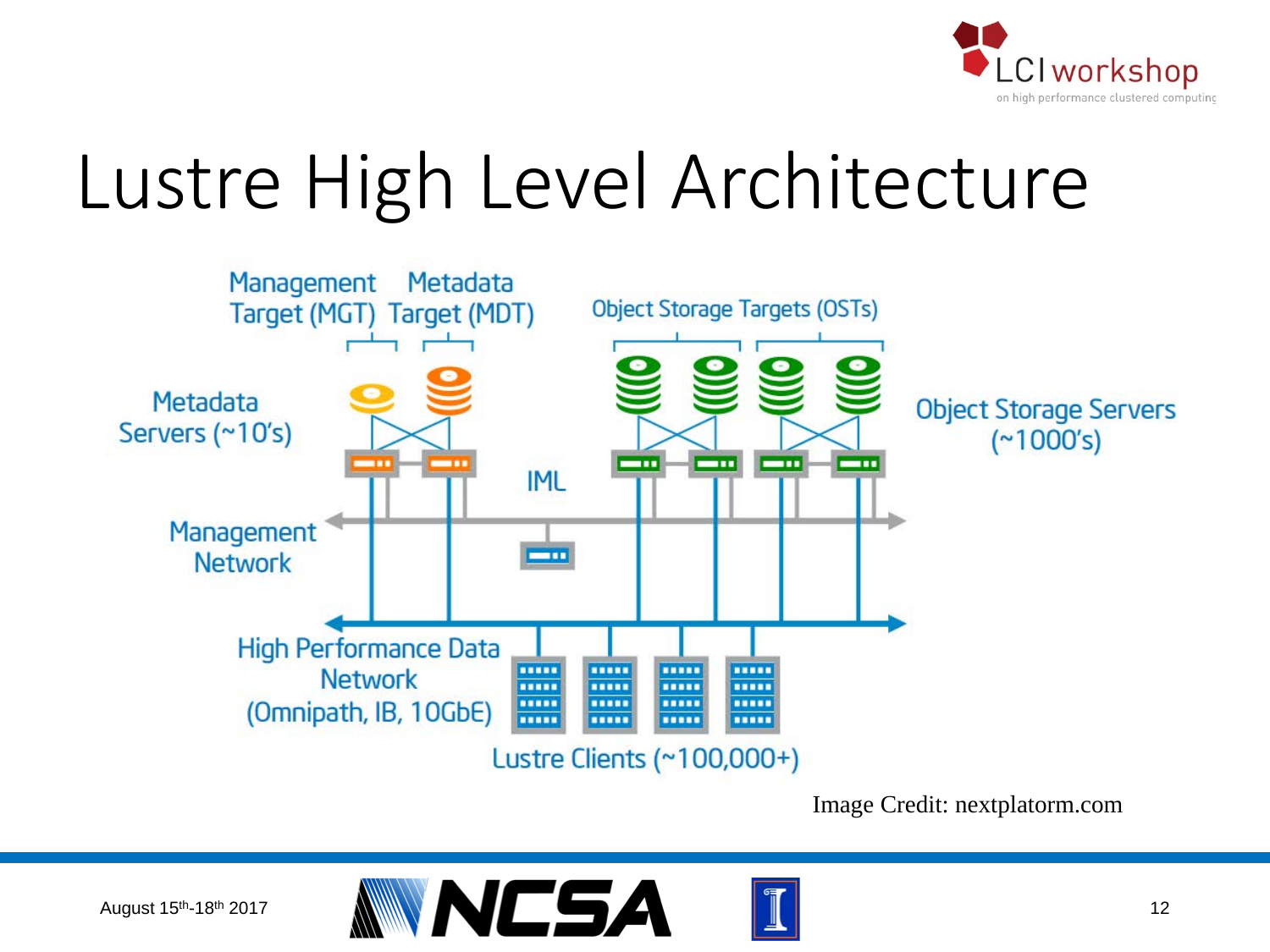

# Scaling Out

- Both Metadata Servers and Object Storage Servers are increased to improve performance of the file system
- Metadata Scaling is newer to Lustre and has/is only becoming solid in the last couple versions
- Object Server Scaling has been a hallmark of Lustre
	- Why you see systems crossing over the 1TB/s mark on highly sequential benchmarks (think IOR's) and certain workloads (check pointing for example)
- MGS can handle multiple Lustre file systems, a new one is not necessary for every FS created



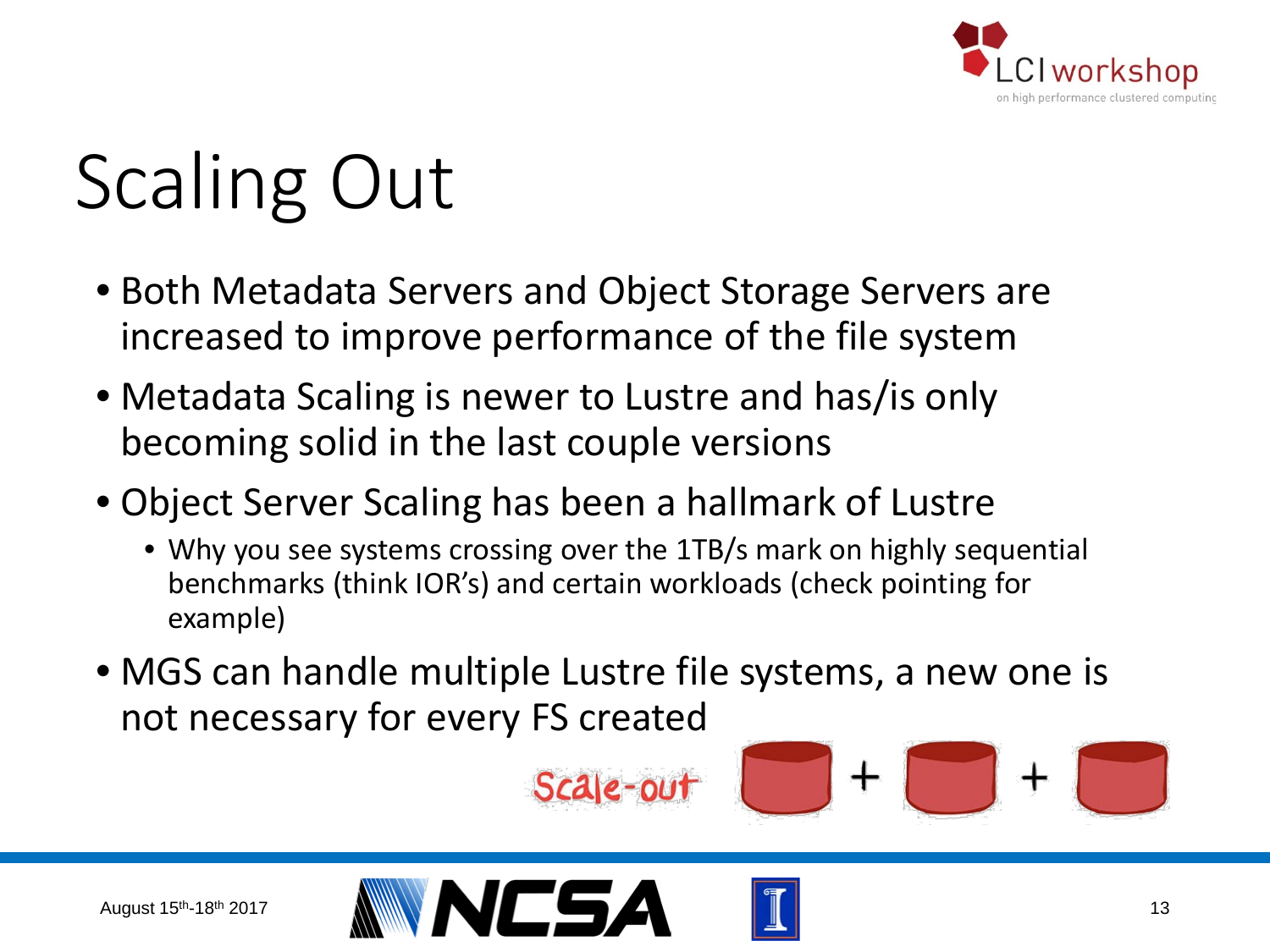

## Examining a File I/O

- Following an I/O request helps us understand how the file system architecture responds to workloads
	- Seeing what the file system has to do for a given task makes it easier to see where bottlenecks form and why
	- Simplest unit of work, less distraction
- Notes for following slide:
	- Layout EA  $\rightarrow$  Layout extended attribute, describes where the objects for a given file needs to land or where to find them (depending on the desired operation, read or write)
	- FID  $\rightarrow$  File Identifier; a very important concept in Lustre, all files have a FID associated with them…this will come up later





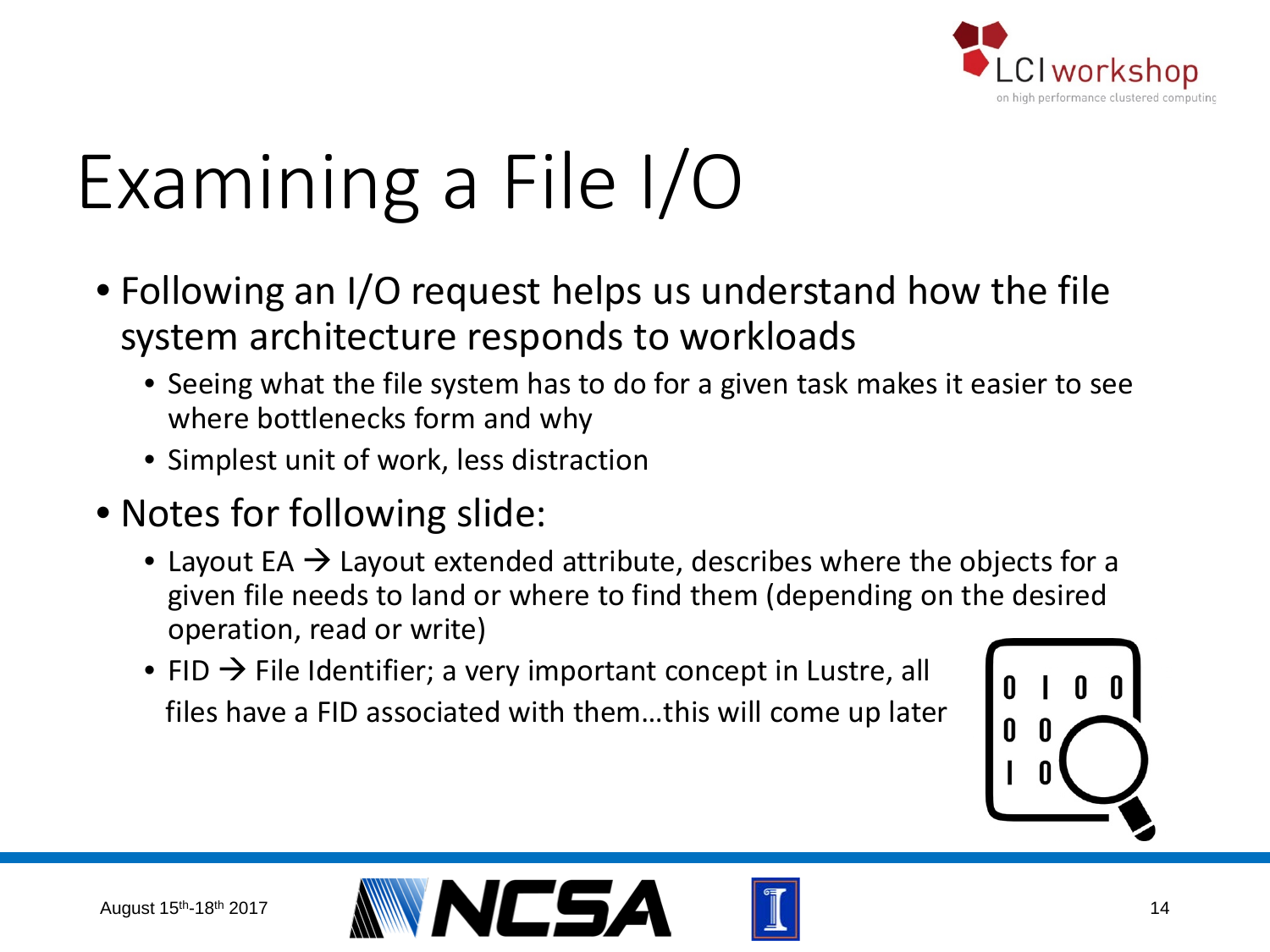

## Lustre File I/O Process





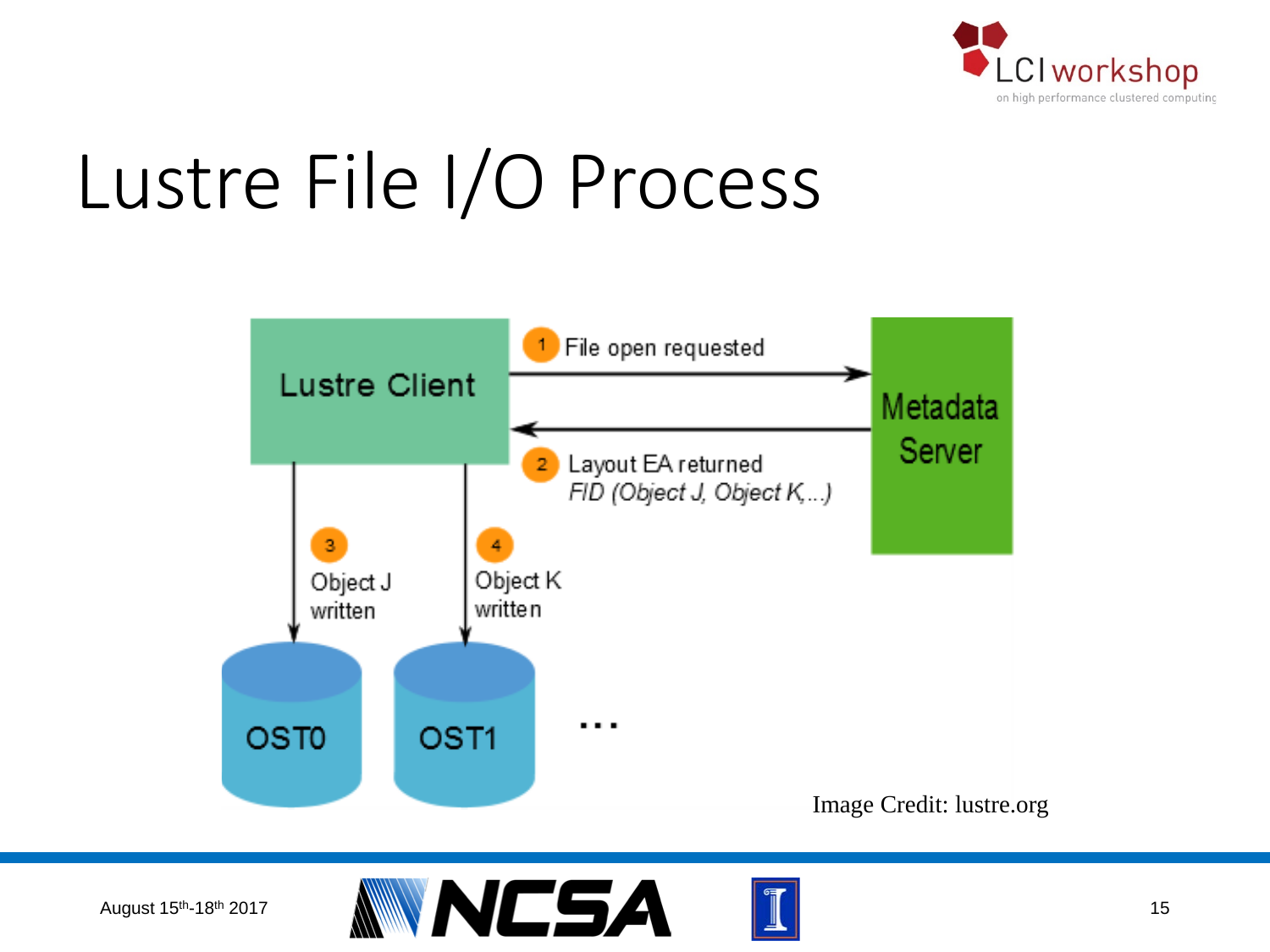

#### Lustre Metadata Architecture

- Now that we've walked through what a basic file I/O looks like, what can we infer about about our needs for metadata infrastructure?
	- A pretty powerful MDS for sure…or how about many MDS's
	- For clusters with many thousands of clients, that's a lot of beating to do on one MDS
- The MDS is critical to operations occurring on the file system in a timely fashion
- I/O from clients whether Read or Write need to go through the MDS to understand file layout and location
- Admin tools also tap into the MDS for information, increasing the load

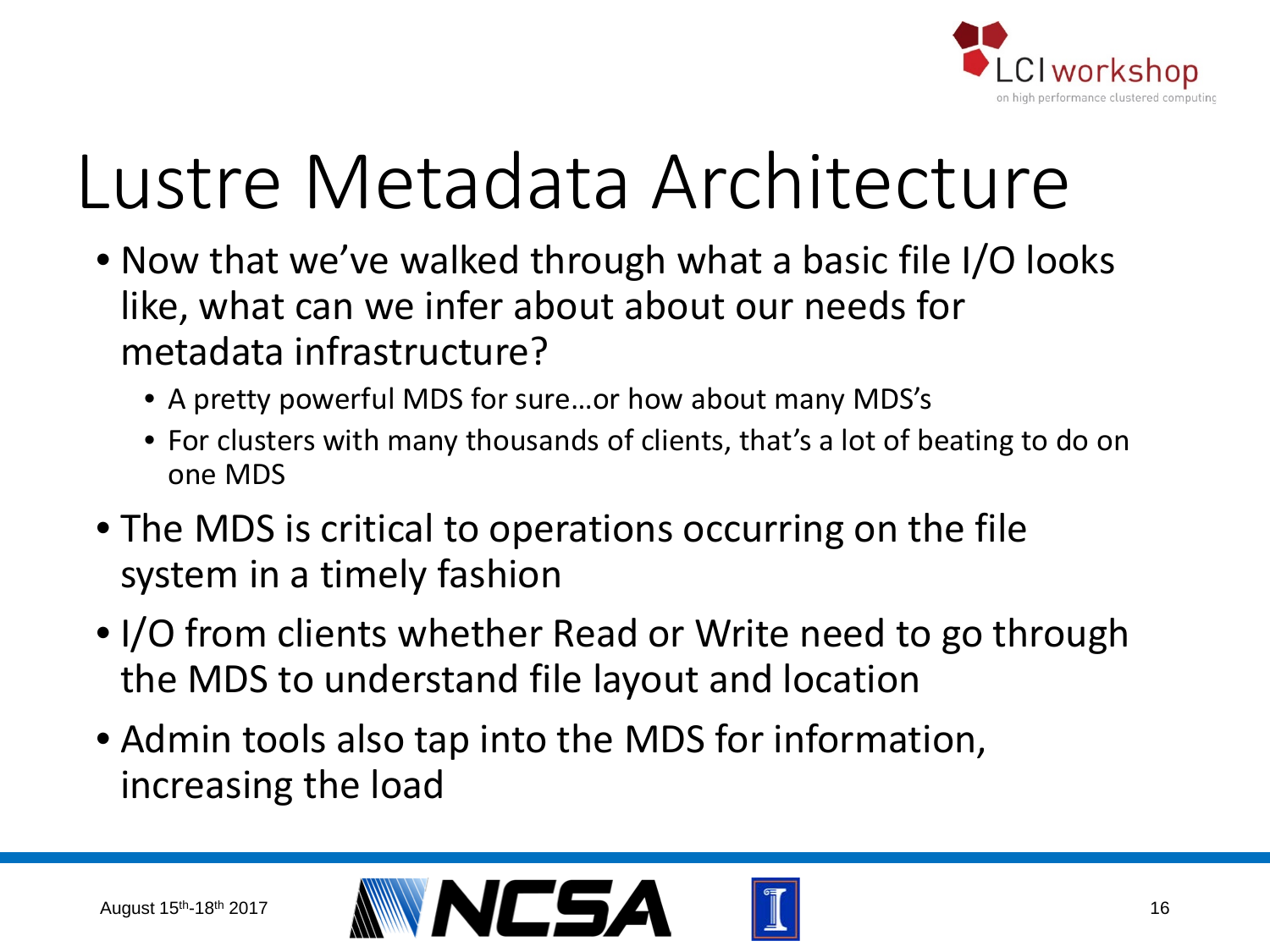

## Lustre Metadata Architecture

- DNE to the rescue
	- Distributed Namespace Environment
- Phase 1
	- Released in Lustre 2.4
	- Required more manual configuration
	- Each top level dir could be managed by different MDS to spread the load
	- Worked well if top level dirs had good load distribution
		- Not usually the case
- Phase 2
	- Release in Lustre 2.8
	- Each directory striped across multiple MDS servers
	- Easier to deploy, don't have to worry about new top level dirs
	- Works regardless of load distribution on top level dirs



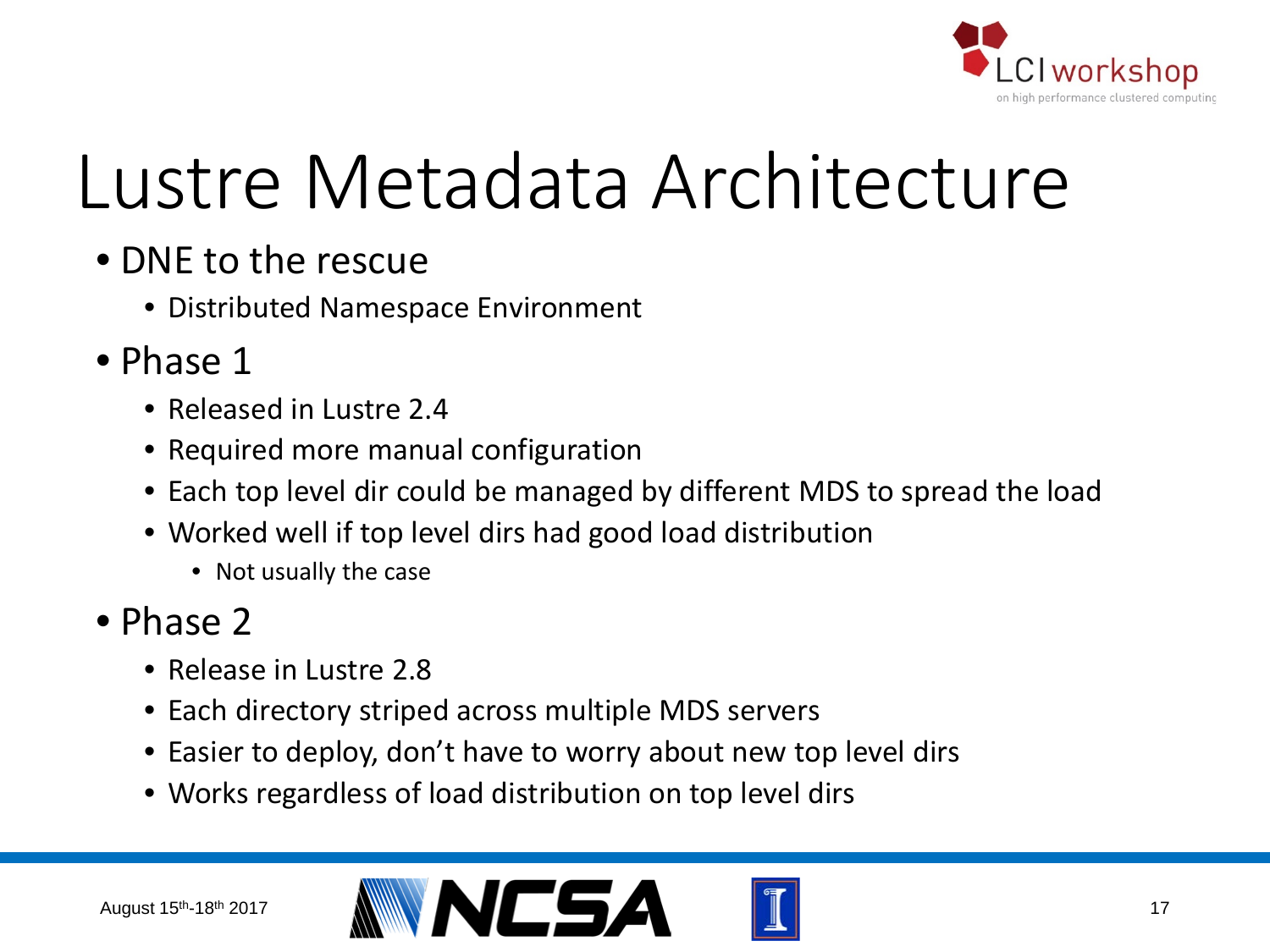

#### Lustre DNE1 Architecture



Image Credit: opensfs.org

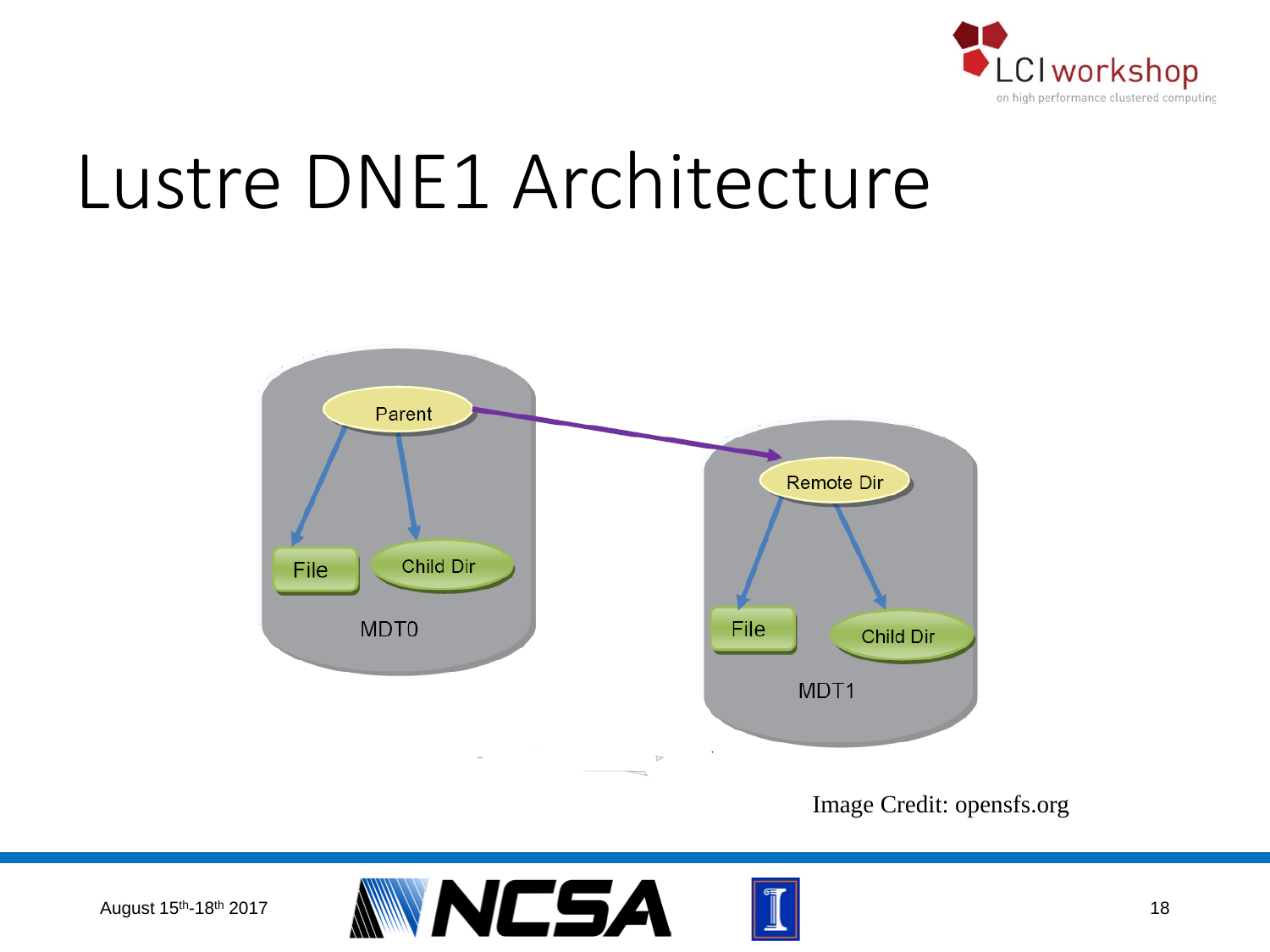

#### Lustre DNE2 Architecture



Image Credit: opensfs.org



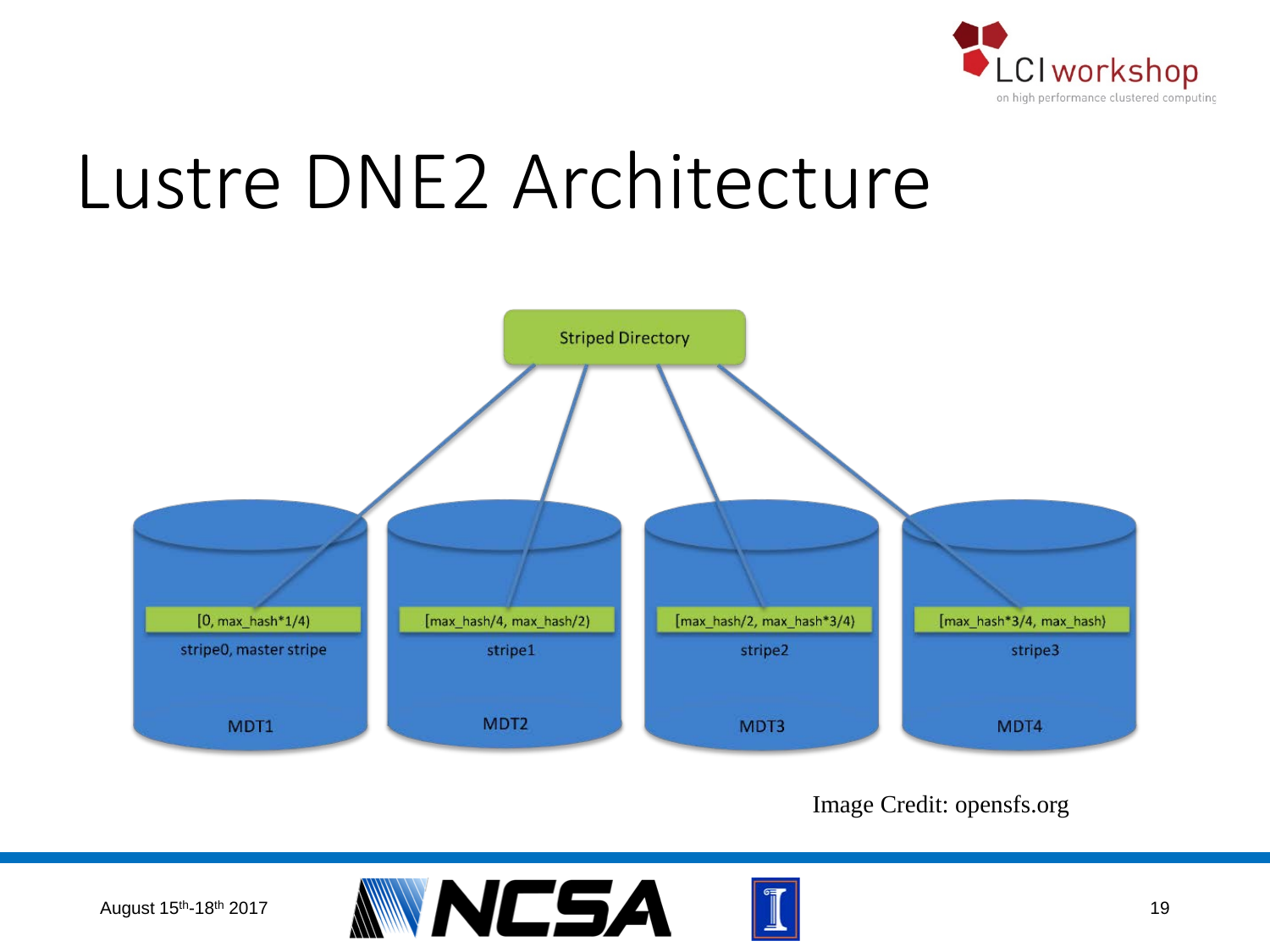

#### Lustre Metadata Server

- Powerful Dual Socket CPU System
- Decent amount of memory, helpful to a degree
	- No more than 128GB per MDS
	- Use of ZFS or not has impact on memory configuration
- Fast disks for MDT are essential
	- Great candidate for this is NVME
	- Disks now come in U.2 form factor for easier access
	- RAID10 still best configuration for drives to build MDT
- Good network connectivity
	- Bandwidth does not need to be high as big data doesn't flow through MDS
	- Low latency connection is recommended
	- Usually low latency connections (IB, OPA, come with high bandwidth also)



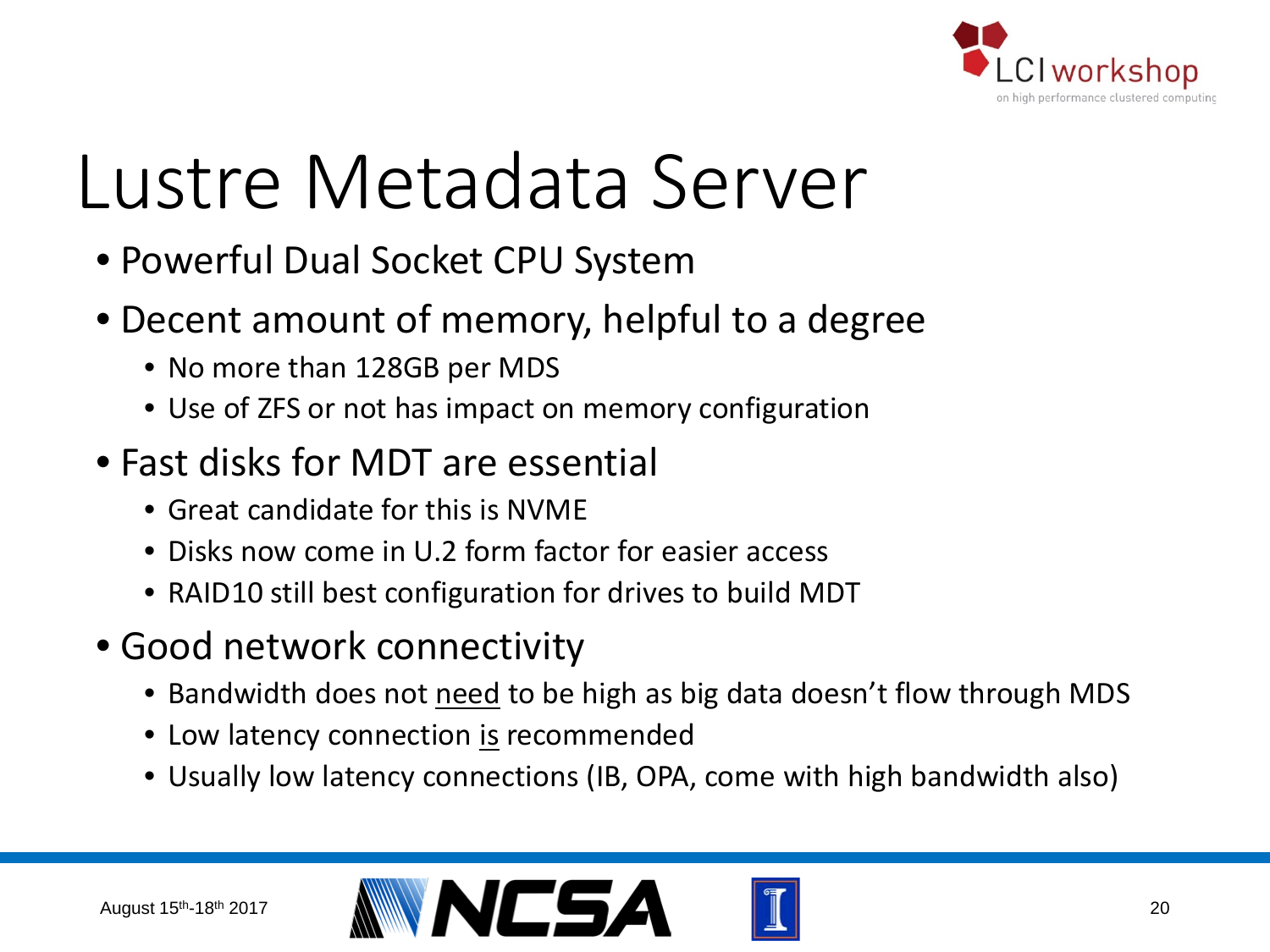

## Lustre Data Architecture

- From the I/O walk through activity what does that tell us about our needs for the Lustre data infrastructure?
	- Lots of high throughput OSS/OST's
	- Where all data actually lives, so we need capacity here and speed
- Actual data served to clients in and out of these machines
- Disks combined using either LDISKFS (ext4) or ZFS depending on the system
	- Meant to protect against drive failure
- Two OSS's can see each OST, HA Failover between those two OSS's allows one to adopt the other's OST's if the other OSS has an issue

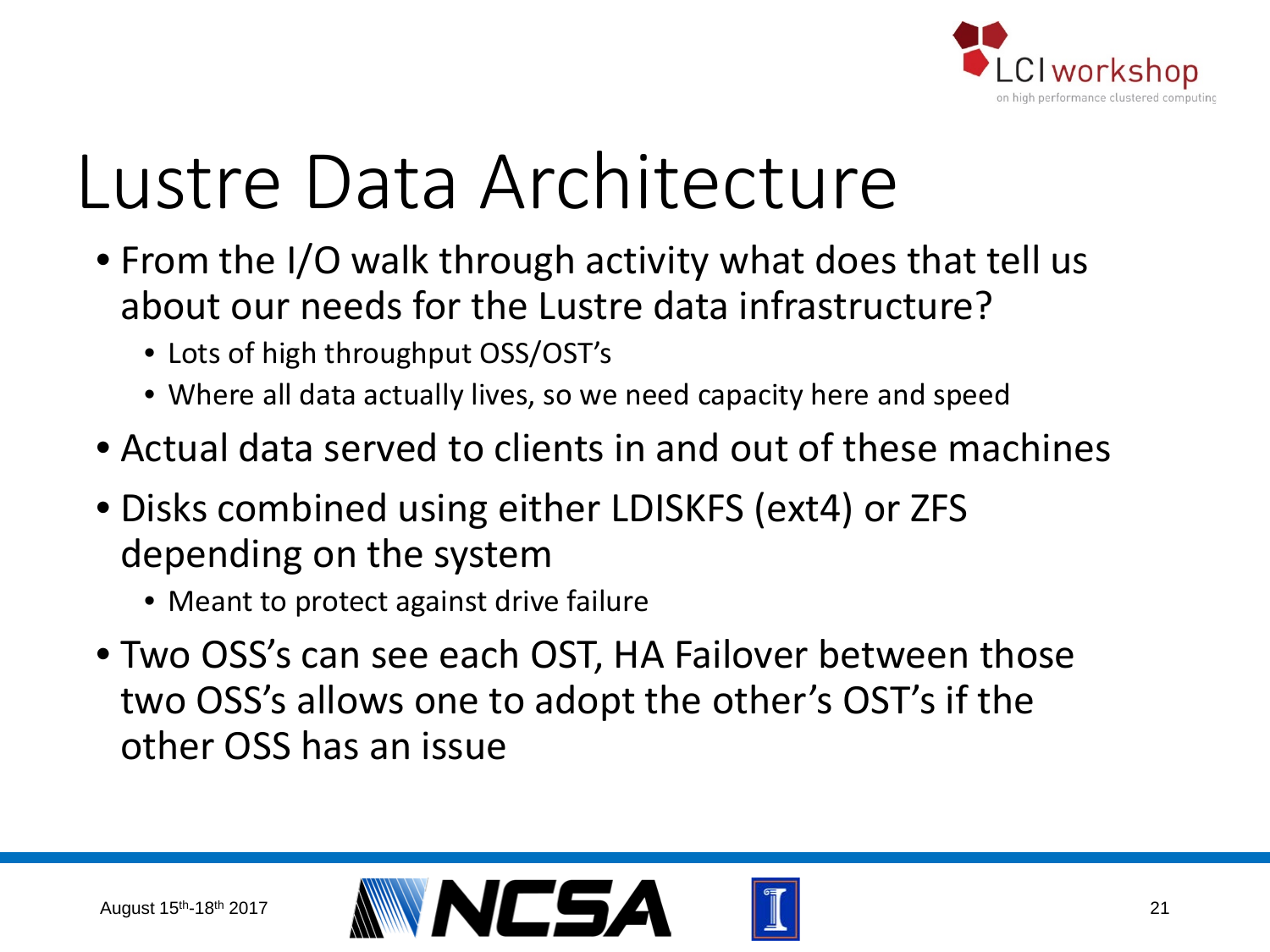

## Lustre Data Architecture

- Dynamic File Striping
	- Number of OSTs that the file is striped across when it is written out to disk
- The more OSTs that are striped across the higher the amount of sequential throughput there is on that file
- Useful on larger files not on small files
- Stripe width is set by the user for a file, not something that is configured at a system wide level
	- Changing the stripe width of an existing file requires a re-write of that file
- Depending on user usage and how the file system randomly picks OSTs, you need to watch for hot spots where some OSTs get more full than others

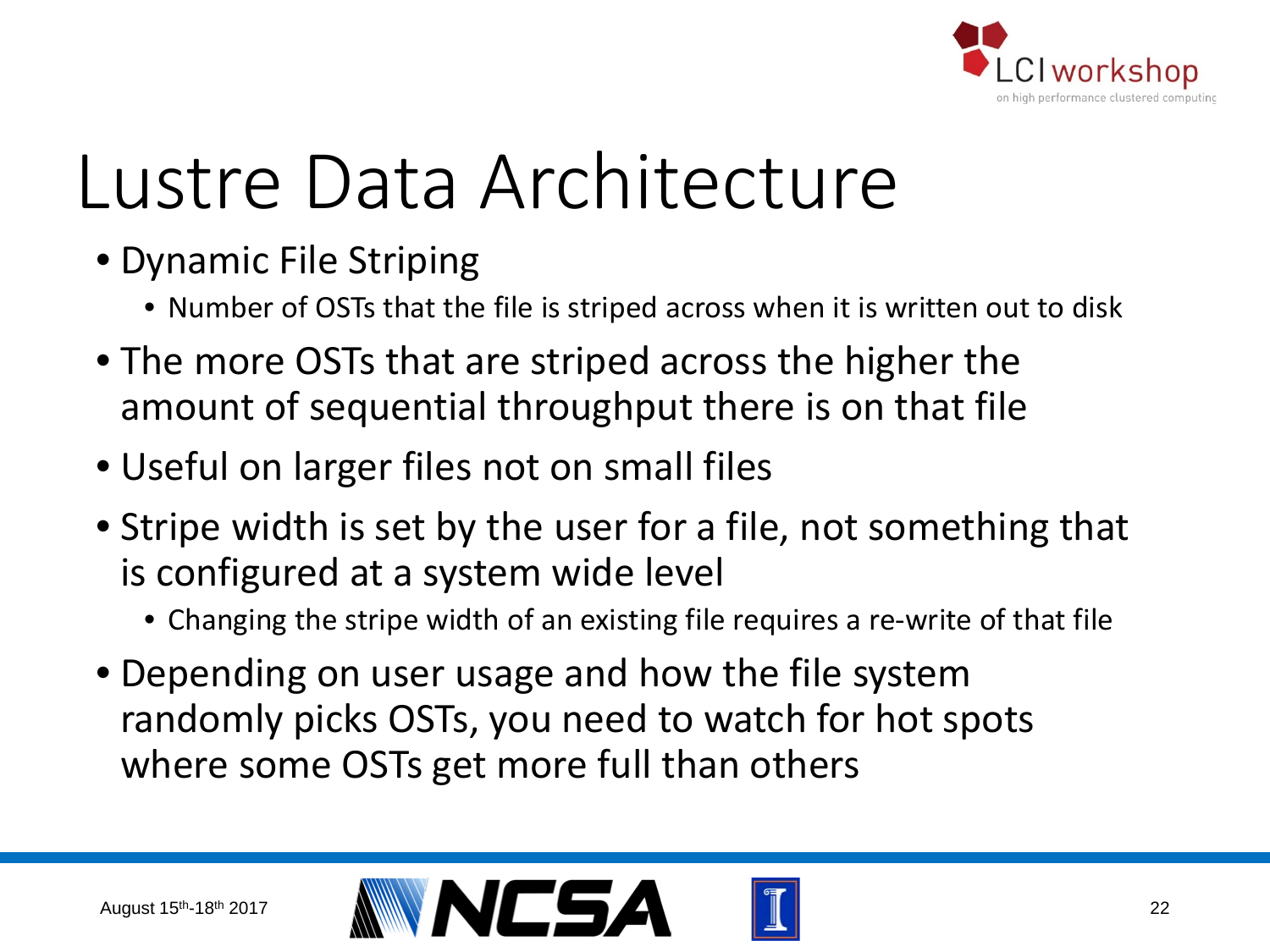

### Lustre Stripe Width





Image Credit: nics.tennessee.edu

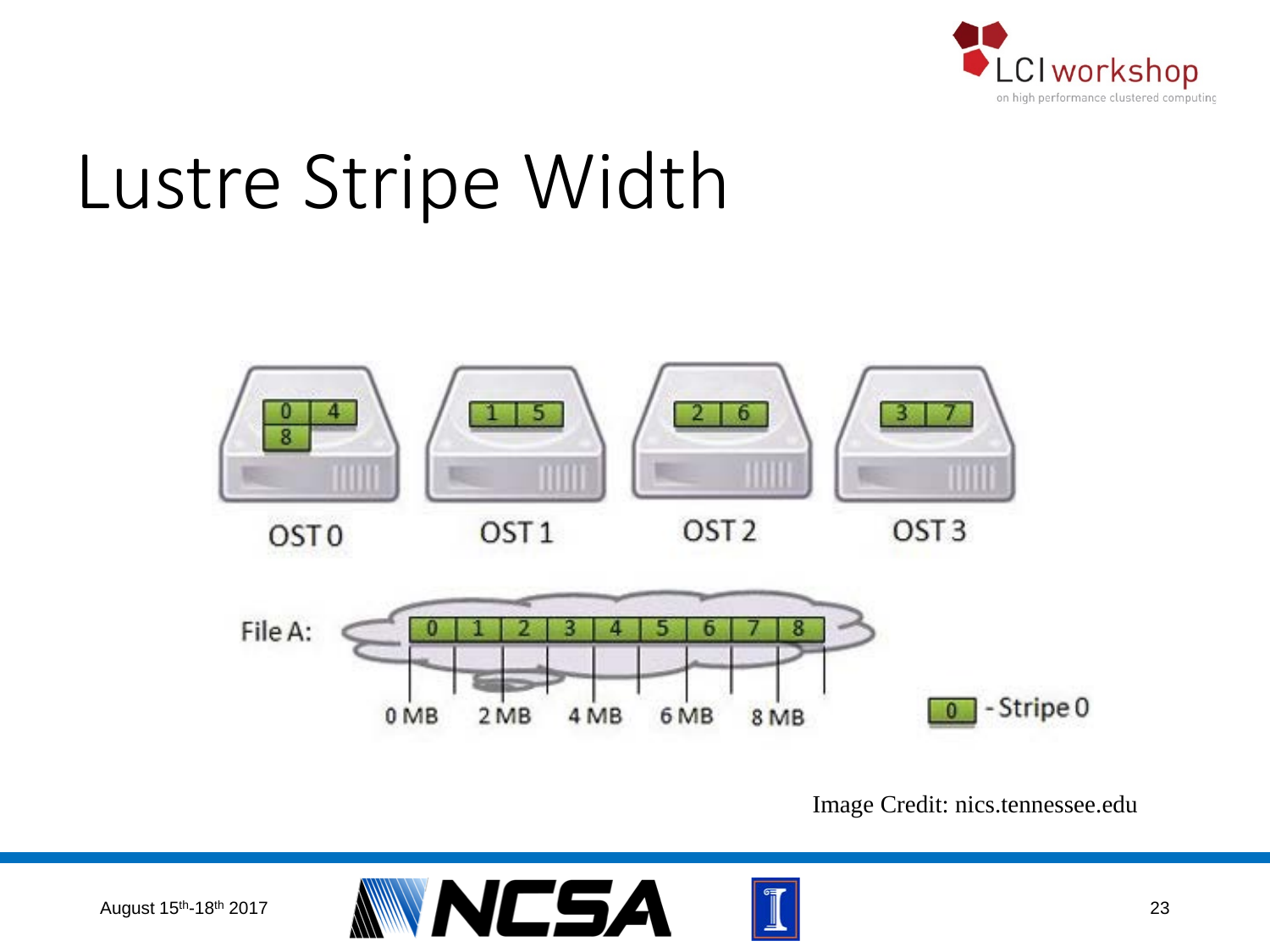

## Lustre Object Storage Server

- Powerful Dual Socket CPU System
- Decent amount of memory, helpful to a degree
	- No more than 128GB per OSS
	- Use of ZFS or not has impact on memory configuration
- Big disks for OSS are desired
	- Large current rotational drives are best
	- SAS connected HDD for multipath to two OSS hosts
	- Built with RAID6 or Erasure coded groups
- Good network connectivity
	- High bandwidth is good, want for streaming performance
	- Matching network capacity to disk performance if possible
	- High bandwidth fabrics (IB, OPA)

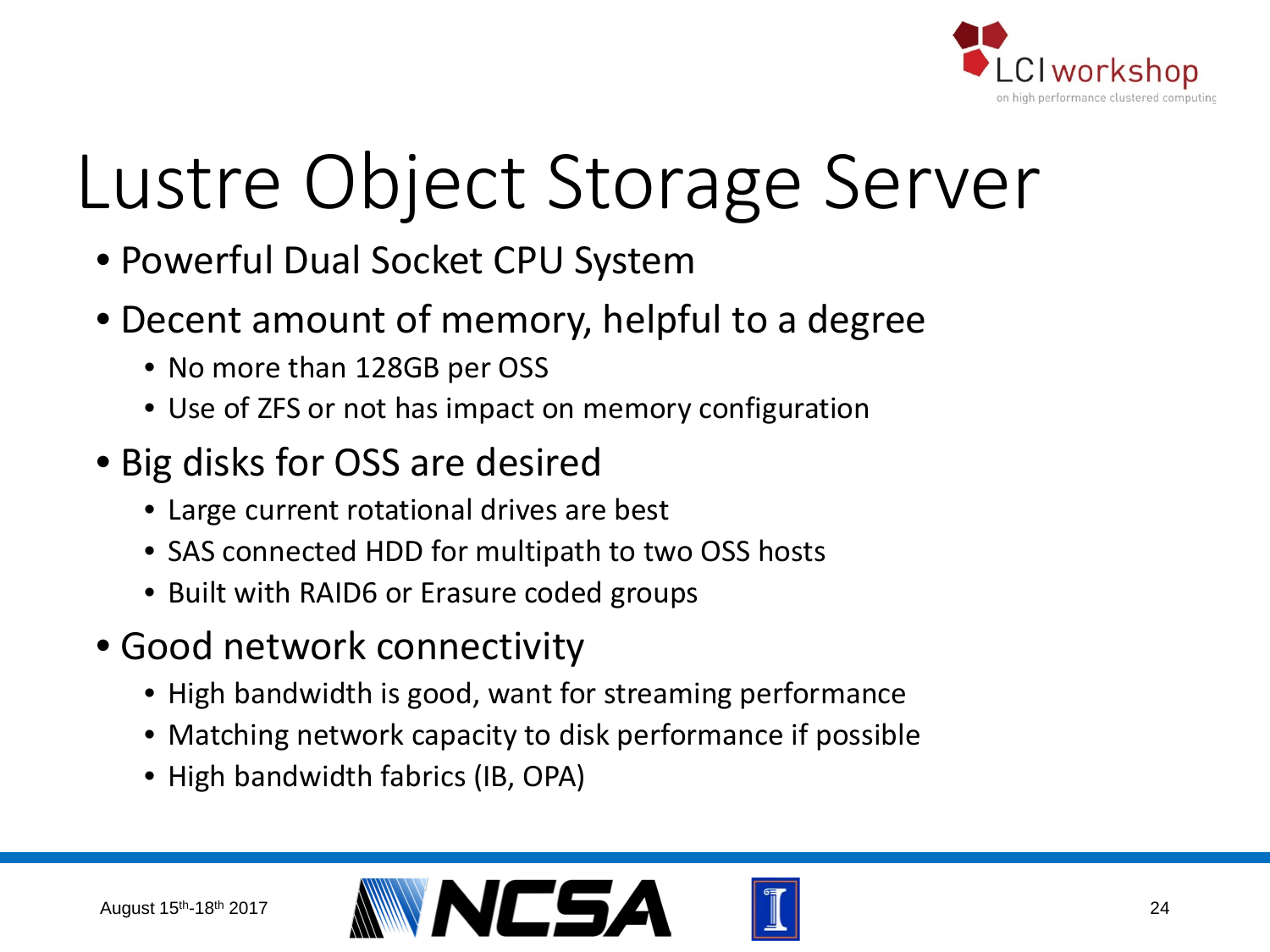

#### Lustre Quotas

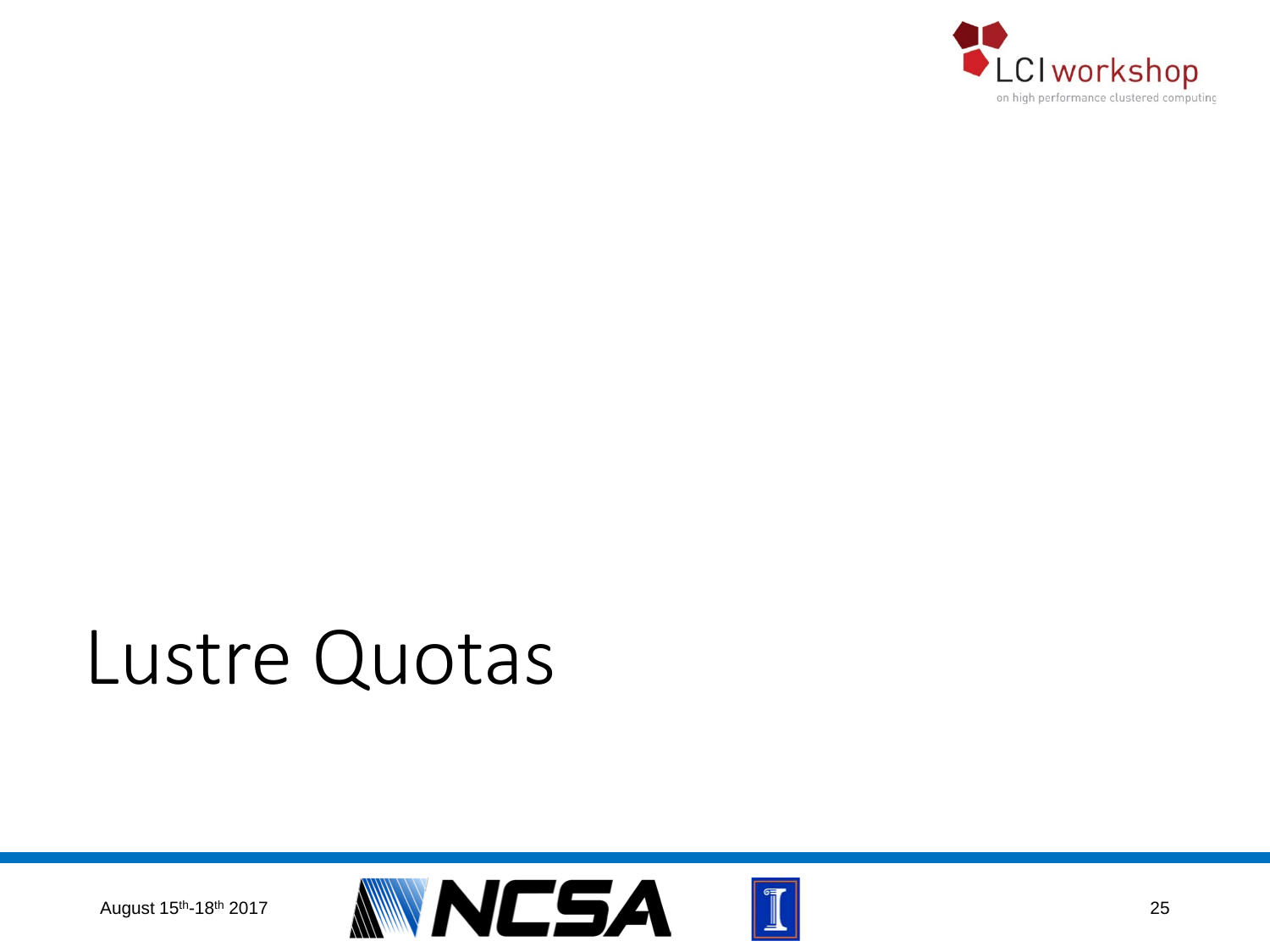

#### Quotas

- Enabled/Disabled Globally for a filesystem
- Can be set for:
	- users
	- Groups
	- Projects (new in Lustre 2.10)
- Can be set on:
	- Inodes (MDT)
	- Blocks (OSTs)
- Limits
	- Hard (cannot go over)
	- Soft (can go over for the set grace period)

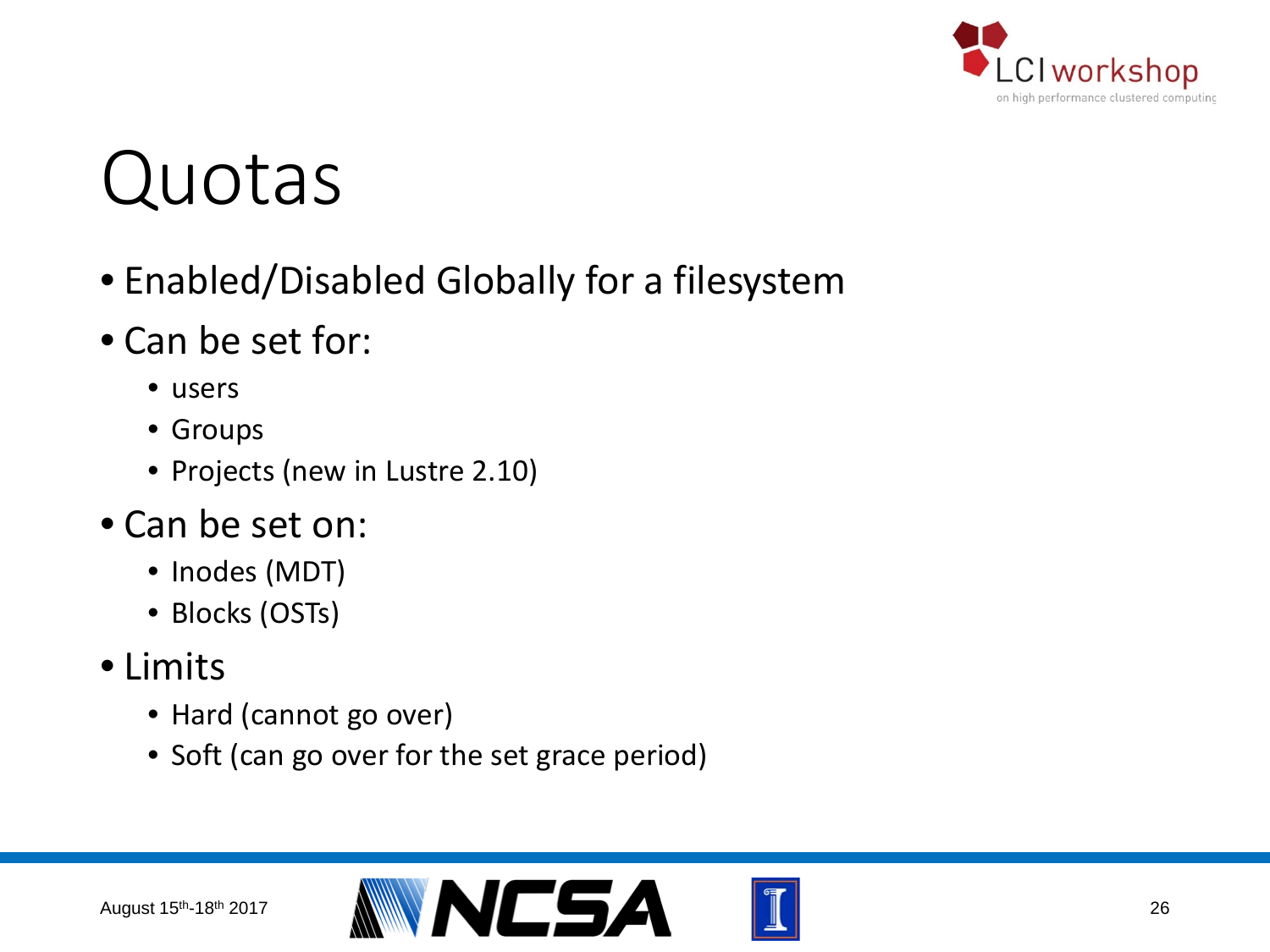

## Quota Distribution

- Quotas are distributed from the Quota Master Target (QMT)
	- Only one QMT is supported and only runs on the MDS
	- MDS maintains the Inode quotas
	- MDS and OSS track Block quotas
- All OSTs and MDTs setup a Quota Slave Device (QSD)
	- QSD connects to QMT to allocate/release quota space

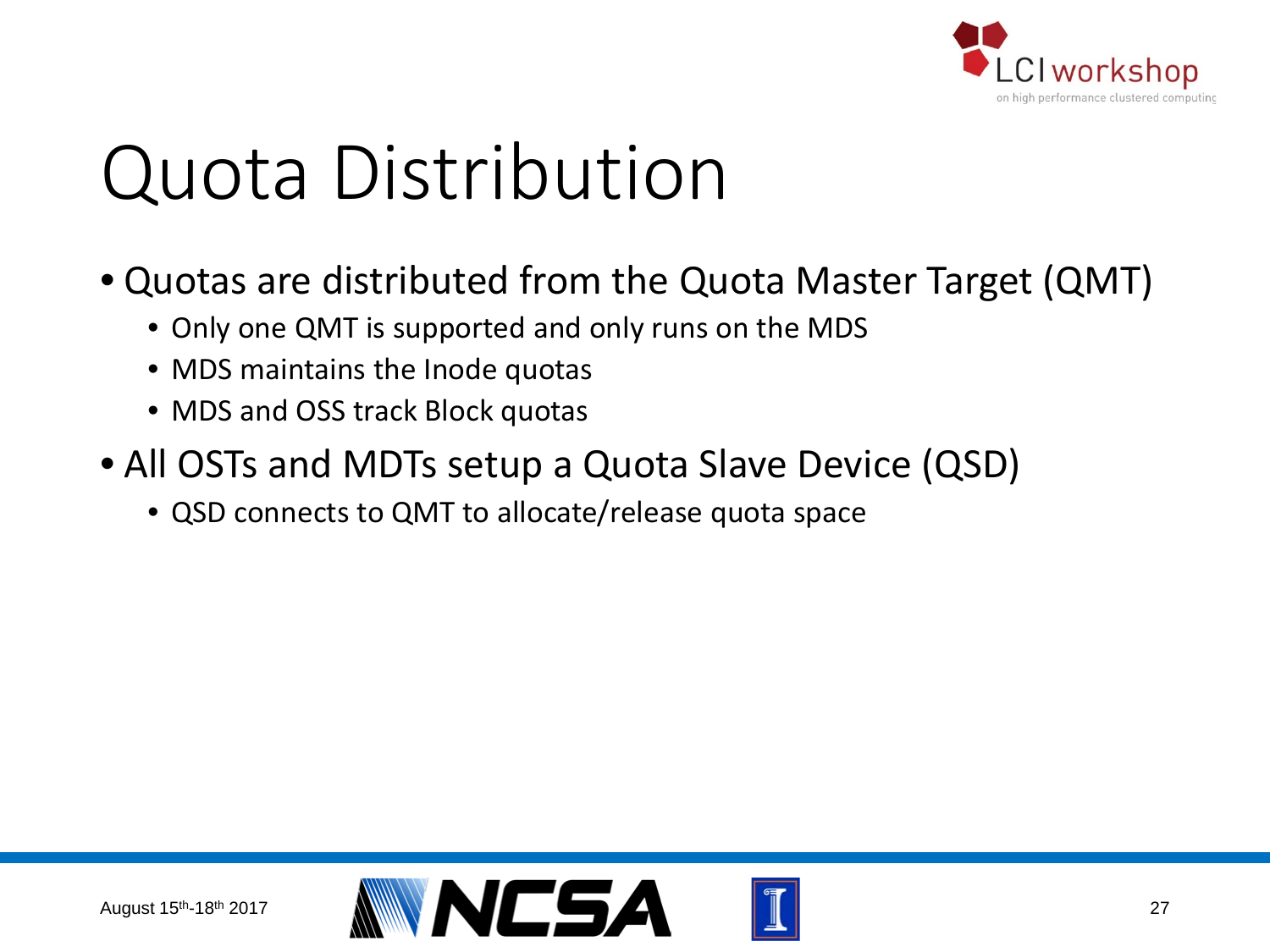

## Quota Allocation

- OSS maintains quota sub-allocations per user/group for local **OSTs** 
	- As needed, OSS requests new allocation per OST before writing
- Quota space is initially allocated in very large chunks from QMT
	- Large requests when lots of quota is available to minimize quota requests
	- Minimum chunk size (qunit) for inodes an blocks
- Chunk requests will succeed until over the limit
	- Writes to OSTs with chunks available will still succeed
	- Can result in exceeding hard quota

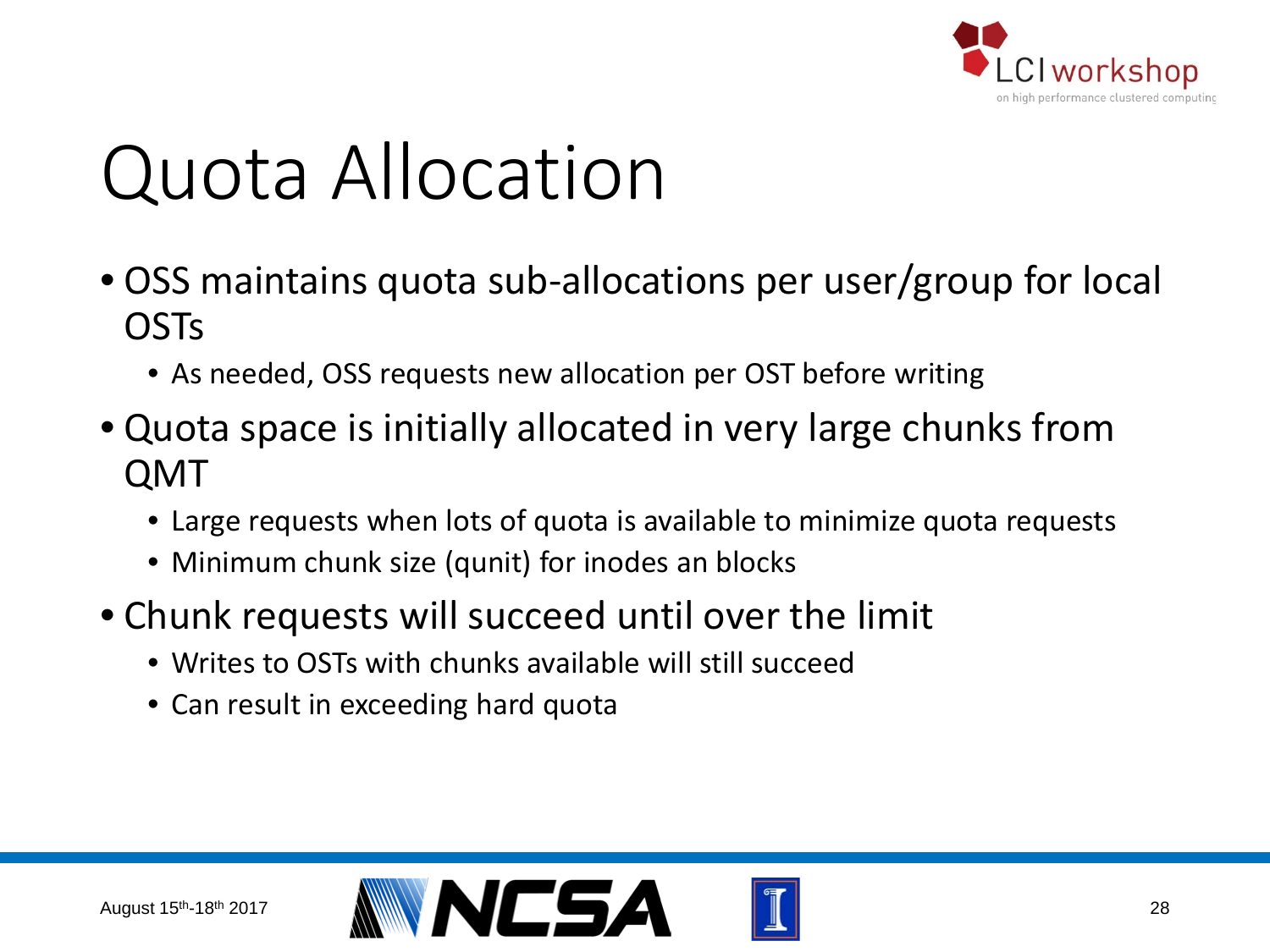

## Quota Grace

- Users/Groups enter "grace period" when soft limit is exceeded
	- Soft limit can be exceeded for the duration of the grace period
	- When grace period is exceeded, soft limit becomes the hard limit
	- Grace periods can only be modified globally
- Default: 1 week
- The difference between soft and hard limit should be limited to help keep overruns reasonable

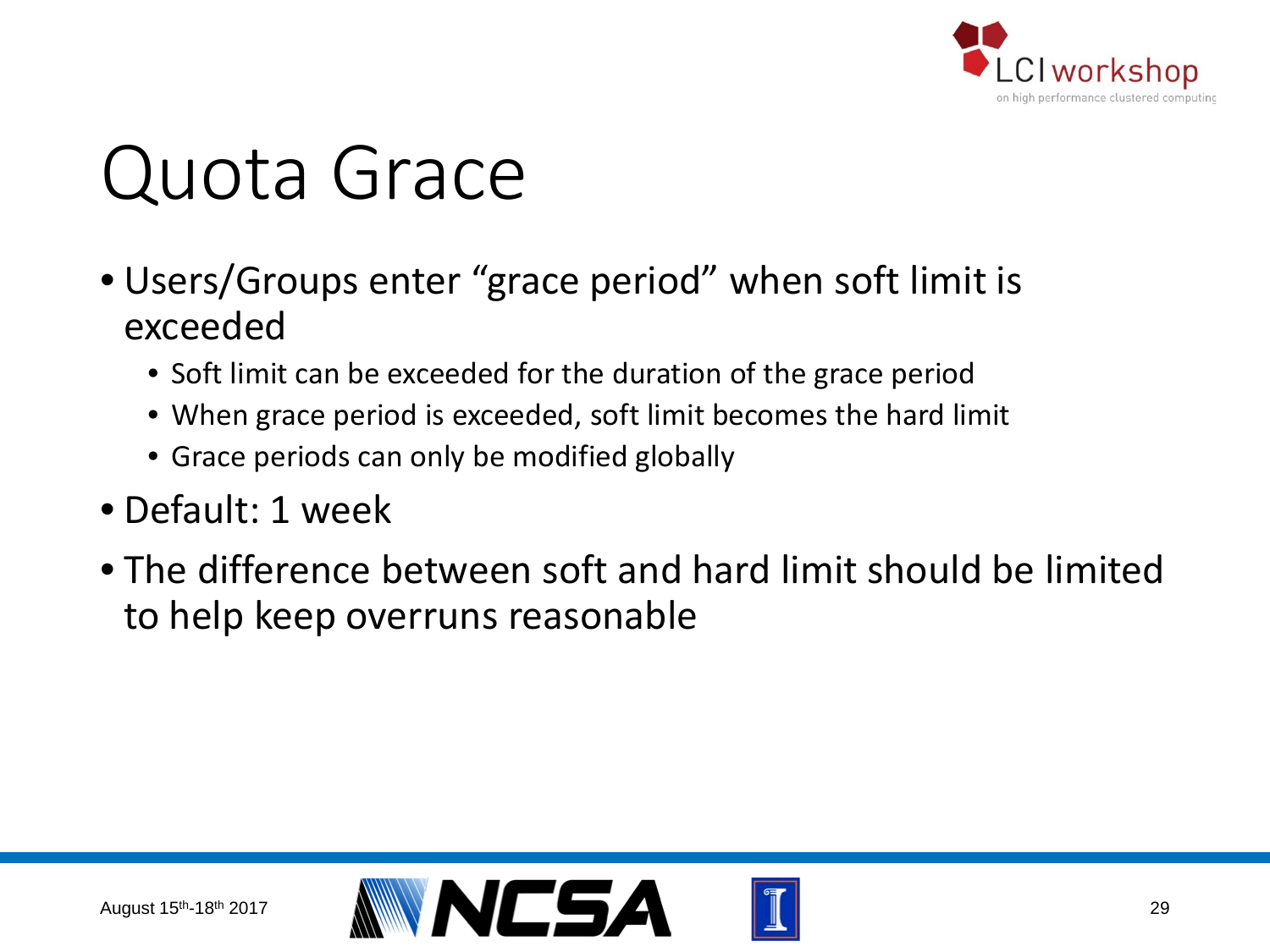

## Exceeding Quota

#### • Exceeding hard quota is possible

- "Granted cache" allows fast writes to succeed from clients
- If the Lustre client has enough granted cache, it returns 'success' to users and arranges the writes to the OSTs.
- Because the Lustre clients have already delivered a success to users, the OSTs cannot fail these writes.
- This overage can be mitigated, but not completely
	- Reducing the maximum amount of dirty data on the clients will limit this effect (min value is 1MB).
- # lctl set param osc.\*.max dirty mb=8

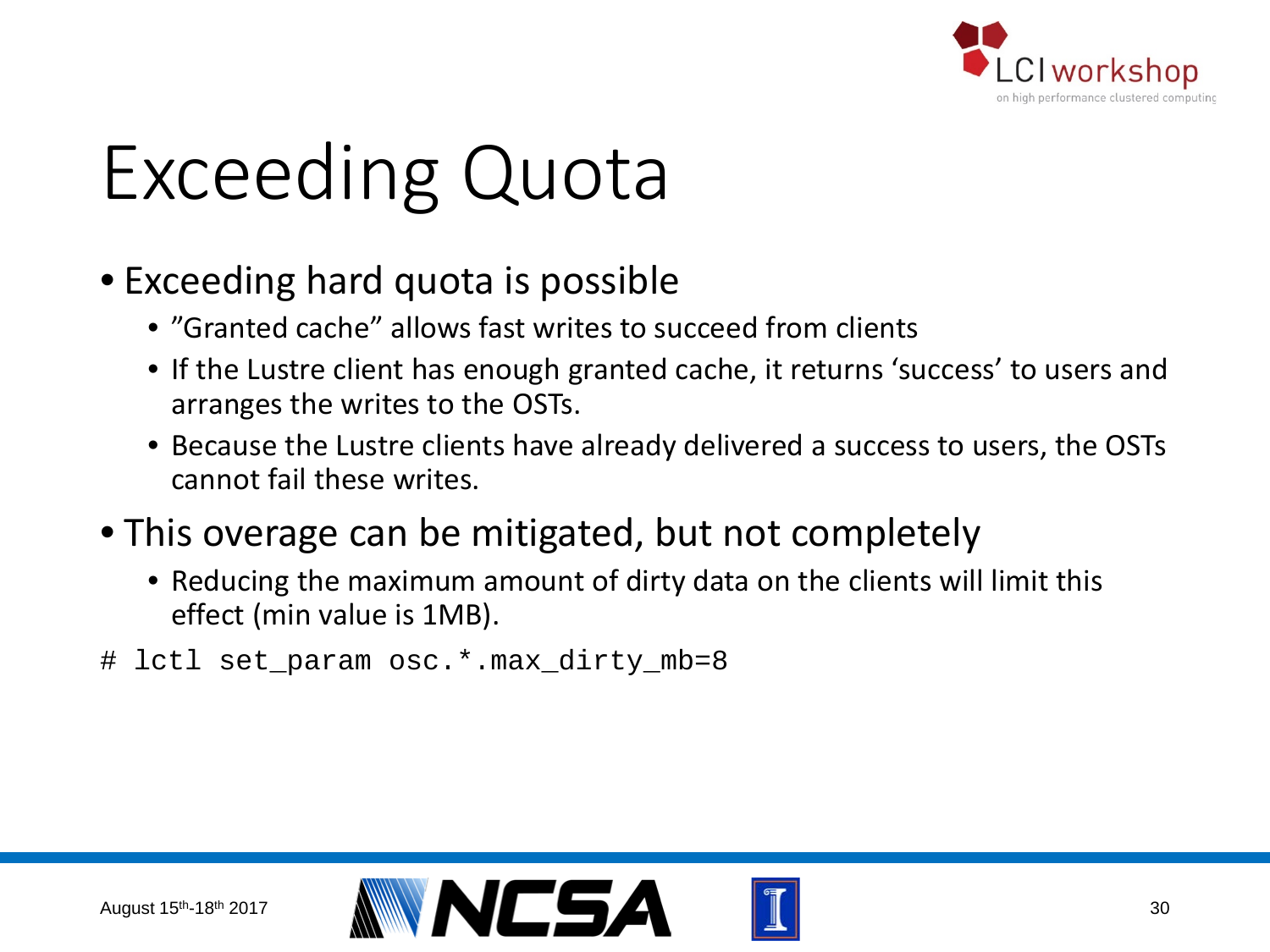

## Quota Configuration

- From Lustre versions 2.4 on, quota (accounting) is enabled by default
- Enabling/Disabling quota enforcement:
	- turn on user, group quotas for block only on filesystem lustre1, run on MGS
- # lctl conf param lustre1.quota.ost=ug
	- turn on group quota for inodes on filesystem lustre2, run on MGS
- # lctl conf\_param lustre2.quota.mdt=g
	- turn off all quotas for filesystem lustre3, run on MGS
- # lctl conf\_param lustre3.quota.ost=none
- # lctl conf\_param lustre3.quota.mdt=none

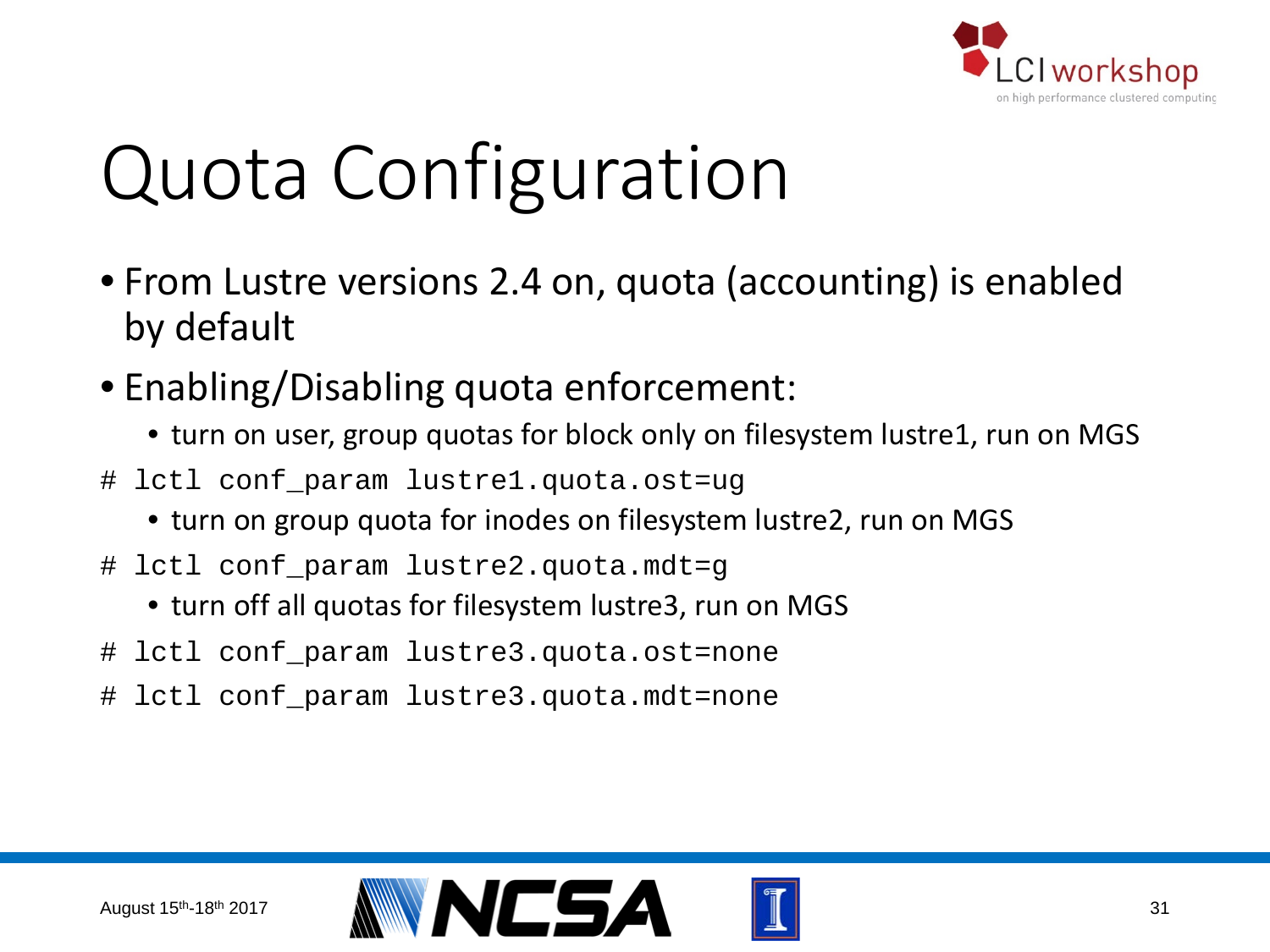

## Quota Configuration

#### • Verify per target enforcement status

\$ lctl get\_param osd\*.\*.quota\_slave.info osd1.lustre-MDT0000.quota\_slave.info= target name: testfs-MDT0000 pool ID: 0 type: md quota enabled: ug conn to master: setup user uptodate: glb[1], slv[1], reint[0] group uptodate: glb[1],slv[1],reint[0]

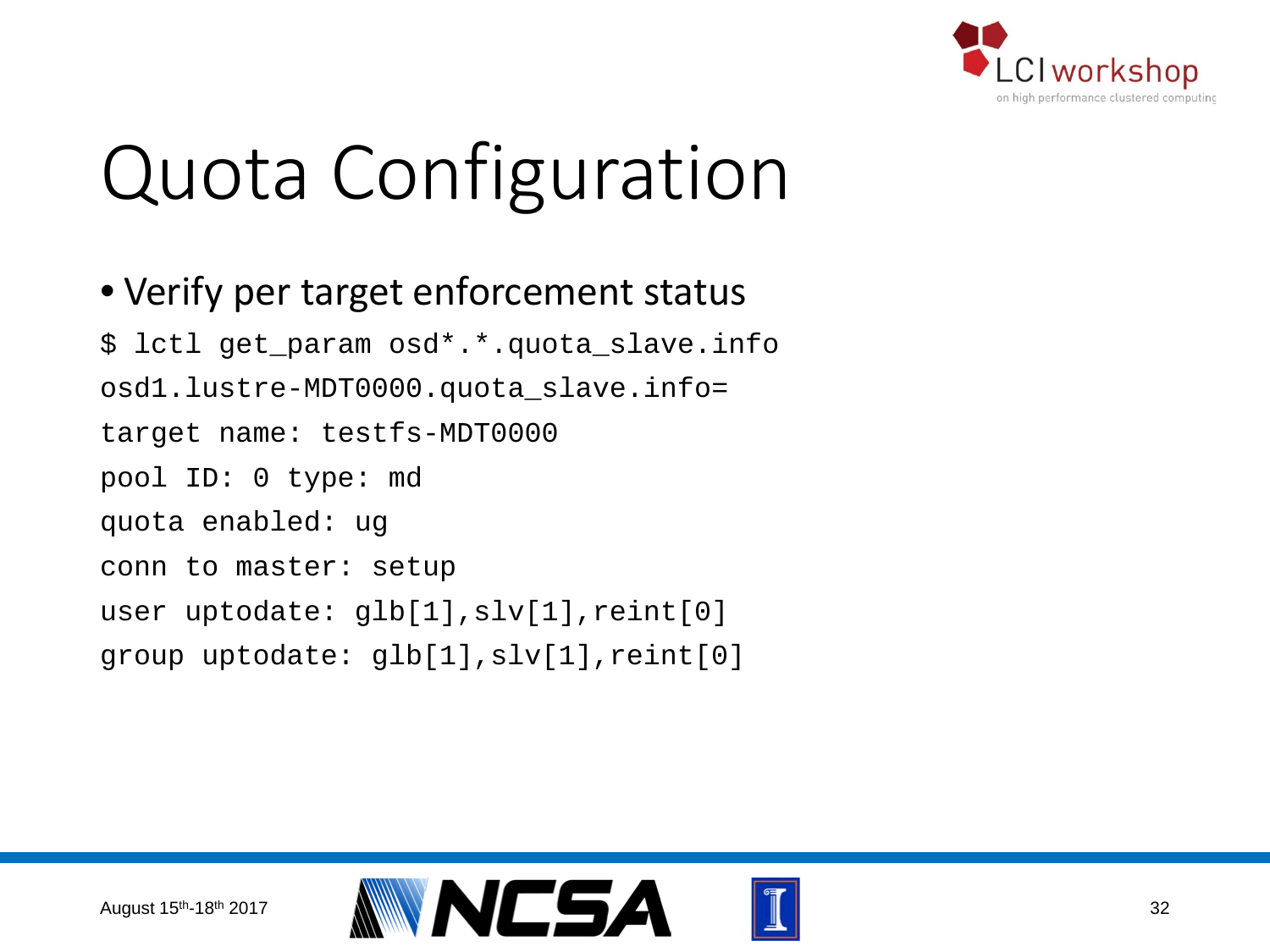

## Quota Configuration

- Quota limits are set using the command:
- lfs setquota

# lfs setquota –u user1 –b 307200 –B 309200 –i 10000 –I 11000 /mnt/lustre

# lfs setquota –g group1 –b 5120000 –B 5150000 –i 100000 –I 101000 /mnt/lustre

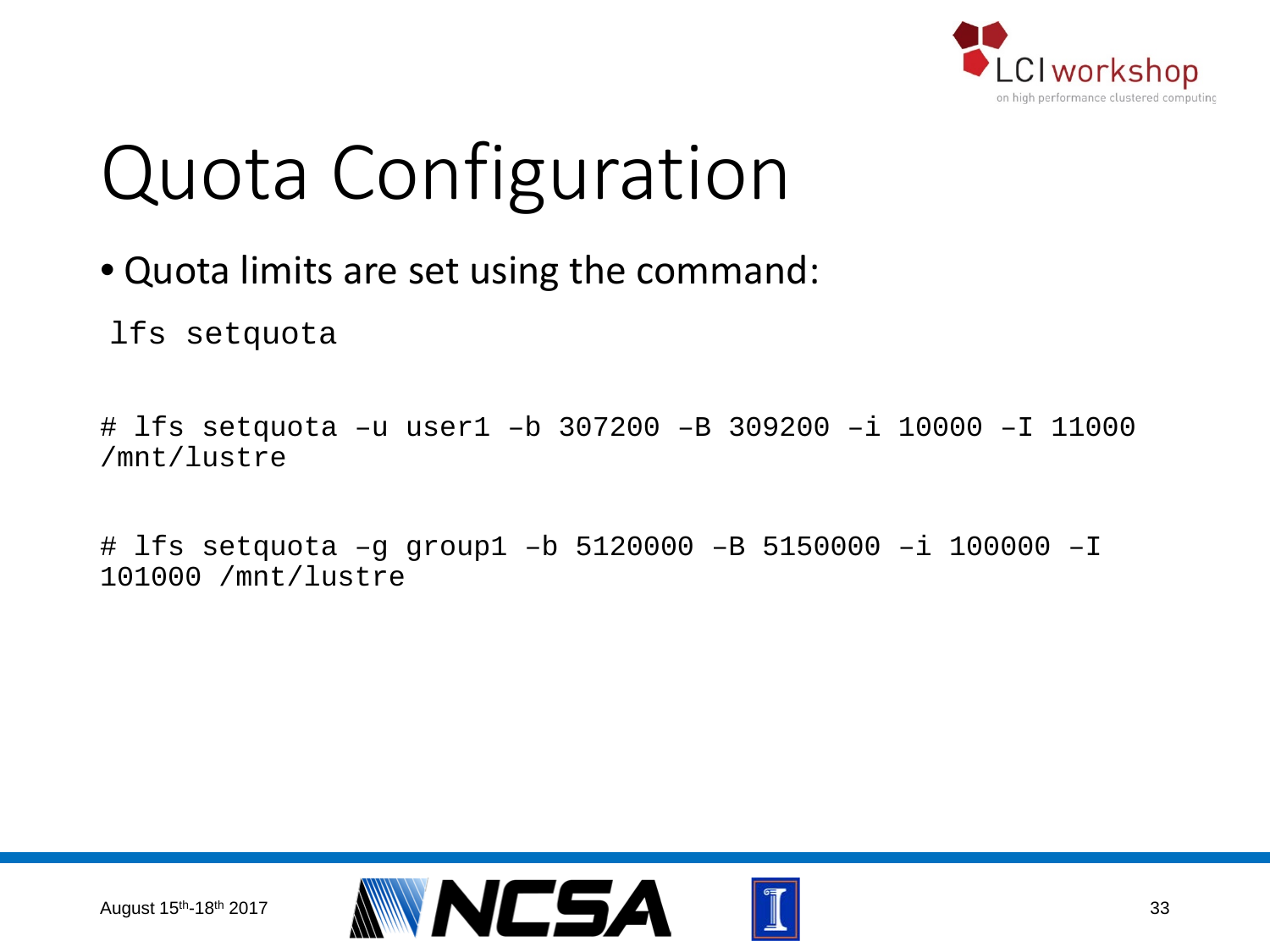

#### Quota Reporting

• The quota command displays the quota allocated and consumed by each Lustre target

\$ lfs quota –u user1 -v /mnt/lustre Disk quotas for user user1 (uid 6000): Filesystem kbytes quota limit grace files quota limit grace /mnt/lustre 0 30720 30920 - 0 10000 11000 – lustre-MDT0000\_UUID 0 - 8192 - 0 - 2560 – lustre-OST0000\_UUID 0 - 8192 - 0 - 0 – lustre-OST0001\_UUID 0 - 8192 - 0 - 0 – Total allocated inode limit: 2560, total allocated block limit: 24576

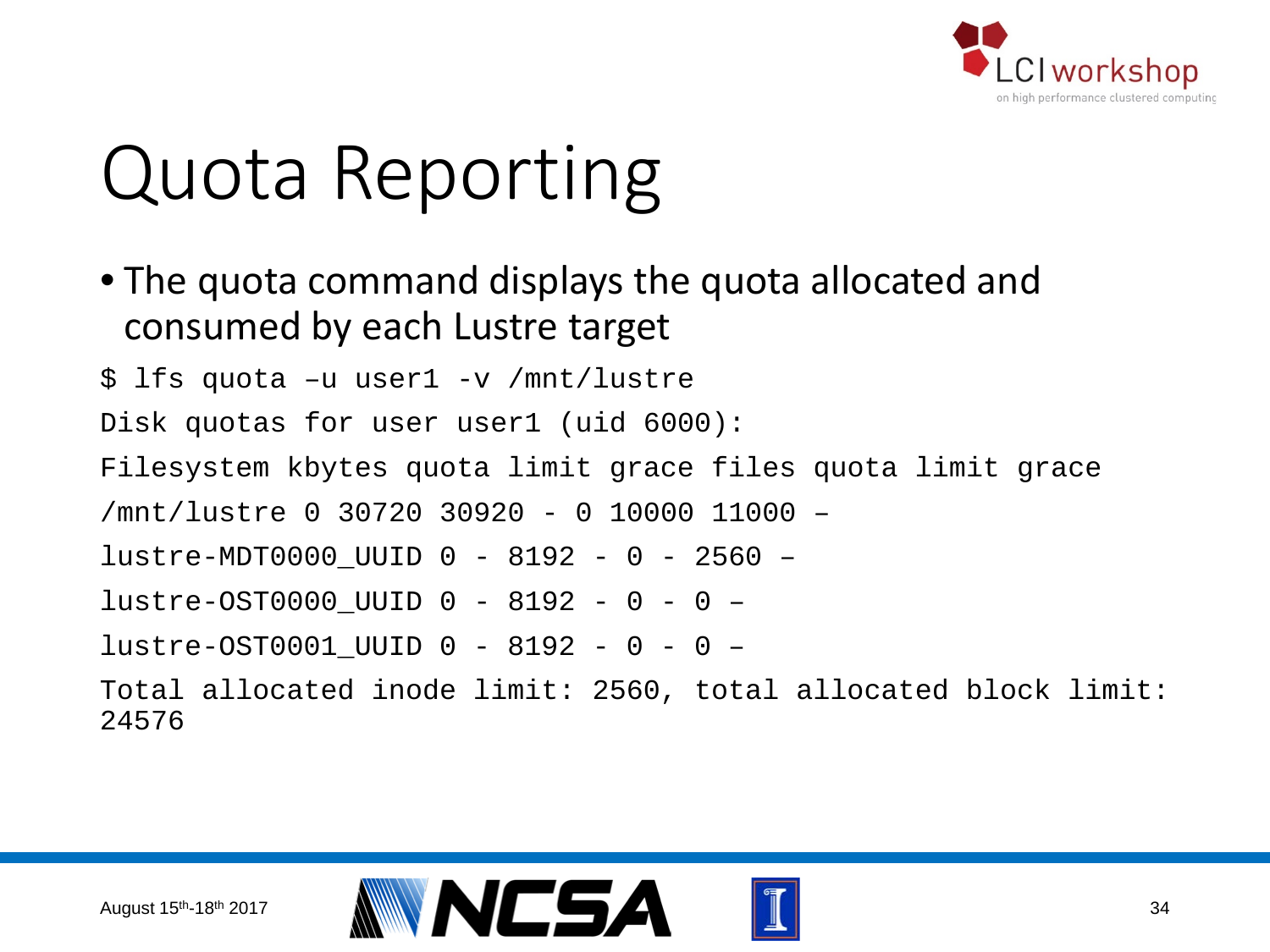

## Changelogs

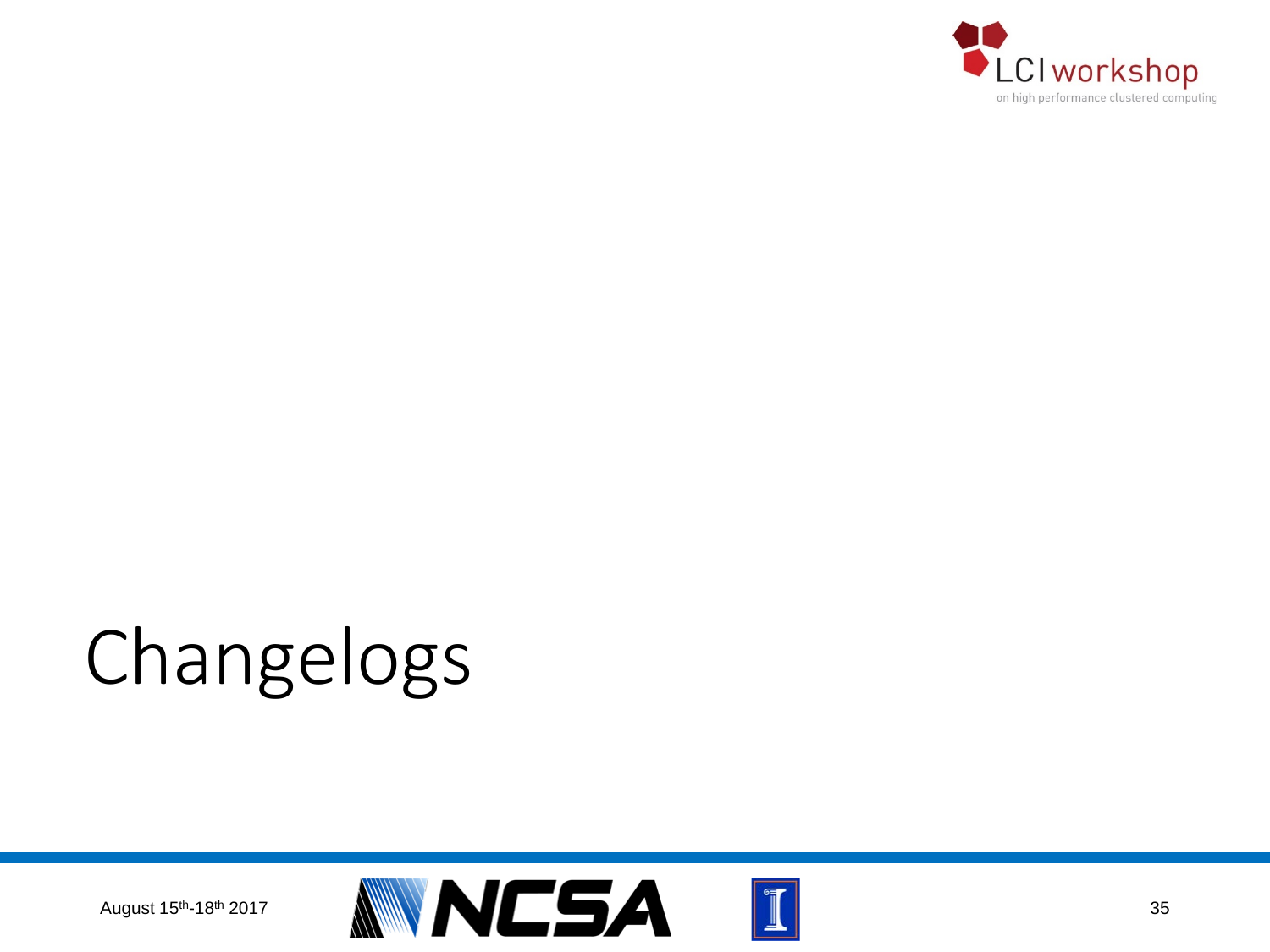

## Changelogs

- Changelogs record events that change the file system namespace or file metadata.
- The change type, target and parent file identifiers (FIDs), the name of the target, and a timestamp are recorded.
- These can be used in a variety of ways:
	- Capture recent changes to feed into and archive system
	- Replicate changes in a filesystem mirror
	- Use the events to trigger actions based on specific criteria
	- Maintain a rough audit trail (no user information)

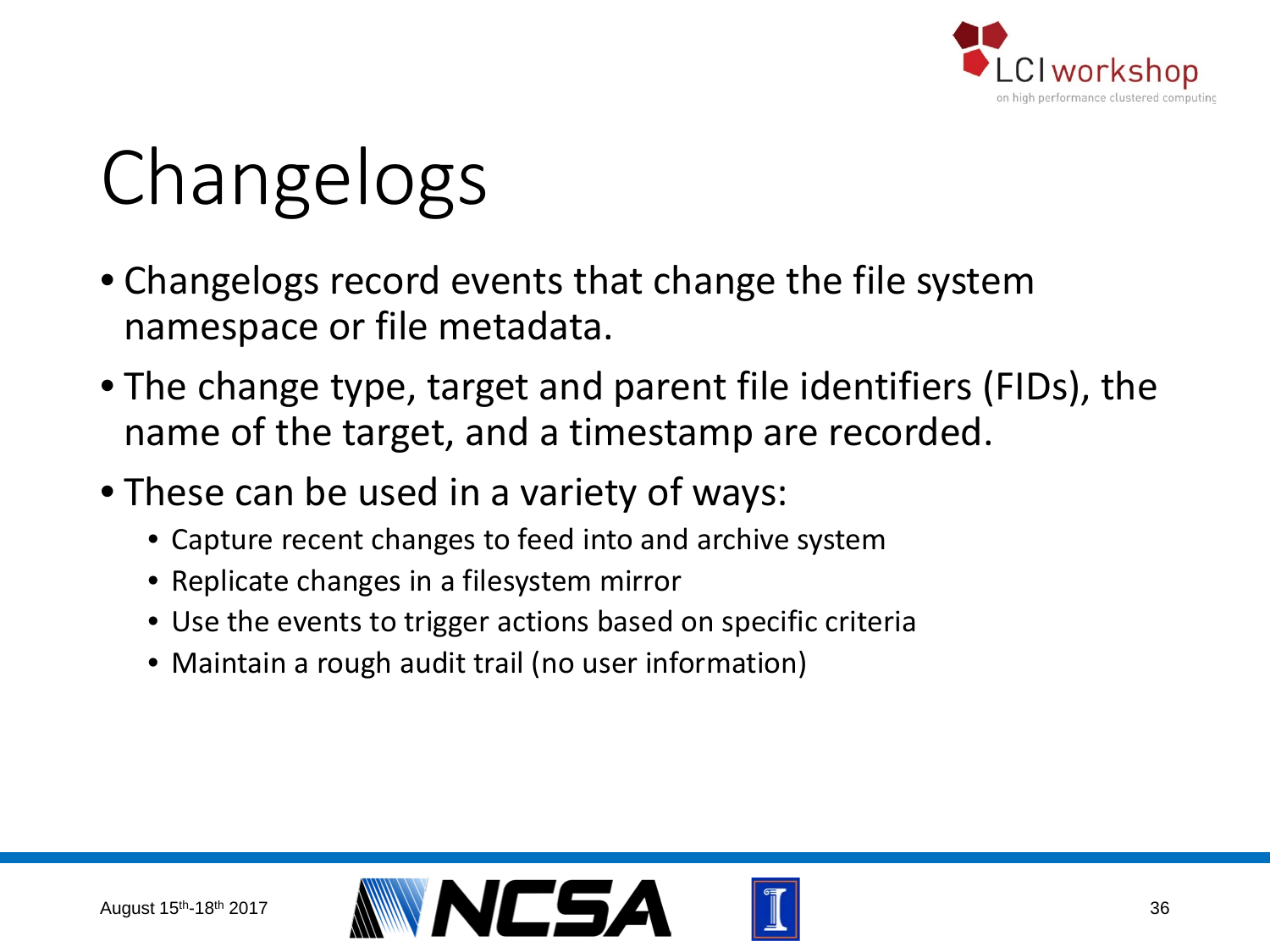

## Changelog Record Types

- MARK Internal record keeping
- CREAT Regular file creation
- MKDIR Directory creation
- HLINK Hard link
- $SIINK Soft link$
- OPEN open file
- CLOSE close file
- MKNOD Other file creation
- UNLNK Regular file removal
- RMDIR Directory removal
- RNMFM Rename, original
- RNMTO Rename, final
- IOCTL ioctl on file or directory
- TRUNC Regular file truncated
- SATTR Attribute change
- XATTR Extended Attribute change
- HSM HSM action
- UNKNW Unkown operation



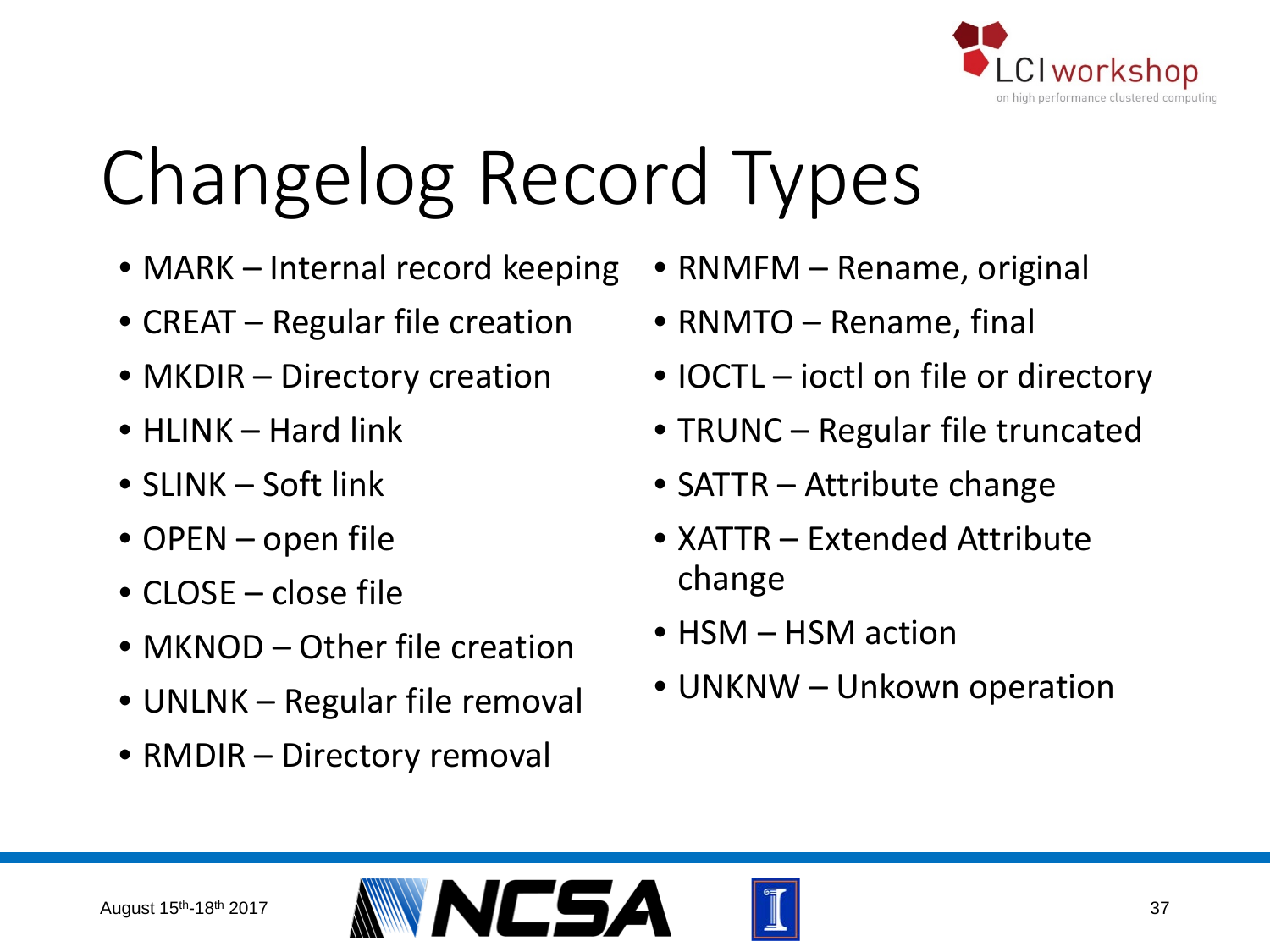

#### • Changelog records use space on the MDT

- Sysadmin must register changelog users
- Registered users specify which records they are "done with" and the system purges up to that point
- Changelog entries are not purged beyond a registered user's set point.

#### • Register new changelog user

# lctl –-device lustre-MDT0000 changelog\_register lustre-MDT0000: Registered changelog userid 'cl1'

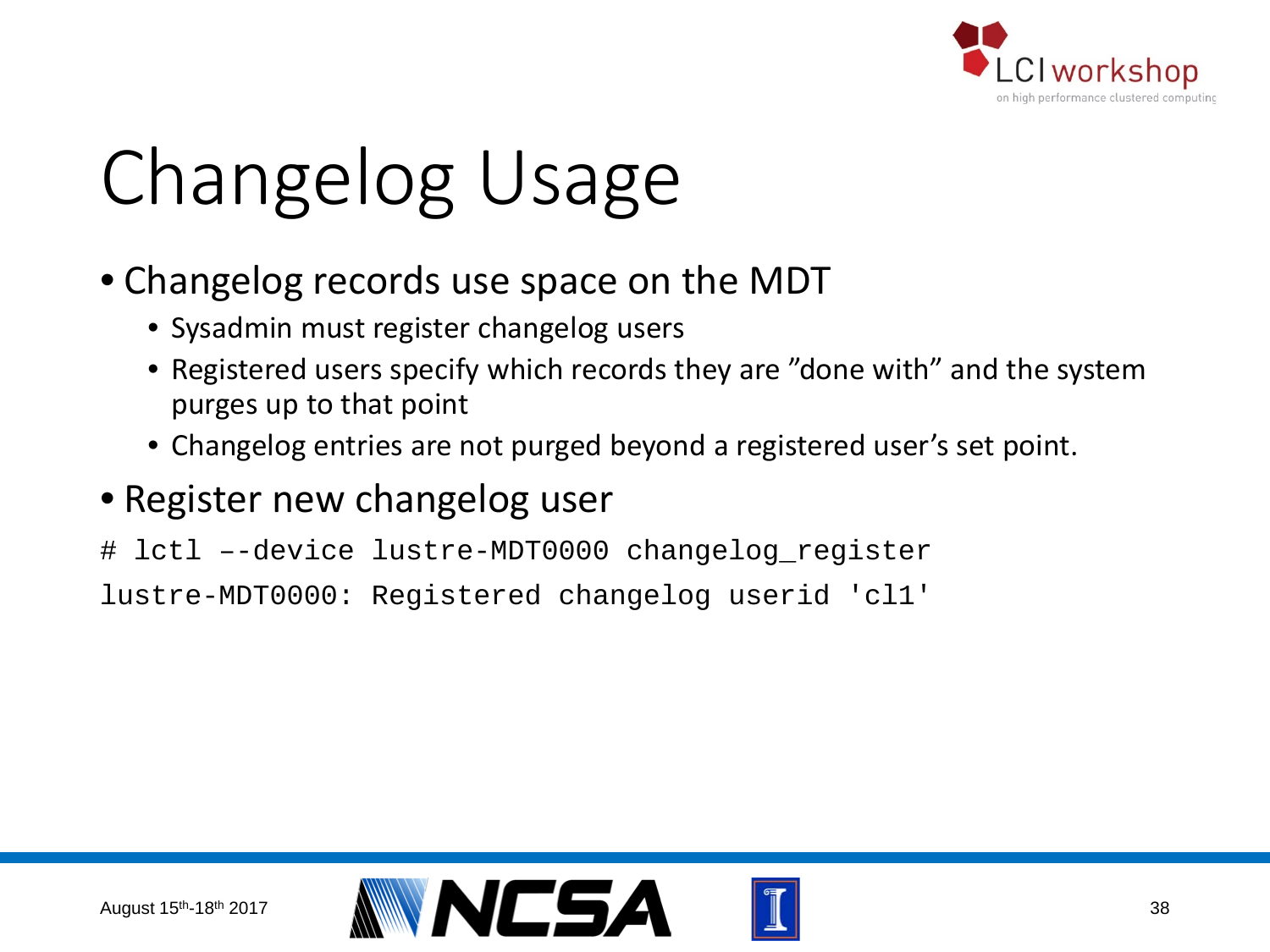

- To actually start the changelogs, the changelog mask must be set
	- Changelog mask specifies what record types are recorded

# lctl set param mdd.lustre-MDT0000.changelog mask=MARK CREAT MKDIR HLINK SLINK MKNOD UNLNK RMDIR RNMFM RNMTO OPEN CLOSE IOCTL TRUNC SATTR XATTR HSM

mdd.lustre-MDT0000.changelog\_mask=

MARK CREAT MKDIR HLINK SLINK MKNOD UNLNK RMDIR RNMFM RNMTO OPEN CLOSE IOCTL TRUNC SATTR XATTR HSM

• Note: This example sets almost all of the record types.In practice, on a busy system, some of these may need to be trimmed.

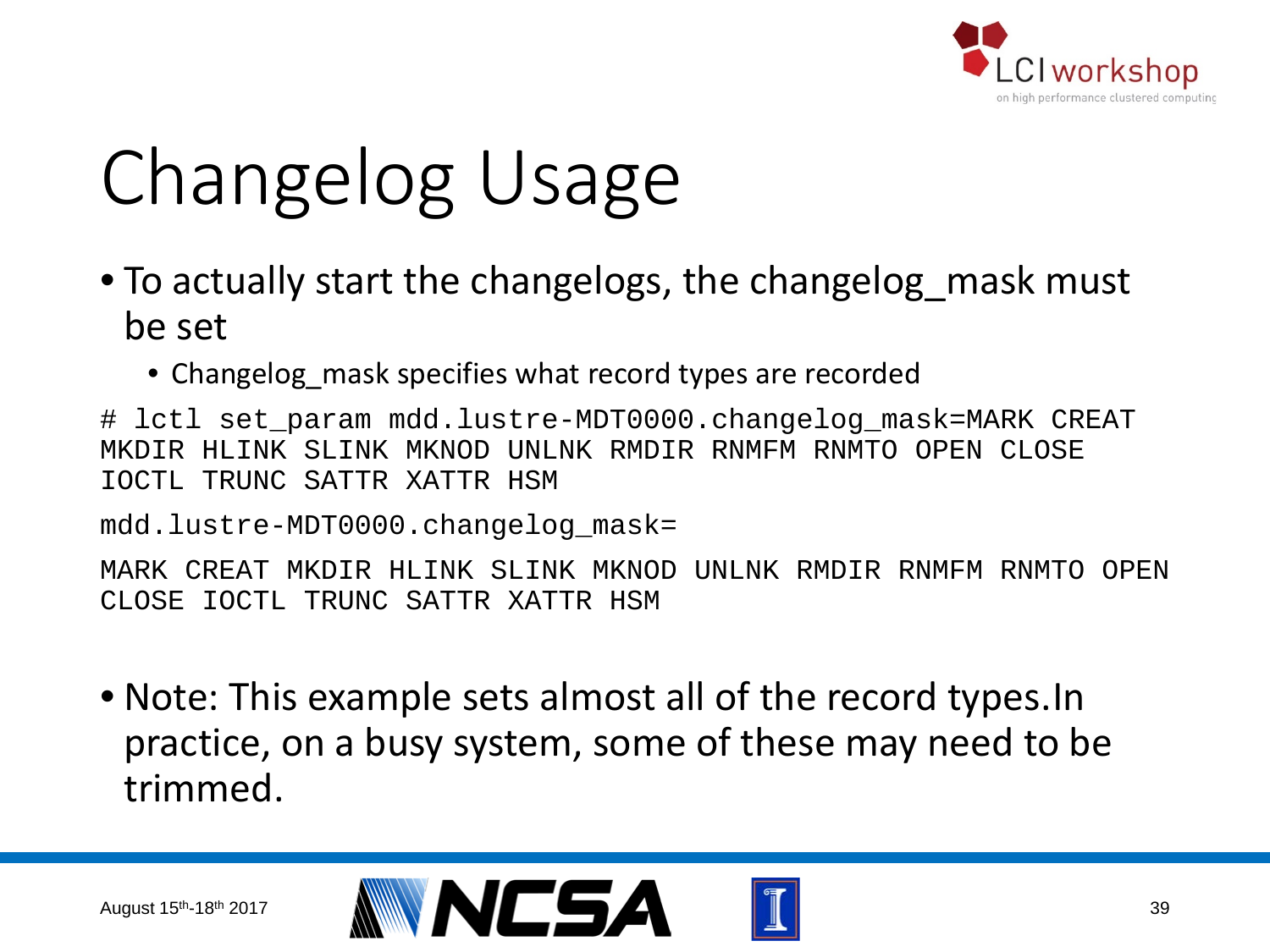

### • Display changelogs

# lfs changelog *fsname*-*MDTnumber* [startrec [endrec]]

### • Start and end records are optional

### • Example changelog records:

\$ lfs changelog lustre-MDT0000

1 00MARK 19:08:20.890432813 2010.03.24 0x0 t=[0x10001:0x0:0x0]  $p=[0:0x0:0x0]$  mdd obd-lustre-MDT0000-0

2 02MKDIR 19:10:21.509659173 2010.03.24 0x0  $t = [0x200000420:0x3:0x0]$   $p = [0x61b4:0xca2c7dde:0x0]$  mydir

3 14SATTR 19:10:27.329356533 2010.03.24 0x0 t=[0x200000420:0x3:0x0]

4 01CREAT 19:10:37.113847713 2010.03.24 0x0  $t=[0x200000420:0x4:0x0]$   $p=[0x20\ (0000420:0x3:0x0]$  hosts



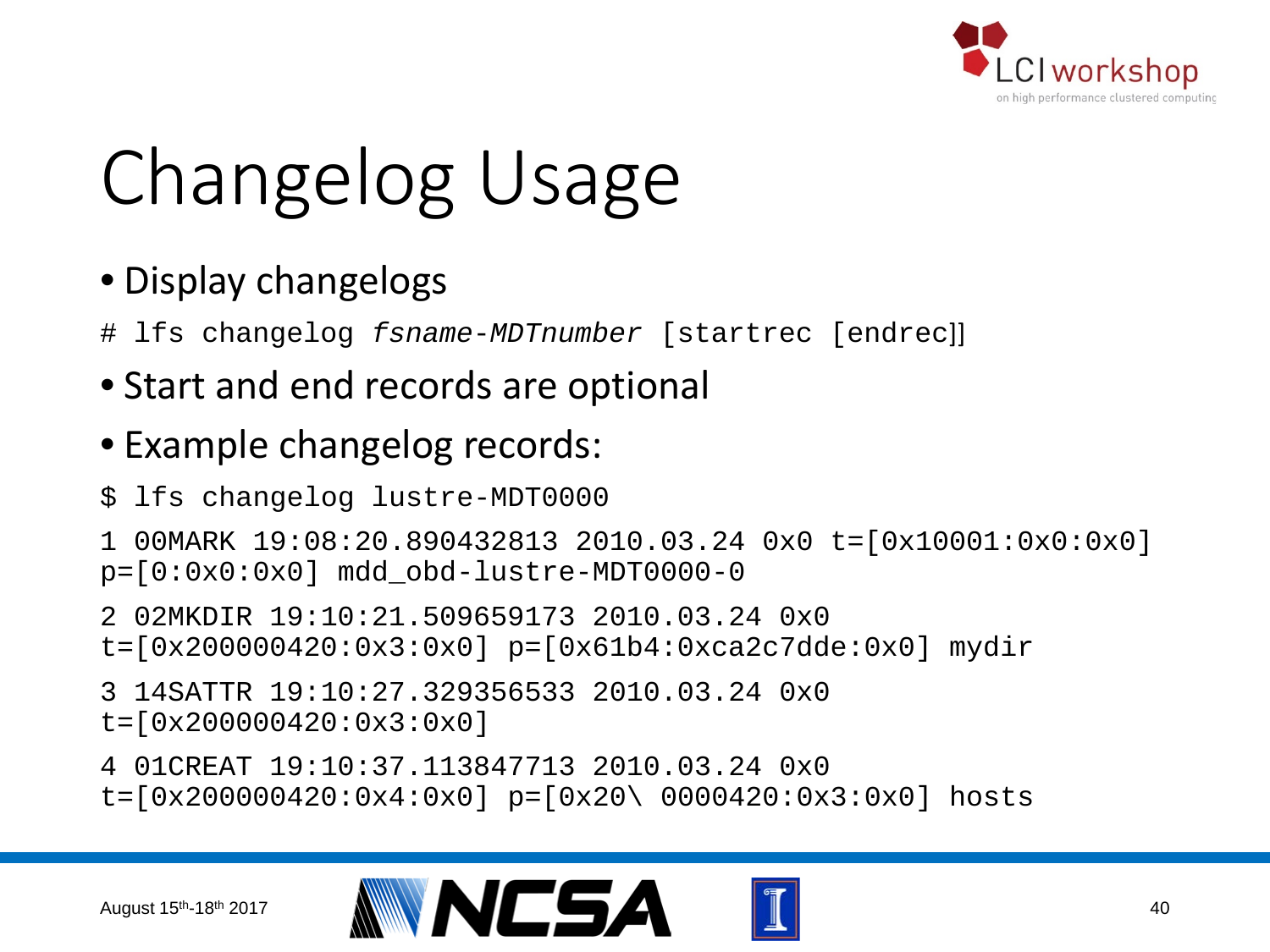

- Use the changelog clear command to clear old changelog records for a specific user.
	- This will most likely allow the MDT to free up disk space
- # lctl changelog clear mdt name userid endrec
- Notify a device that user cl1 no longer needs records (up to and including 3):
- \$ lfs changelog\_clear lustre-MDT0000 cl1 3
- Confirm operation was successful
- \$ lfs changelog lustre-MDT0000
- 4 01CREAT 19:10:37.113847713 2010.03.24 0x0
- t=[0x200000420:0x4:0x0] p=[0x200000420:0x3:0x0] hosts

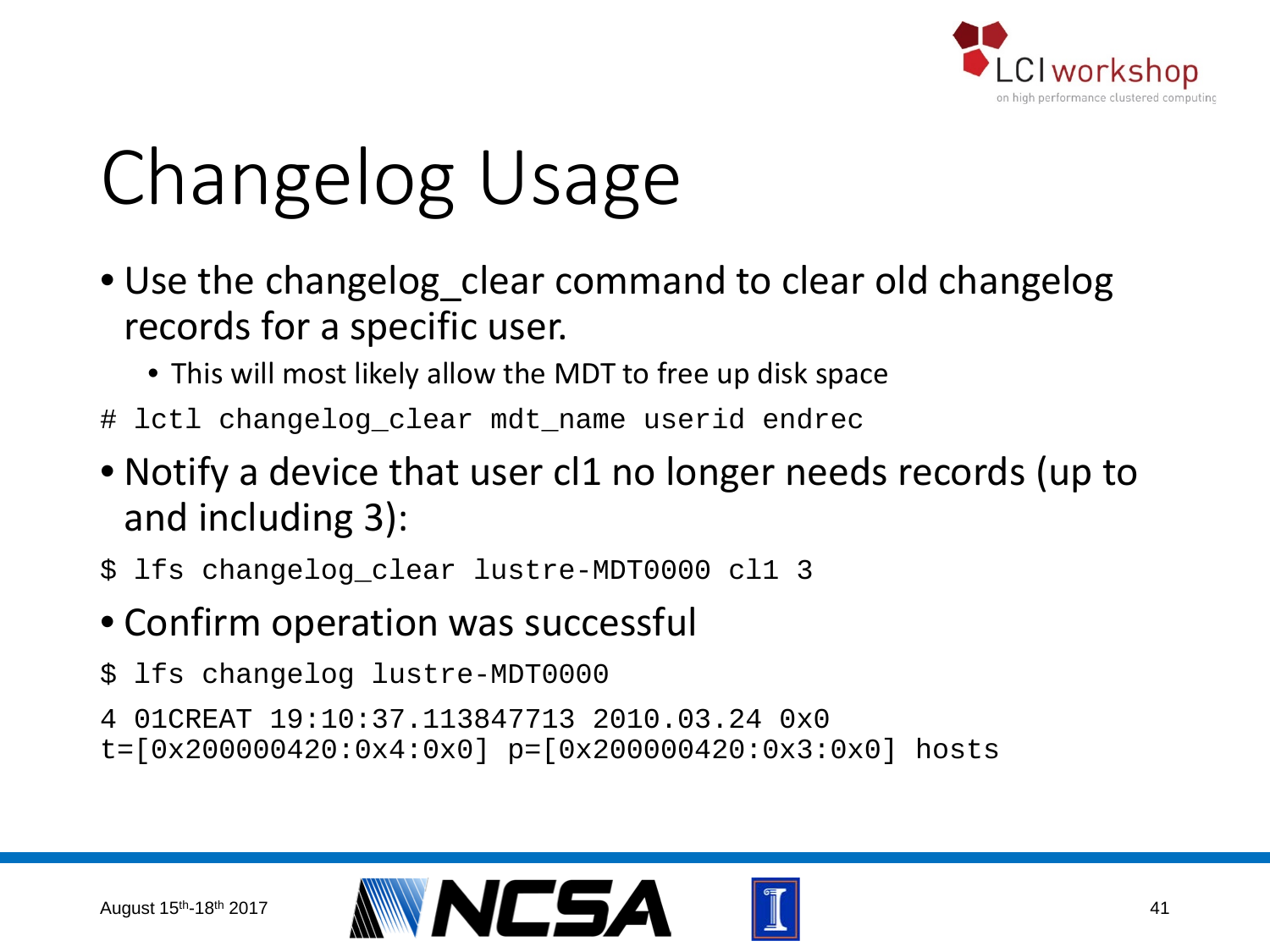

• To stop changelogs, changelog mask should be set to MARK only

# lctl set param mdd.lustre-MDT0000.changelog mask=MARK

mdd.lustre-MDT0000.changelog\_mask=MARK

• If disabling changelogs permanently, or for an extended period, clear any remaining backlog before deregistering changelog user using changelog\_clear.

# lctl get\_param mdd.lustre-MDT0000.changelog\_users

mdd.lustre-MDT0000.changelog\_users=

current index: 81680

ID index

cl1 81500

### • Backlog = [current\_index] – [cl1 index]

81680 - 81500 = 180

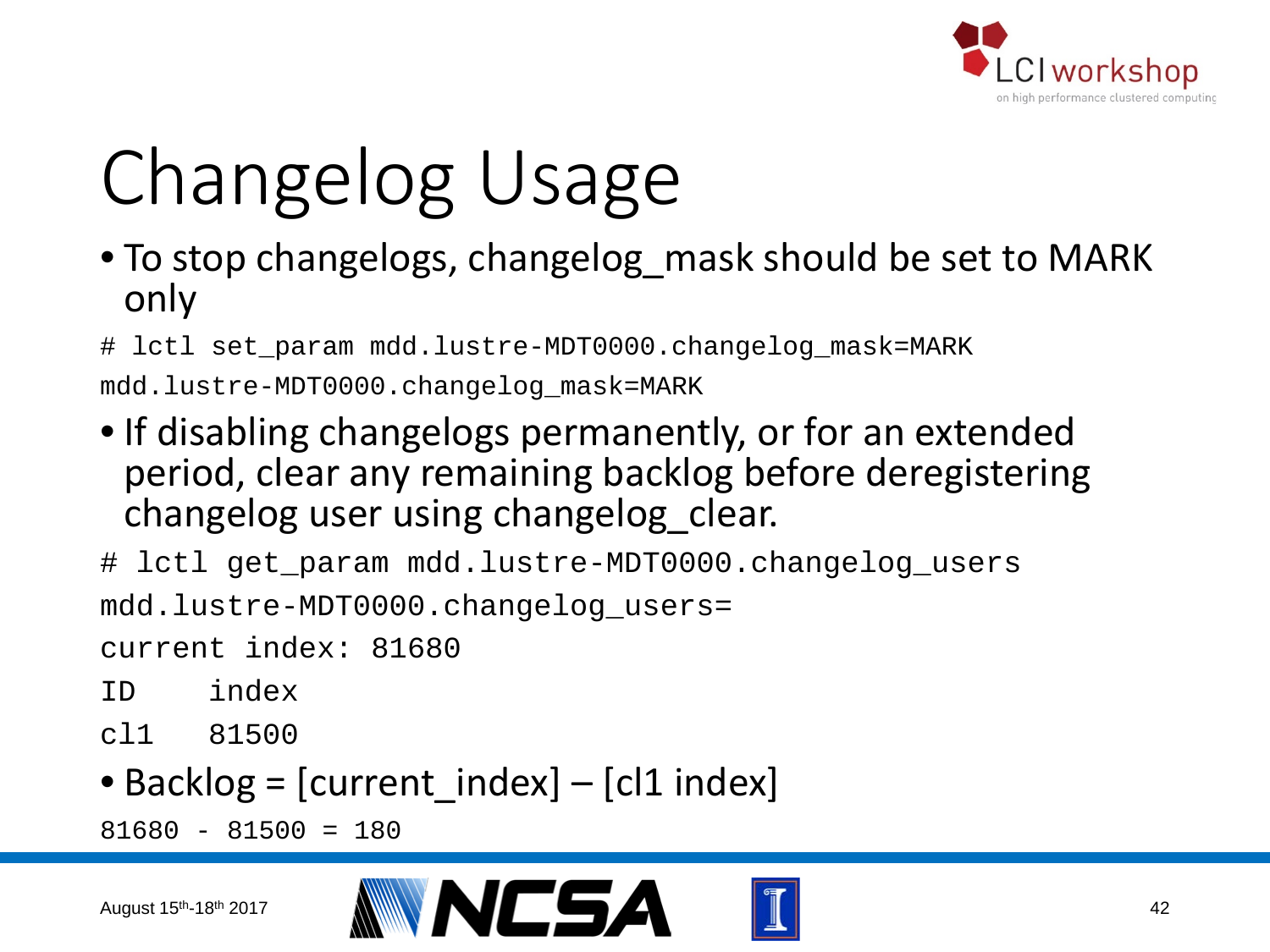

#### • Clear remaining changelogs

\$ lctl changelog\_clear lustre-MDT0000 cl1 81680

### • Confirm cleared changelog records

# lctl get\_param mdd.lustre-MDT0000.changelog\_users

mdd.lustre-MDT0000.changelog\_users=

current index: 81680

- ID index
- cl1 81600

#### • Deregister changelog user

# lctl --device lustre-MDT0000 changelog deregister cl1 lustre-MDT0000: Deregistered changelog user 'cl1'

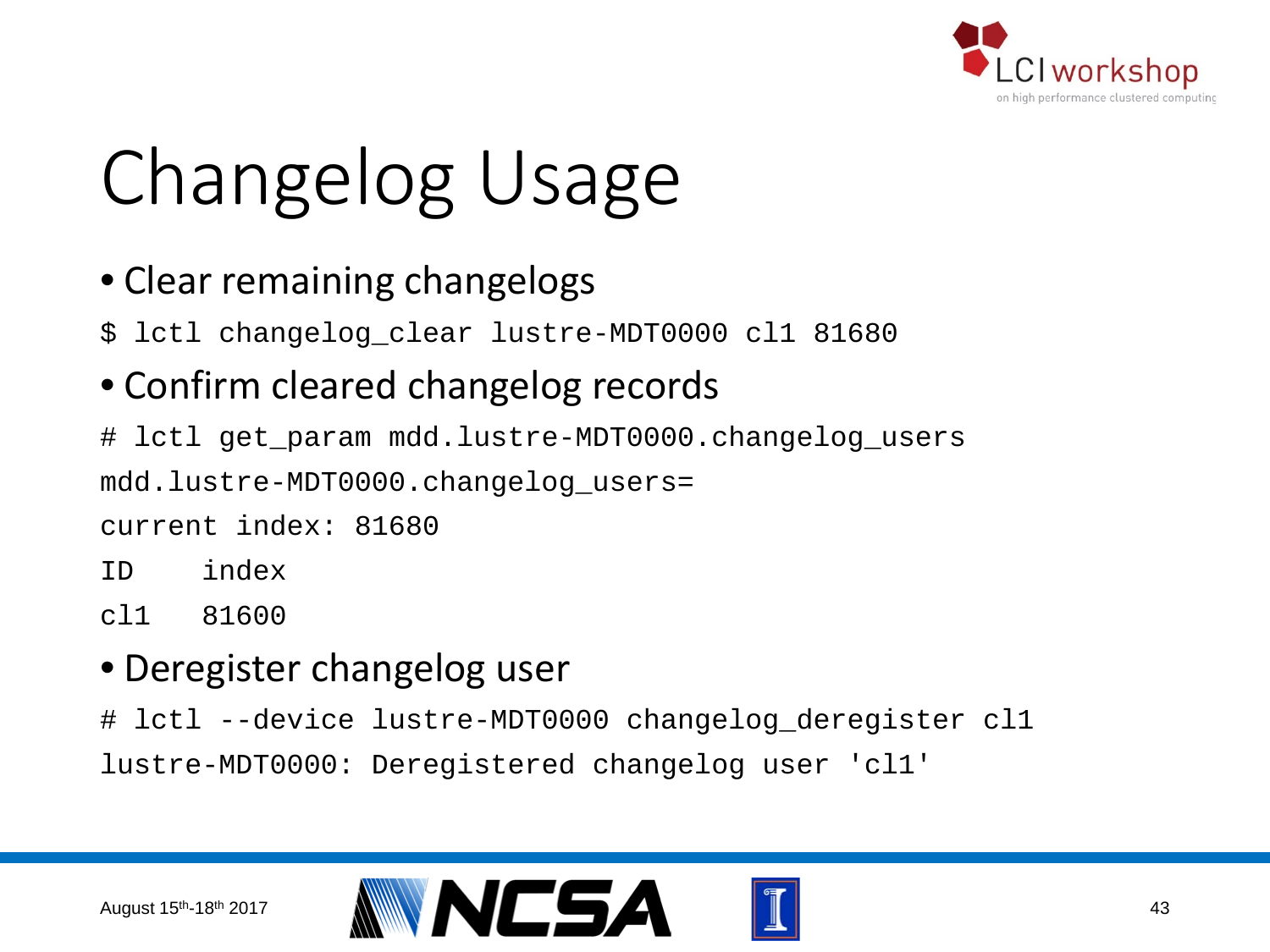

## Consuming Changelogs

- The most common use of changelogs is in conjunction with Robinhood, an external filesystem reporting/policy engine.
- Robinhood uses a combination of scanning the filesystem and changelog consumption to create a replica/shadow of the filesystem metadata in an external database.

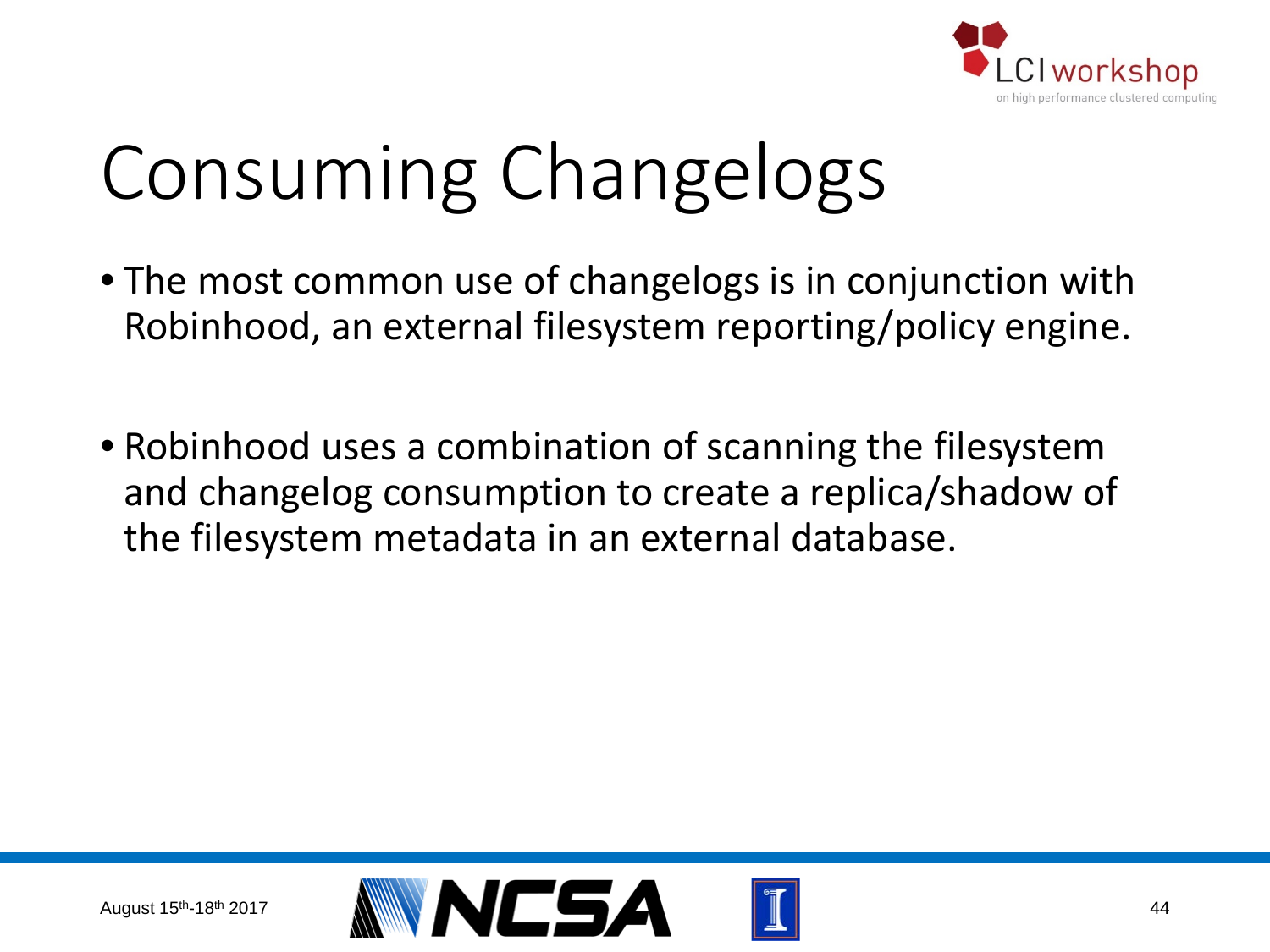

### Robinhood

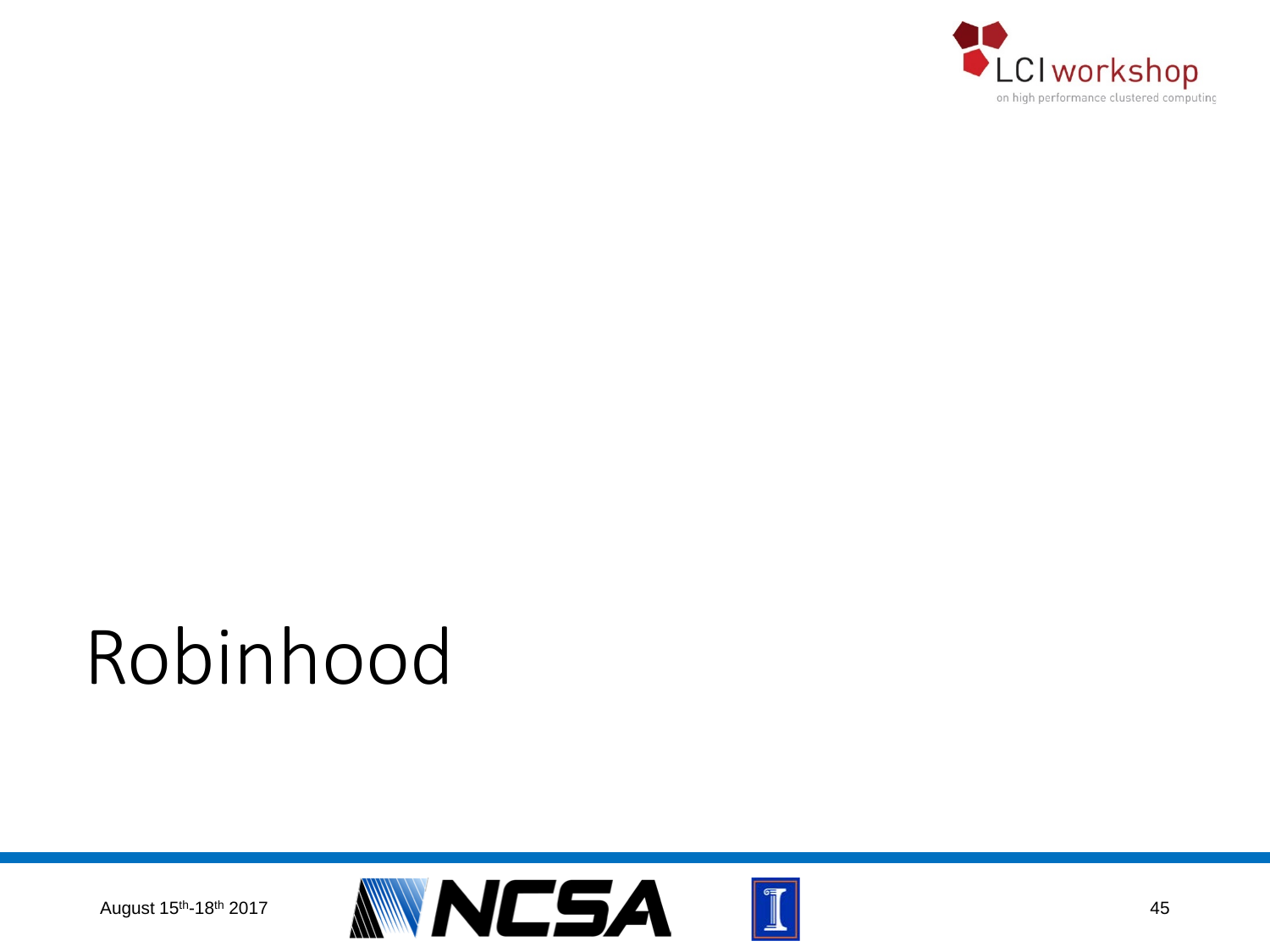

## Robinhood

- External filesystem reporting/policy engine developed by CEA
- Runs on separate server from Lustre file system servers
- Utilizes a database backend (MySQL,MariaDB) to create a replica/shadow of the filesystem metadata
- Customizable policies with many triggering options
- Filesystem usage reports
- Tools: rbh-find, rbh-du

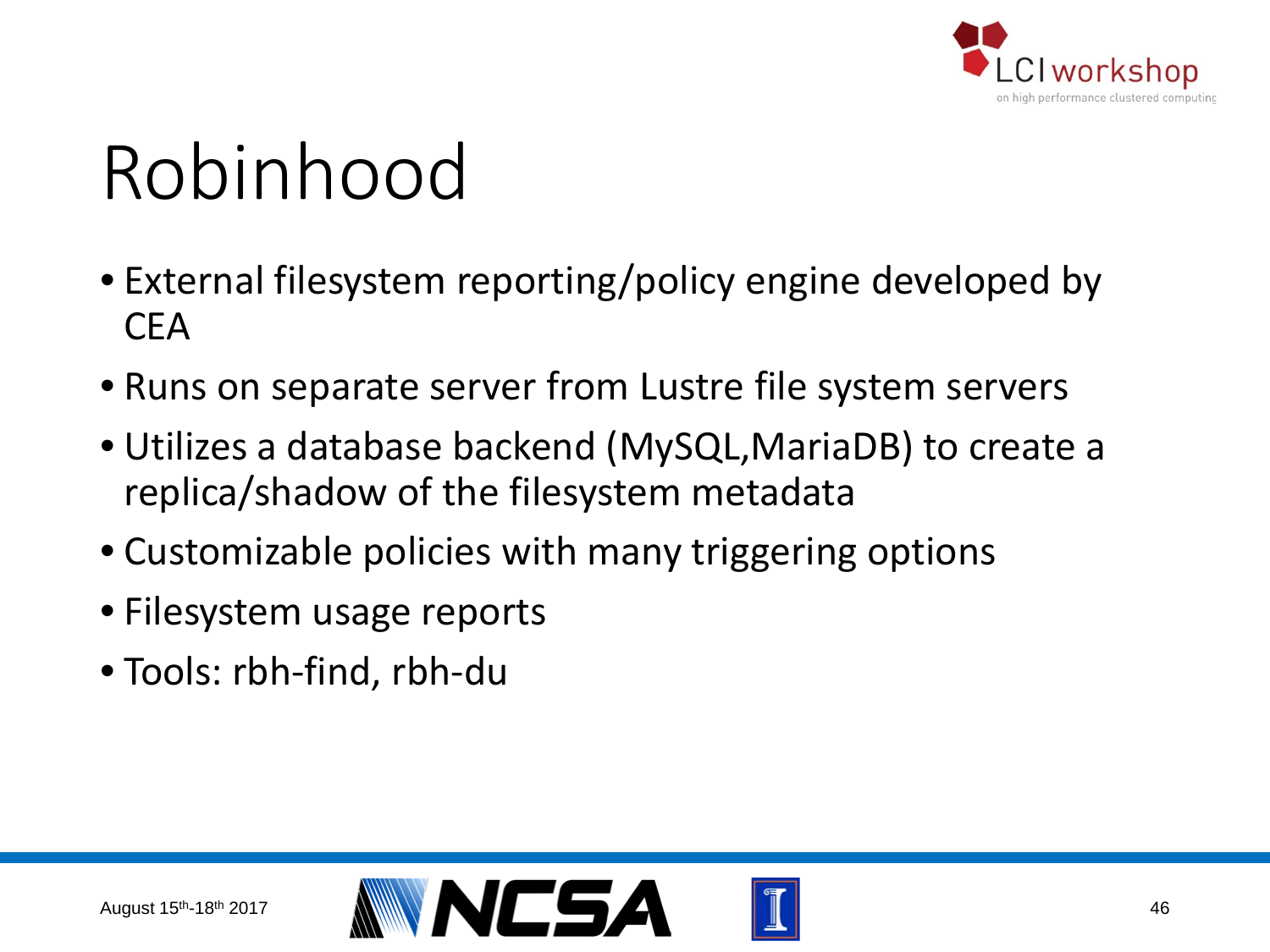

## Robinhood Database

- Should have a dedicated Database server/disk
	- Highest available/affordable CPU frequency
	- As much memory as possible (cache as much DB as possible in memory)
	- Low Latency network
	- Fast disk for DB
	- DB server can mount Lustre and run robinhood locally, or the DB server can be completely dedicated and Robinhood is run on a separate server.
- Disk space ~1KB per entry (e.g. 100GB for 100 million entries)
	- SSD or NVME if possible

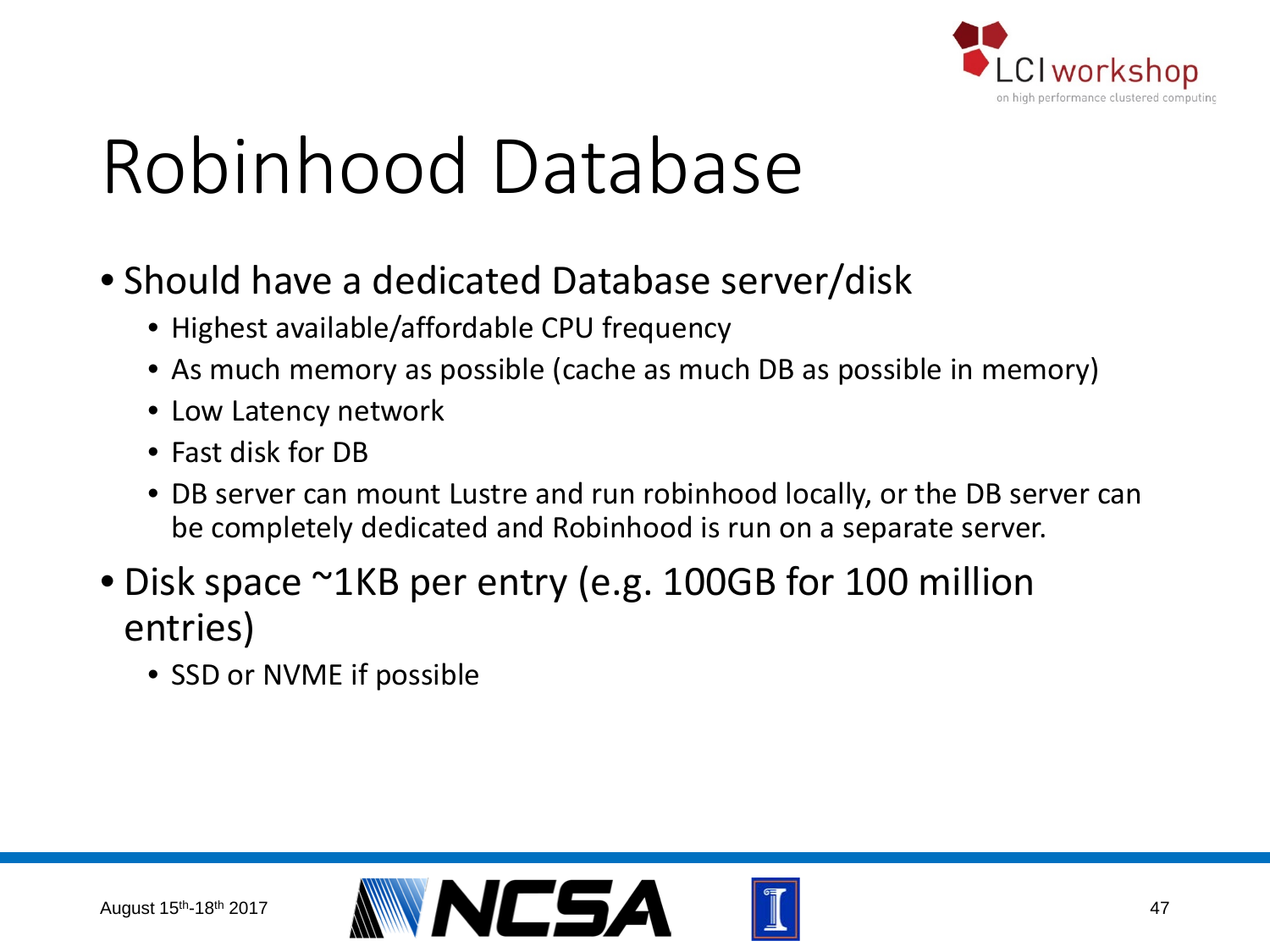

## Robinhood Installation

- Tarball/RPMs from sourceforge:
	- <https://sourceforge.net/projects/robinhood/>
- Pull latest source from github and build rpms or build/install:
	- <https://github.com/cea-hpc/robinhood>
	- https://github.com/cea[hpc/robinhood/wiki/robinhood\\_v3\\_admin\\_doc#installation](https://github.com/cea-hpc/robinhood/wiki/robinhood_v3_admin_doc#installation)

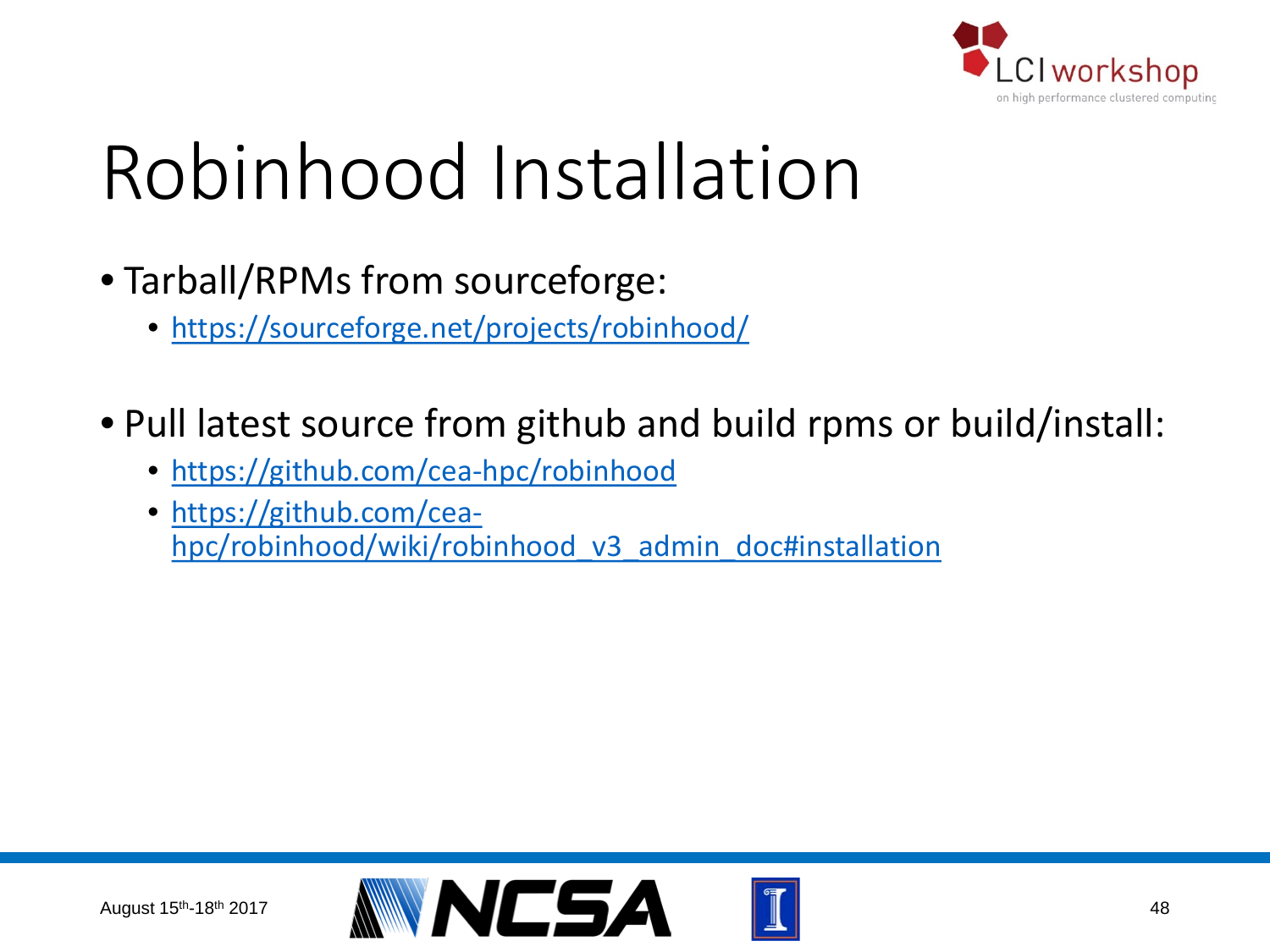

# Robinhood Configuration

• Robinhood provides a basic and extended examples in

/usr/share/robinhood/templates

### • Basic configuration

• Copy basic example

```
# cp /usr/share/robinhood/templates/basic.conf\
/etc/robinhood.d/newrbh.conf
```
• Edit DB details

```
ListManager {
    MySQL {
        server = your_db_server;
        db = your db name;user = \text{robinhood};
        password file = /etc/robinhood.d/.dbpassword;}
```
}

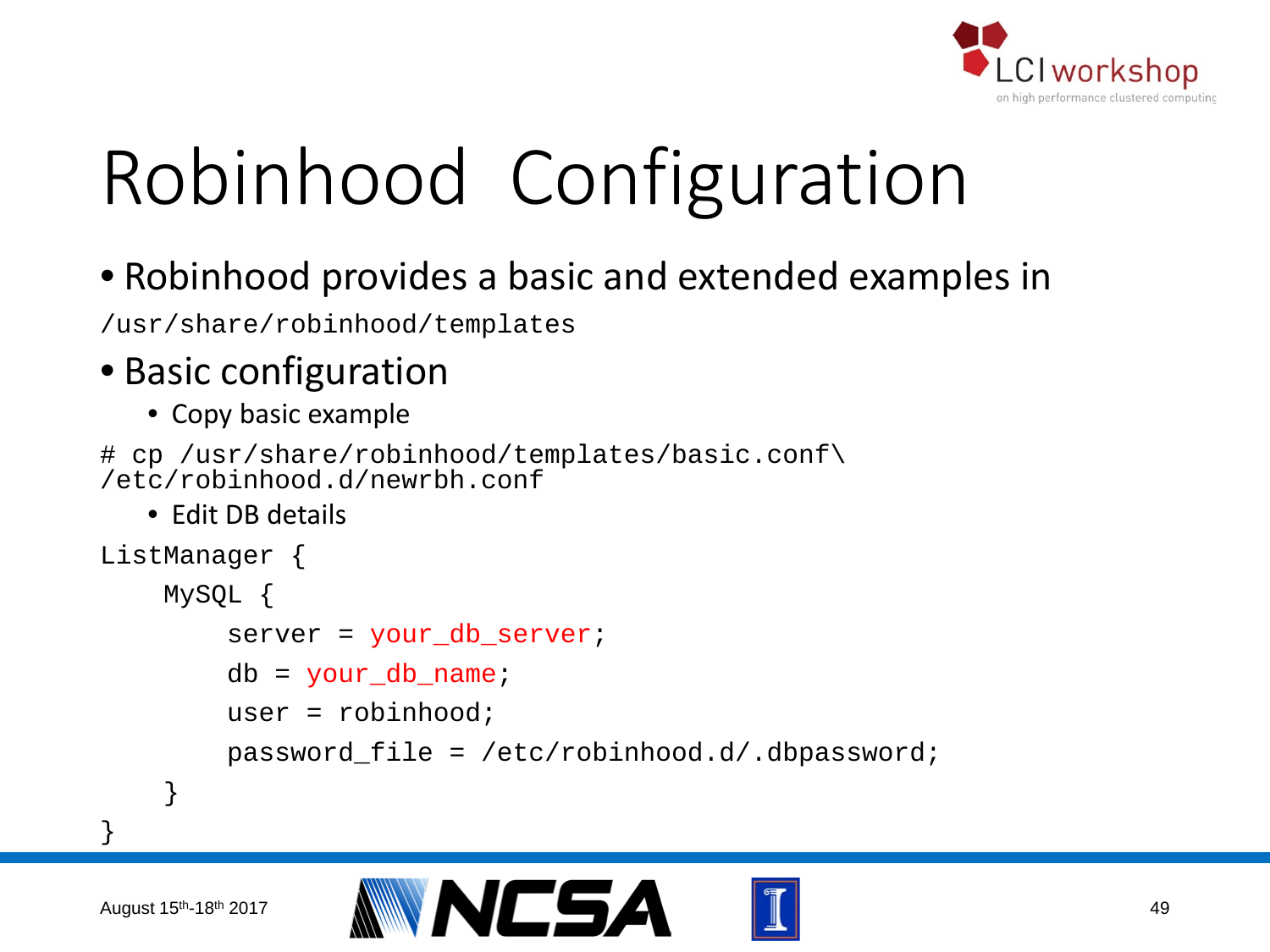

### Robinhood Configuration

#### • Specify filesystem is Lustre and the mount point

```
General {
```

```
fs path = "/path/to/fs";
```

```
# filesystem type, as displayed by 'mount' (e.g. ext4, xfs, 
lustre, ...)
```

```
fs_type = lustre;
```
}

• Also be sure to create the .dbpassword file with the database user password

```
password_file = /etc/robinhood.d/.dbpassword;
```
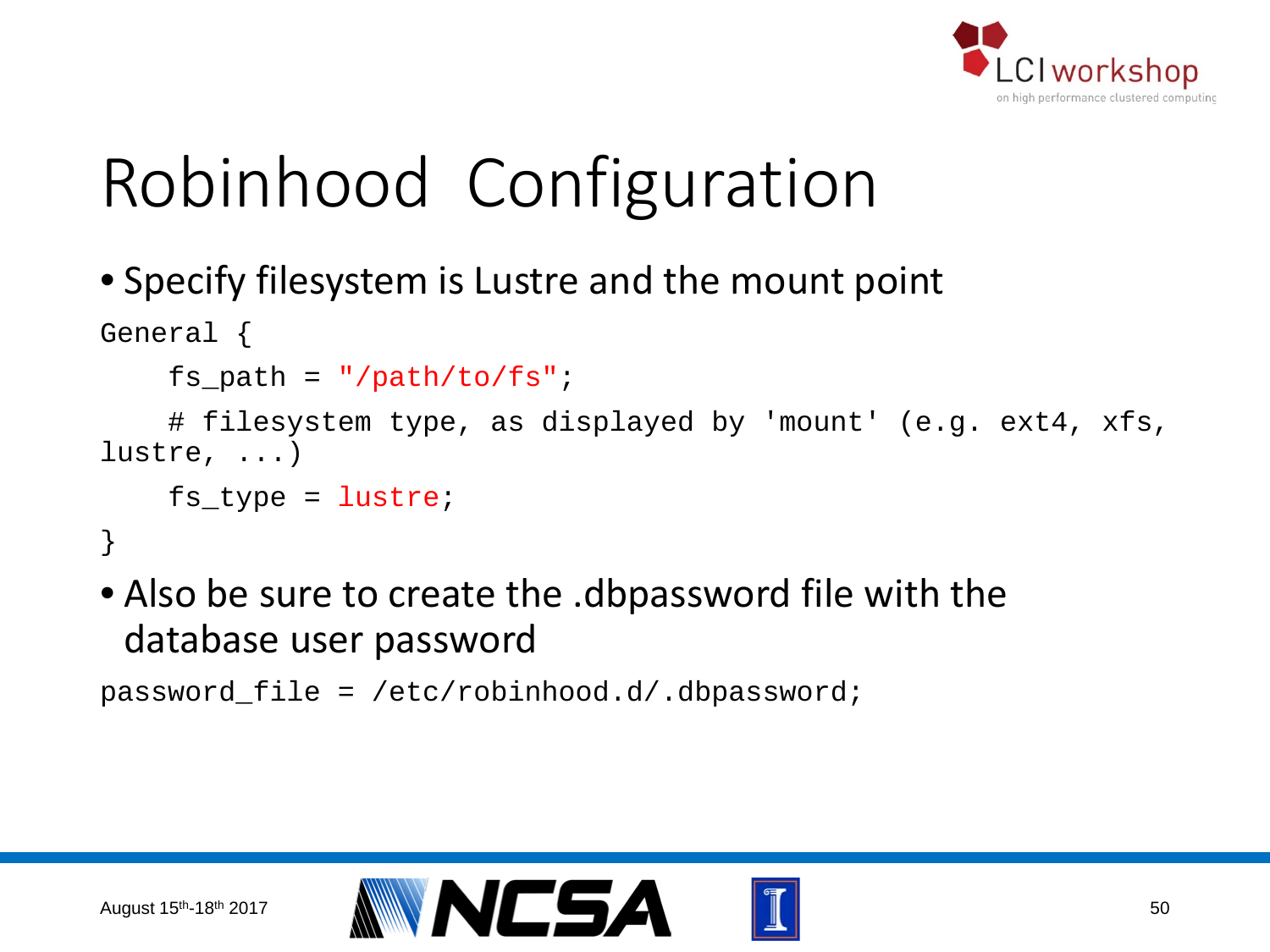

## Configure Robinhood DB

- Setup and start MySQL
- Connect to MySQL as root and create Robinhood DB and Robinhood User
- # mysql –p

```
mysql> create database rbh lustre;
```

```
mysql> GRANT all on rbh_lustre.* to 'rbh_user'@'lustre_client
host' IDENTIFIED BY 'rbh_user_password';
```
mysql> FLUSH PRIVILEGES;

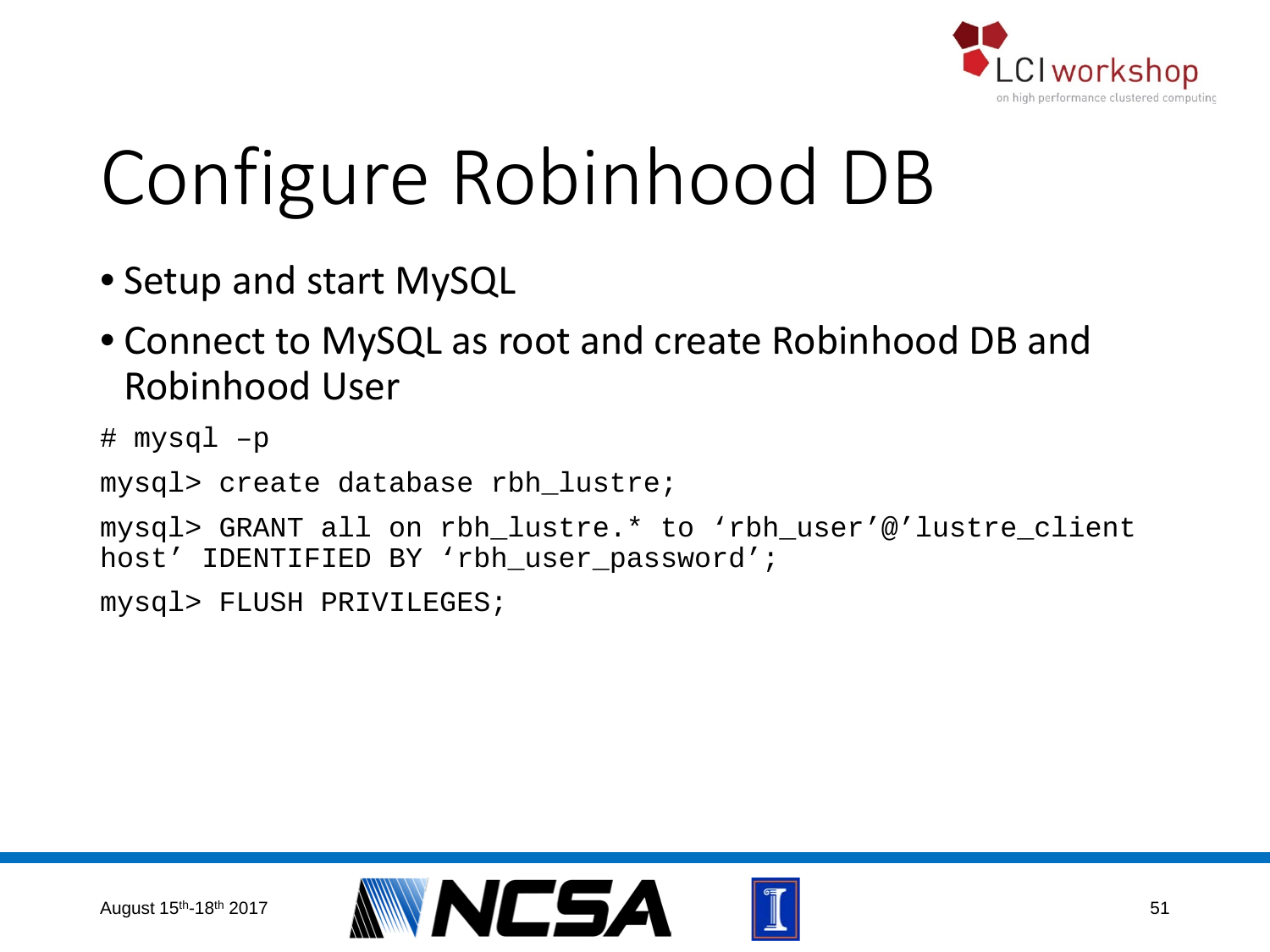

## Feeding Robinhood

- Initial Scan
	- An initial full scan should be performed to fill the DB. While this is running it is also best to enable changelogs and start an instance of Robinhood doing this as well.
	- When you start Robinhood against an empty database it will create the appropriate schema before it starts doing it's work
- # robinhood --scan –-once –f newrbh –D

#### • Changelogs

# robinhood -r -f newrbh –D

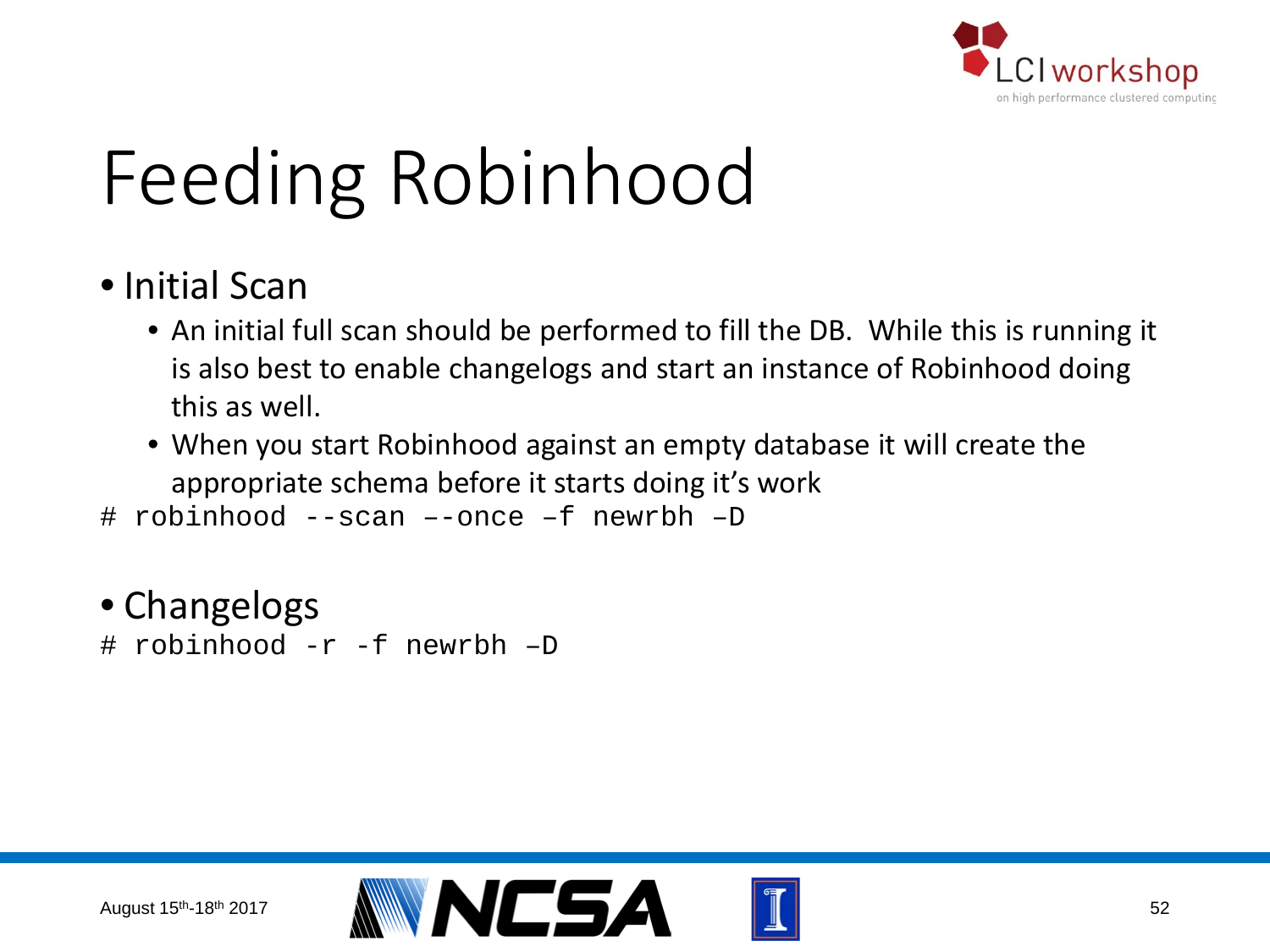

## Robinhood Policy

- Robinhood's policies can be used to perform many filesystem action either on a schedule or triggered by specific criteria. Some common policy definitions are included with the Robinhood install /etc/robinhood.d/includes/
- There are 4 elements that make up a Robinhood Policy
	- **Declaration**: specifies the name of the policy, status manager to manage status of entries, scope (static base set of entries to apply policy to), default action/sort (other basic policy actions).
	- **Parameters**: specific parameters to default actions, number of actions per run or rate limits, scheduling configuration to allow reordering or delayed actions

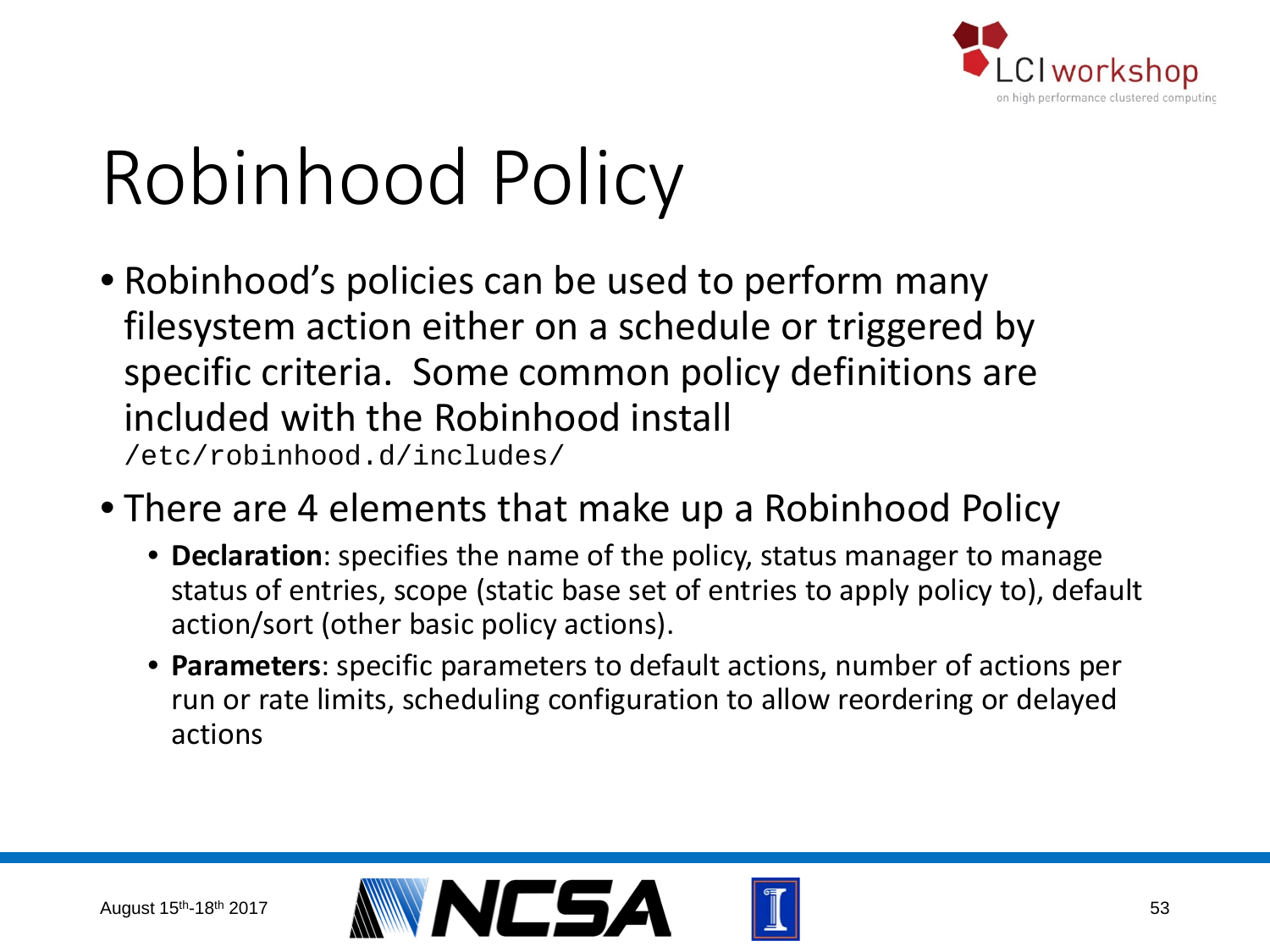

# Robinhood Policy

- There are 4 elements that make up a Robinhood Policy (cont.)
	- **Rules**: excludes, conditionals for file classes, override default settings
	- **Triggers**: Conditions to start policy runs (set intervals, usage thresholds, etc.), optional set of resources to check (users, groups, OSTs), number of actions per run or rate limits.

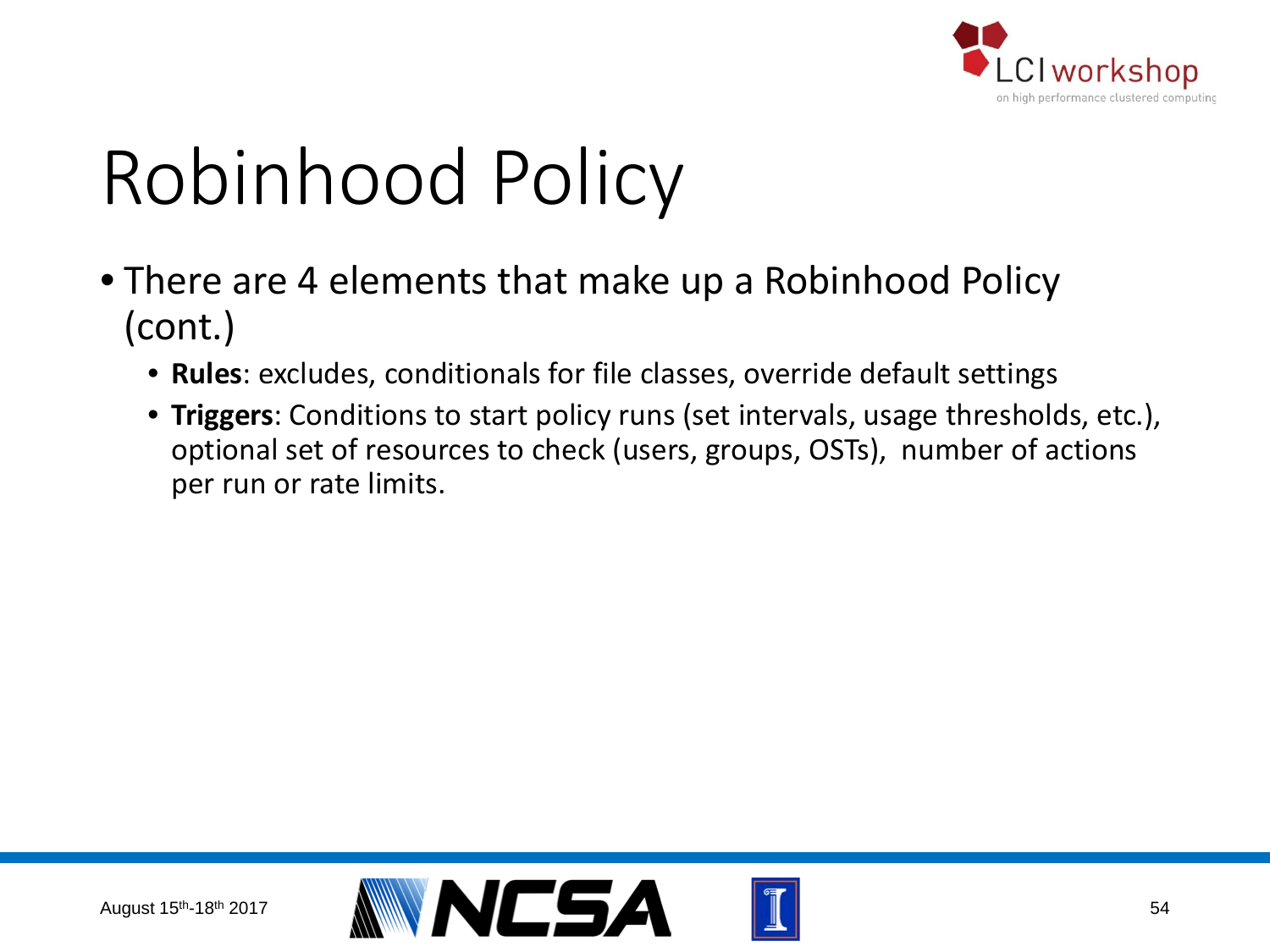

- Cleanup/Purge Policy
- Add the tmpfs.inc include to the robinhood config

%include "includes/tmpfs.inc"

#### • Here is the content of tmpfs.inc:

```
# used to be rbh 2.5 "purge" policy in TMPFS mode
define_policy cleanup {
    scope \{ \text{type} \} = directory \}status_manager = none;
    default\_action = common.unlink;default lru sort attr = last access;
```


}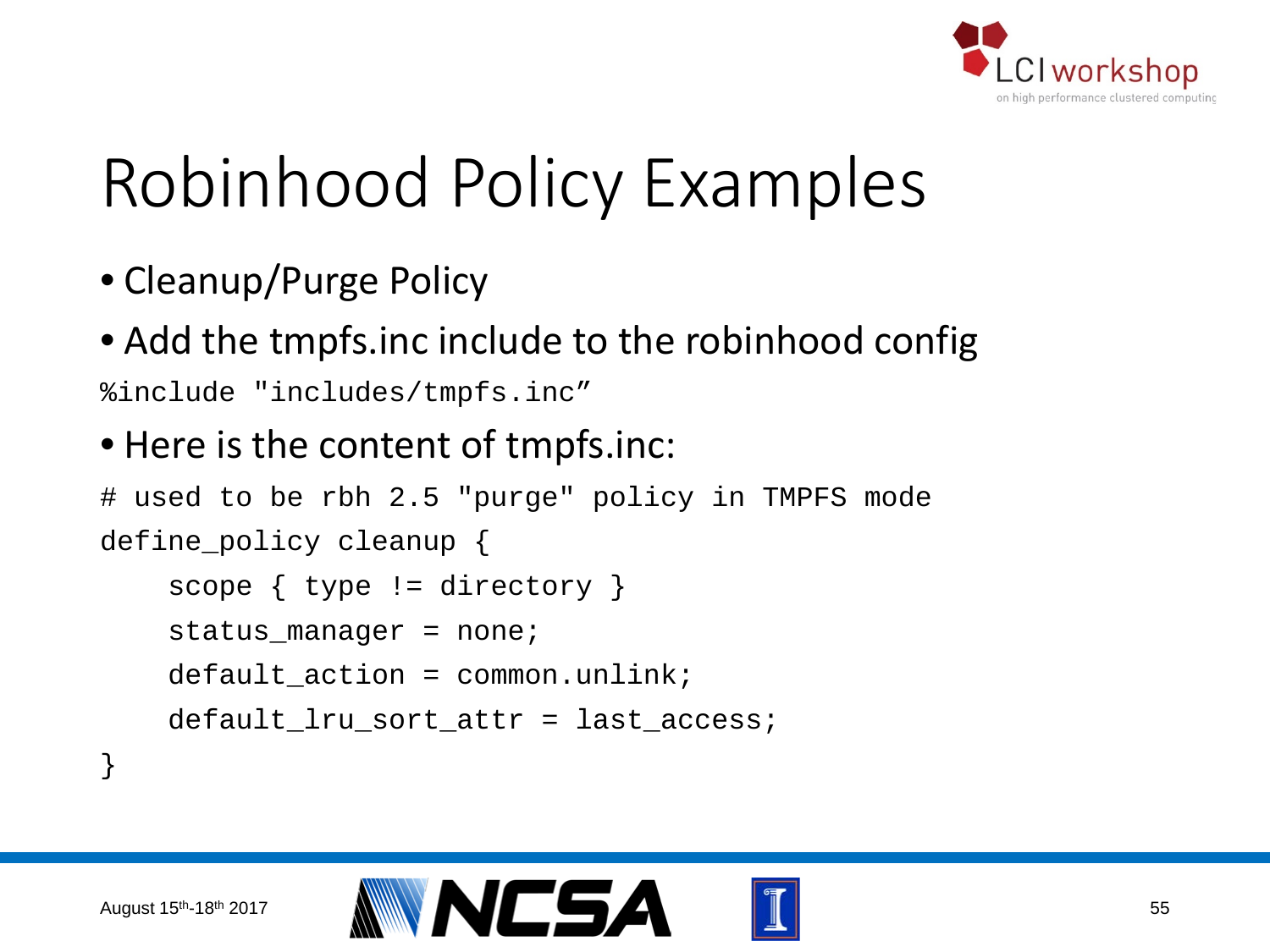

• File classes can/should be used to narrow the scope of entries to be processed

```
fileclass scratch_files {
```
definition { type == file and tree == "/path/to/user/files" }

}

• Specify policy rules – clean(purge) files from the scratch\_files fileclass that have access times older than 30 days

```
cleanup_rules { 
     ignore { last_access < 7d } 
     rule clean_scratch_files { 
          target fileclass = scratch files;
          condition { last_access > 30d } 
     } 
     # default rule (optional): # apply to all other entries 
     rule default { condition { last access > 60d } }
}
```


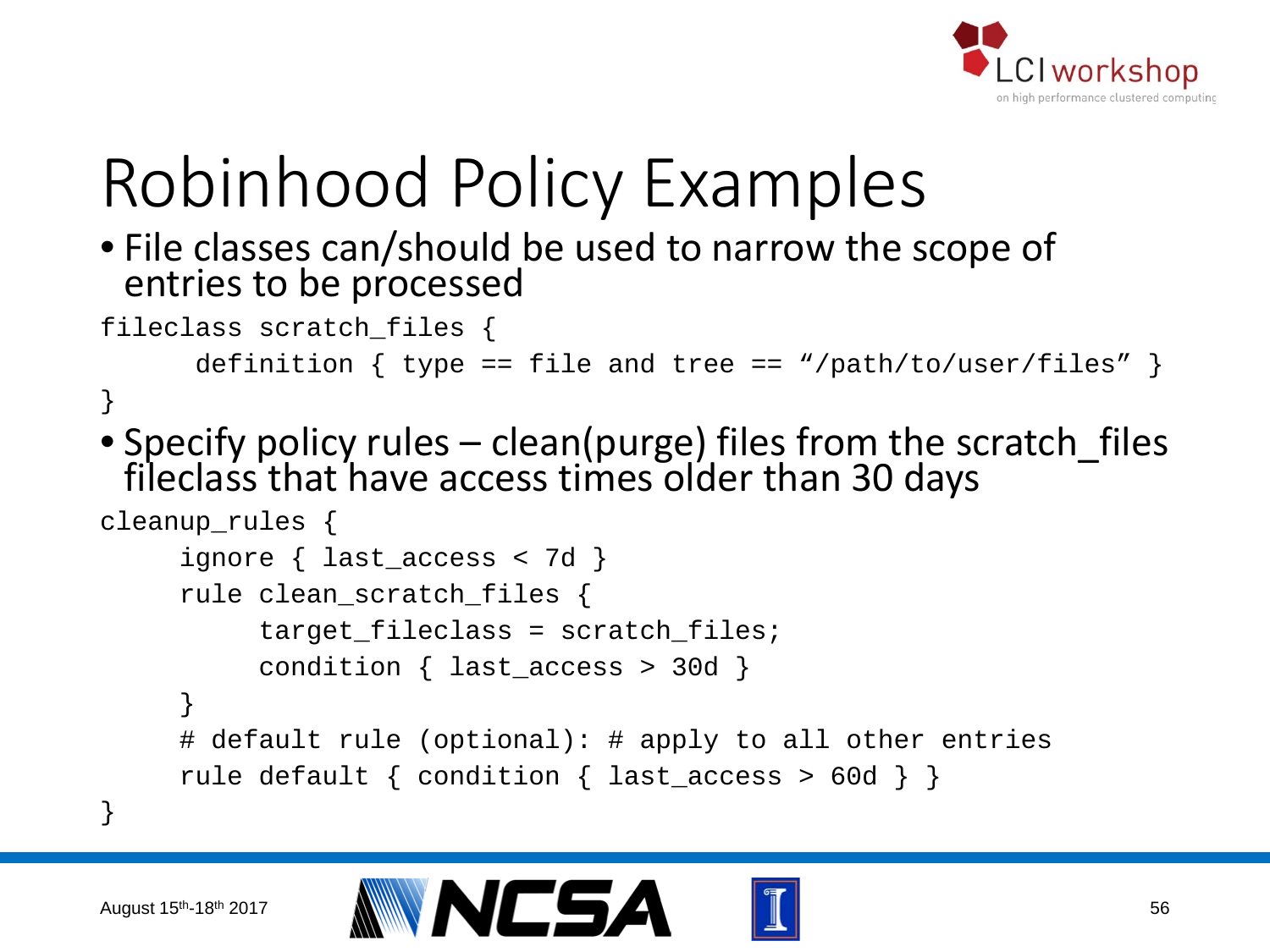

### • Define triggers

```
cleanup_trigger { 
     trigger on = global usage;
     high_threshold_pct = 80%; 
     low threshold pct = 75%;
     check interval = 15min;
}
```
• The global usage is based on the whole file system. This could also be triggered on "ost\_usage" (if an OST hits a threshold), or user/group thresholds.

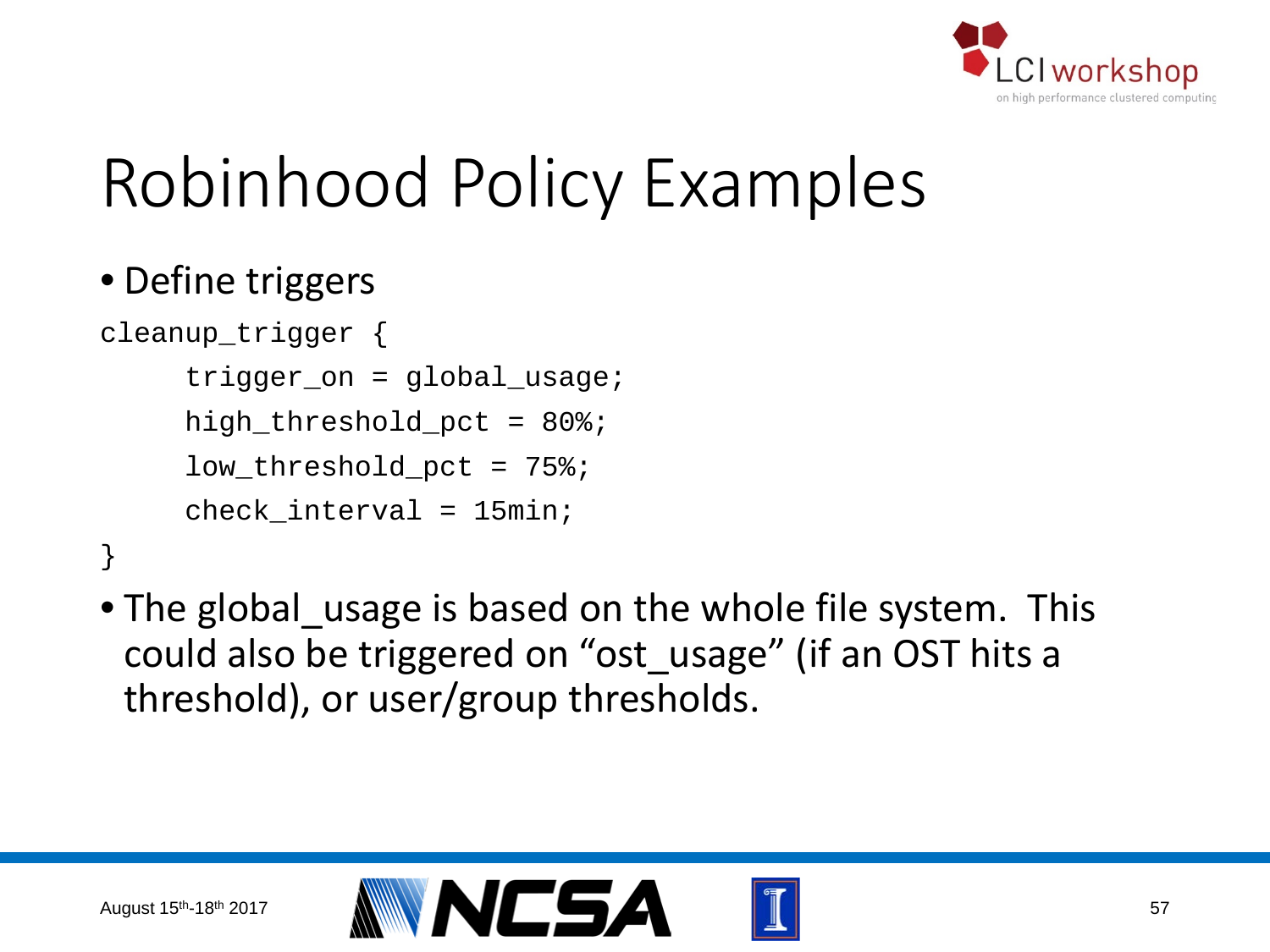

### • Run the policy

- By hand:
- # robinhood --run=cleanup –d
	- Target only a specific user
- # robinhood --run=cleanup --target=user:foo
	- Delete 1000 files from ost23
- # robinhood --run=cleanup --target=ost:23 --max-count=1000

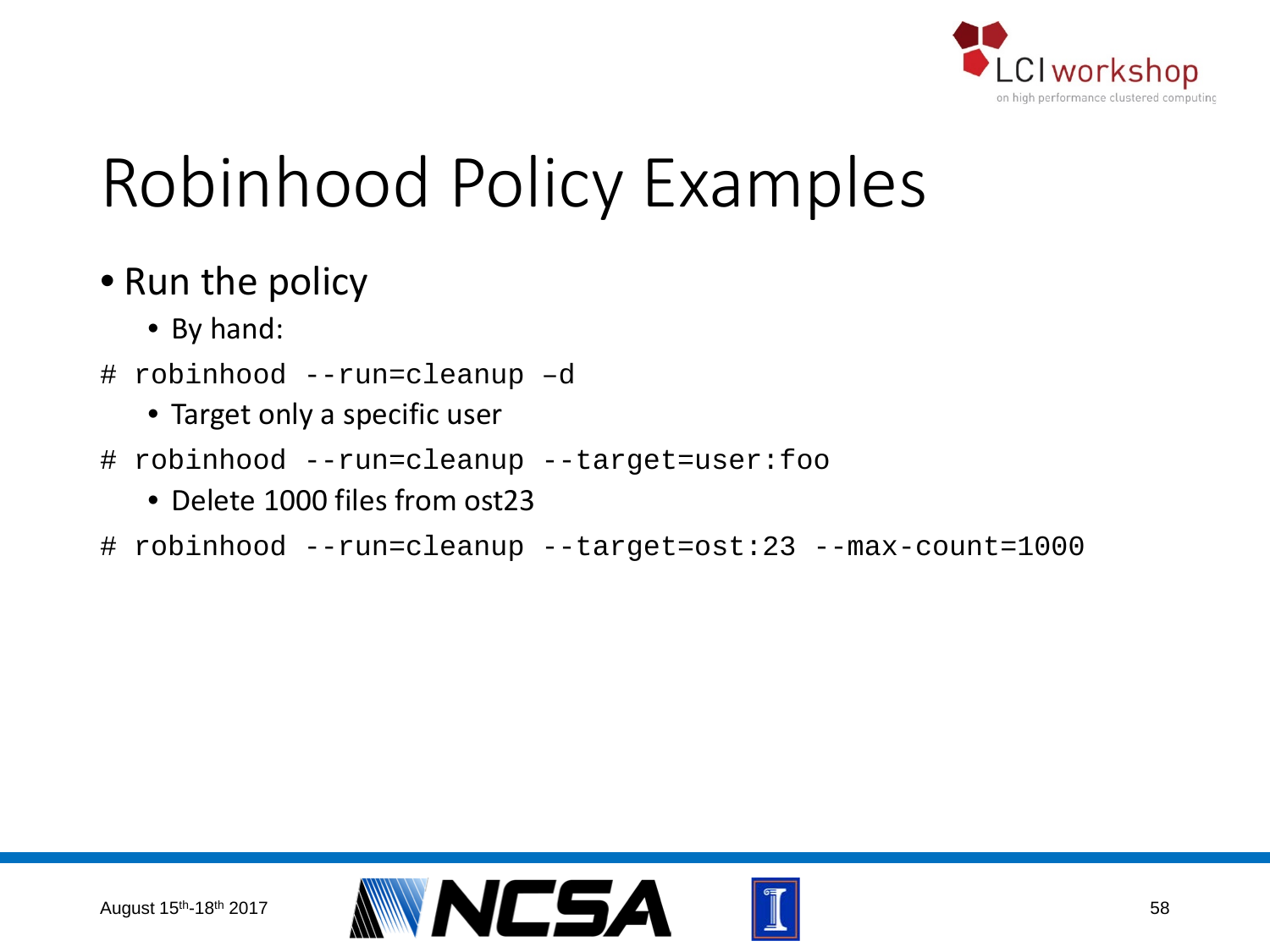

- Run the policy
- OR use the Robinhood service to run policies
	- Edit /etc/sysconfig/robinhood (or /etc/sysconfig/robinhood."fs name" on RHEL7)
	- Append --run=cleanup to RBH\_OPT (if the --run option is already present, add it to the list of run arguments, e.g.  $-$ -run=policy1, cleanup)
	- Start (or restart) robinhood service:

RHEL6: service robinhood restart

RHEL7: systemctl restart robinhood[@''fsname'']

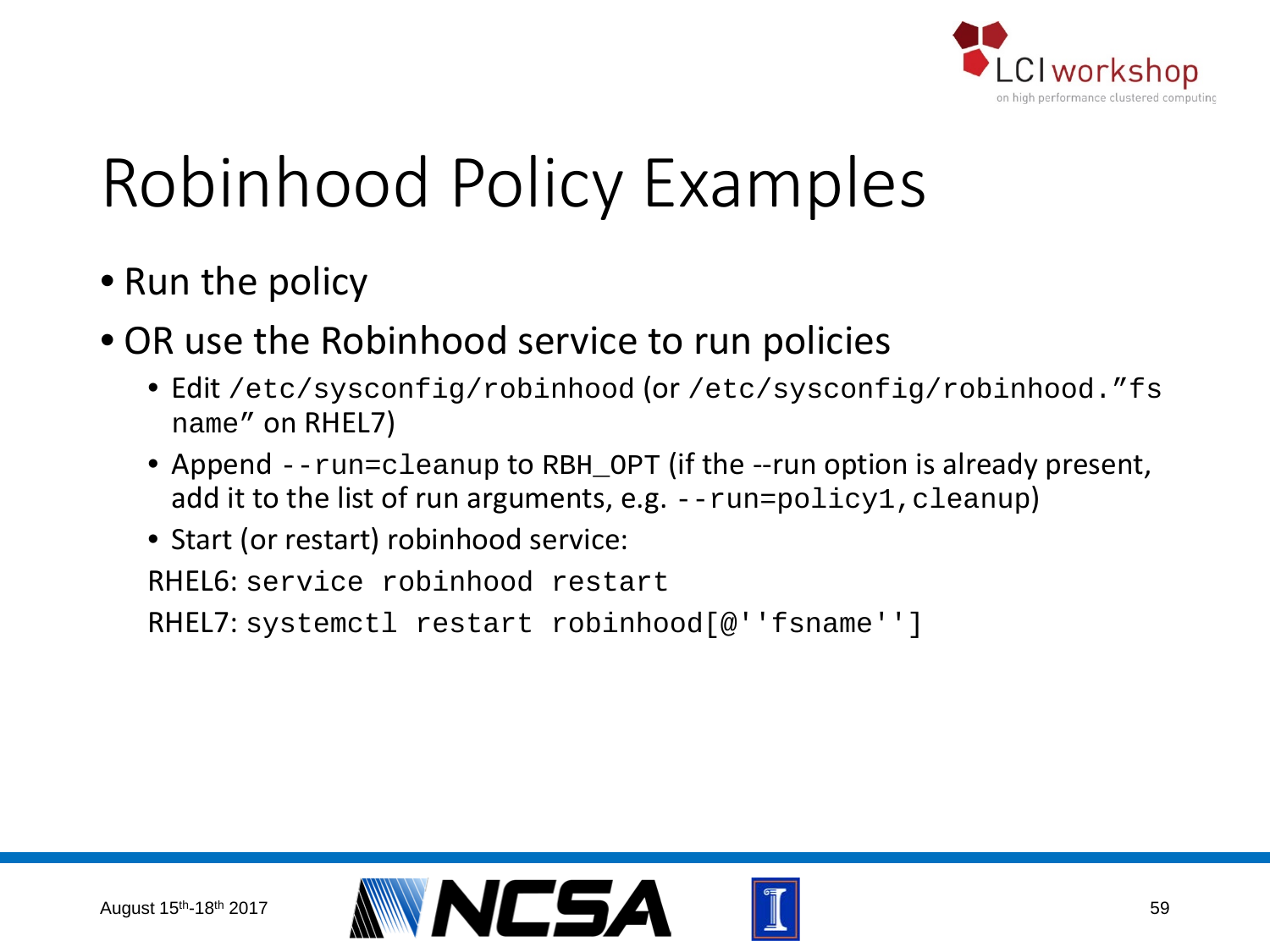

### Robinhood Reports

# filesystem entries: # rbh-report --fs-info type , count, volume, avg\_size dir, 1780074, 8.02 GB, 4.72 KB file, 21366275, 91.15 TB, 4.47 MB symlink, 496142, 24.92 MB, 53

# user info, split by group # rbh-report -u bar -S user , group, type, count, spc\_used, avg\_size bar , proj1, file, 4, 40.00 MB, 10.00 MB bar , proj2, file, 3296, 947.80 MB, 273.30 KB bar , proj3, file, 259781, 781.21 GB, 3.08 MB

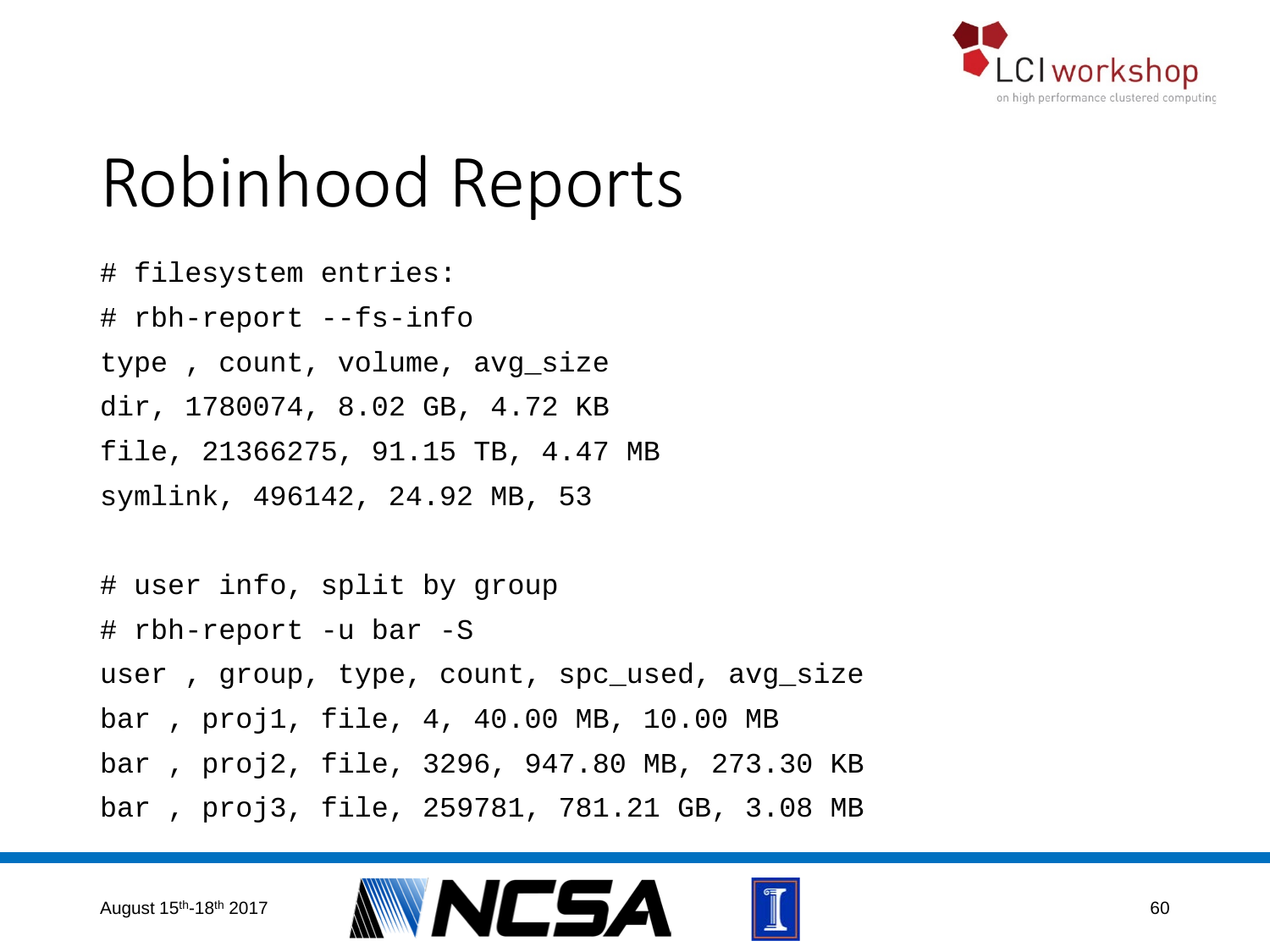

### Robinhood Reports

# file size profile for a given user # rbh-report -u foo --szprof user, type, count, volume, avg\_size, 0, 1~31, 32~1K-, 1K~31K, 32K~1M-, 1M~31M, 32M~1G-, 1G~31G, 32G~1T-, +1T foo , dir, 48, 1.48 MB, 31.67 KB, 0, 0, 0, 26, 22, 0, 0, 0, 0, 0 foo , file, 11055, 308.16 GB, 28.54 MB, 2, 0, 14, 23, 5276, 5712,<br>9, 17, 2, 0 # top disk space consumers # rbh-report --top-users rank, user, spc used, count, avg size 1, usr0021 , 11.14 TB, 116396, 100.34 MB 2, usr3562 , 5.54 TB, 575, 9.86 GB 3, usr2189 , 5.52 TB, 9888, 585.50 MB 4, usr2672 , 3.21 TB, 238016, 14.49 MB 5, usr7267 , 2.09 TB, 8230, 266.17 MB



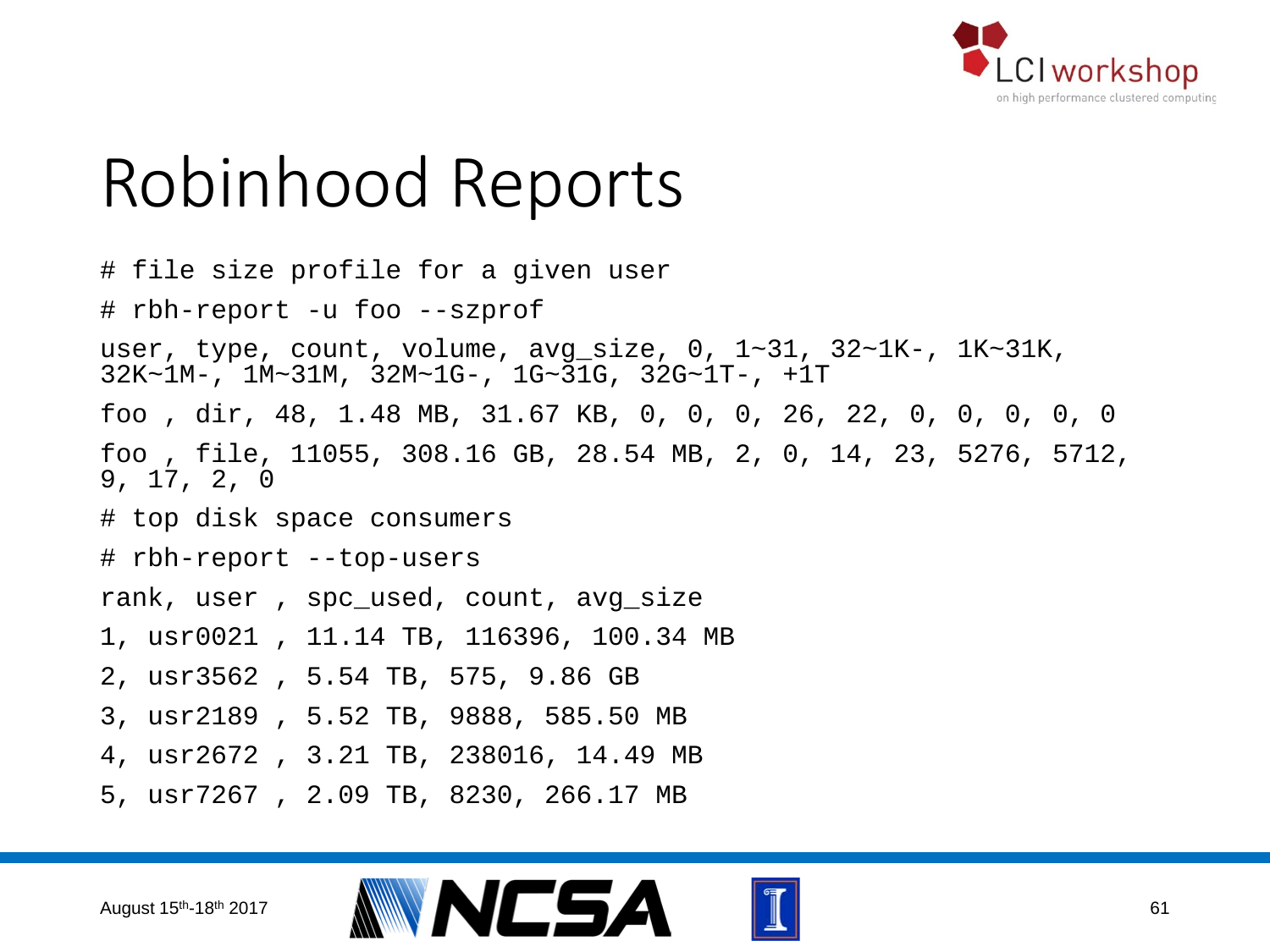

### Robinhood Tools

• rbh-find: Clone of the "find" command that searches the Robinhood DB instead of the filesystem to find objects matching the passed criteria

# rbh-find /mnt/lustre/dir -u root -size +32M -mtime +1h -ost 2  $-1s$ 

- rbh-du: Clone of the "du" command that uses the Robinhood DB instead of the filesystem to calculate disk usage
- # rbh-du -H -u foo /mnt/lustre/dir.3 45.0G /mnt/lustre/dir.3

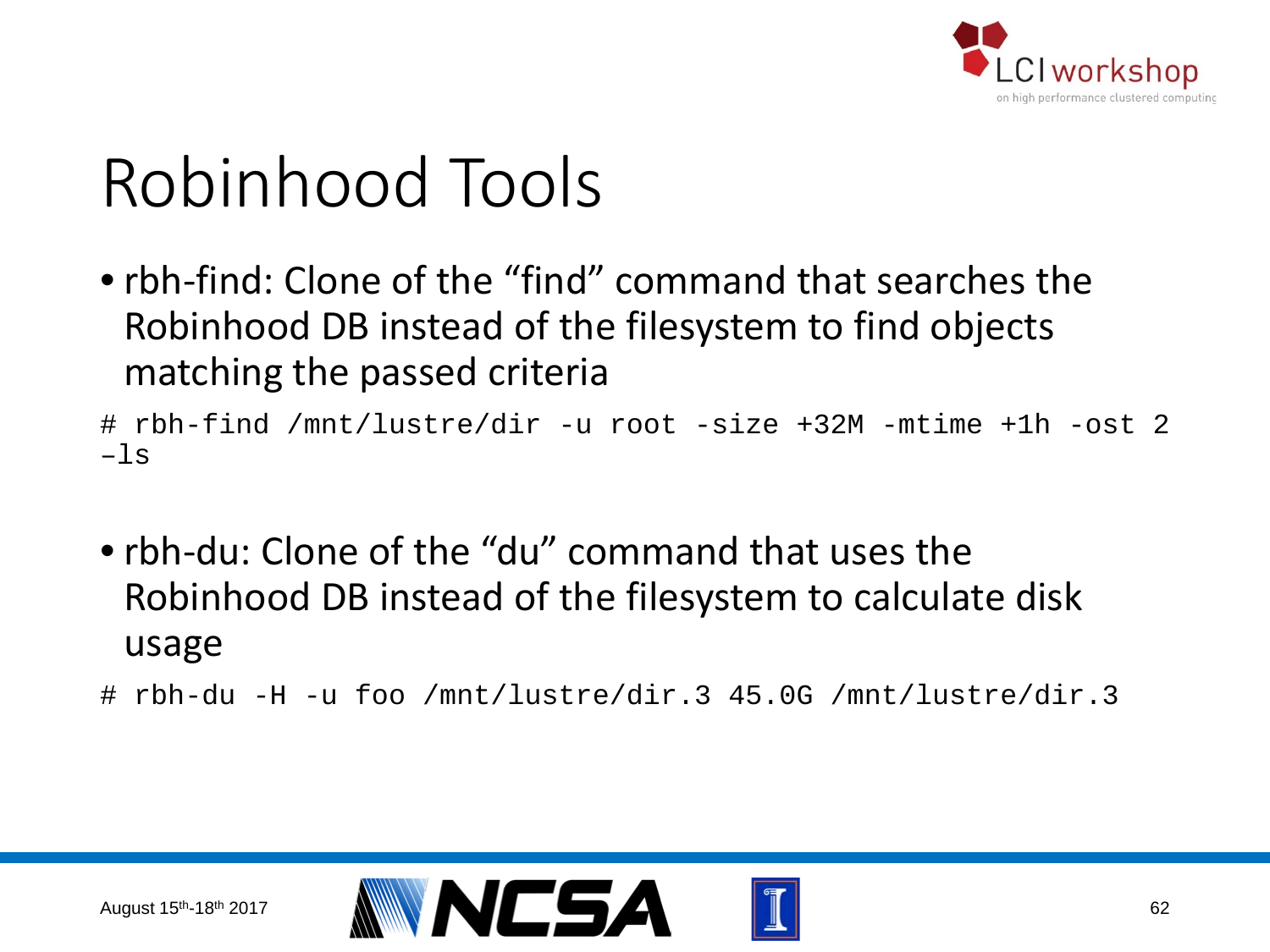

## LNet Routing

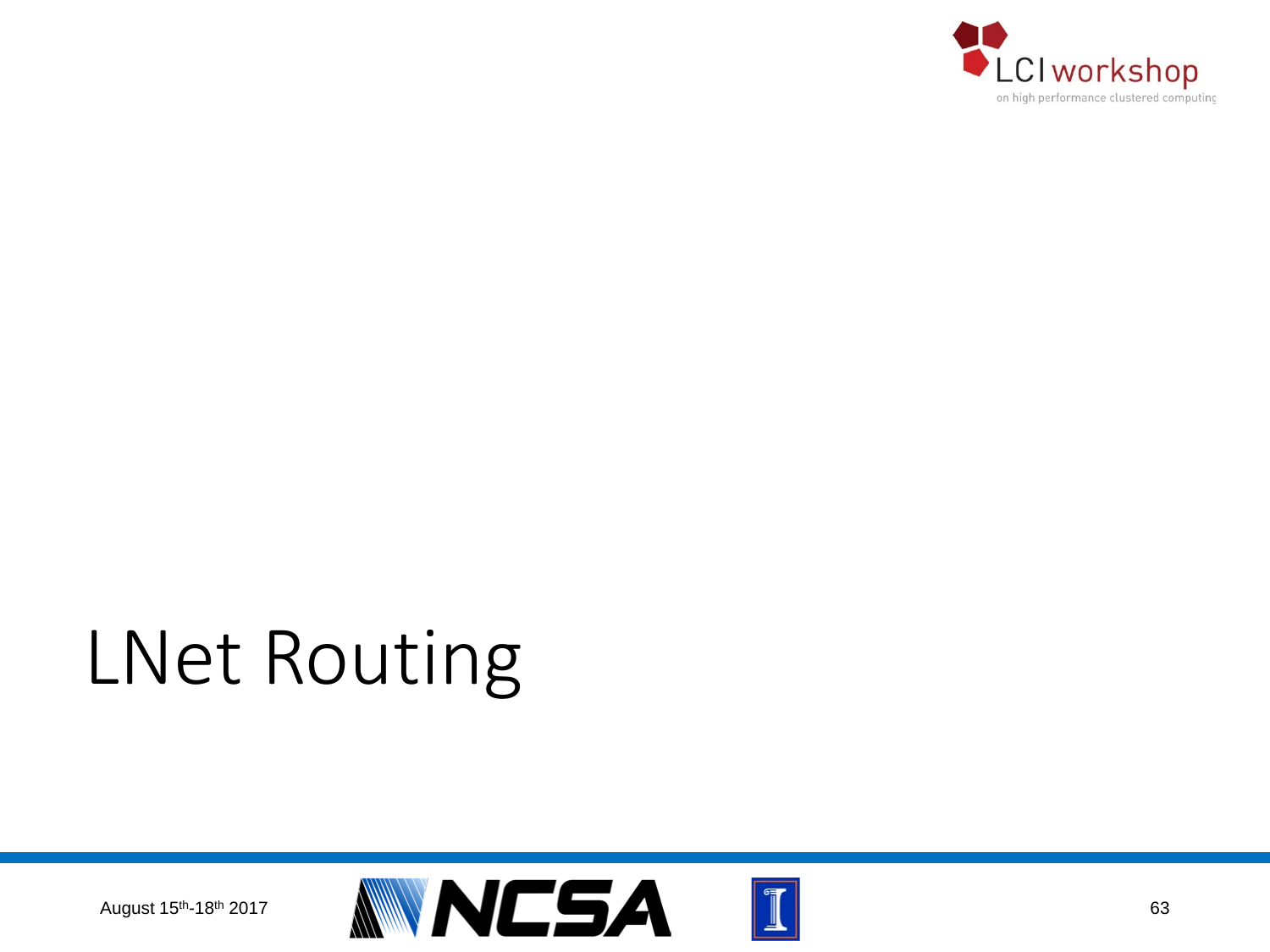

## LNet Routing Overview

#### • Configuring LNet is optional

• LNet will use the first TCP/IP interface it discovers on a system if it is loaded using the lctl network up command.

#### • LNet configuration is required if:

- Using Infiniband
- Using multiple Ethernet interfaces

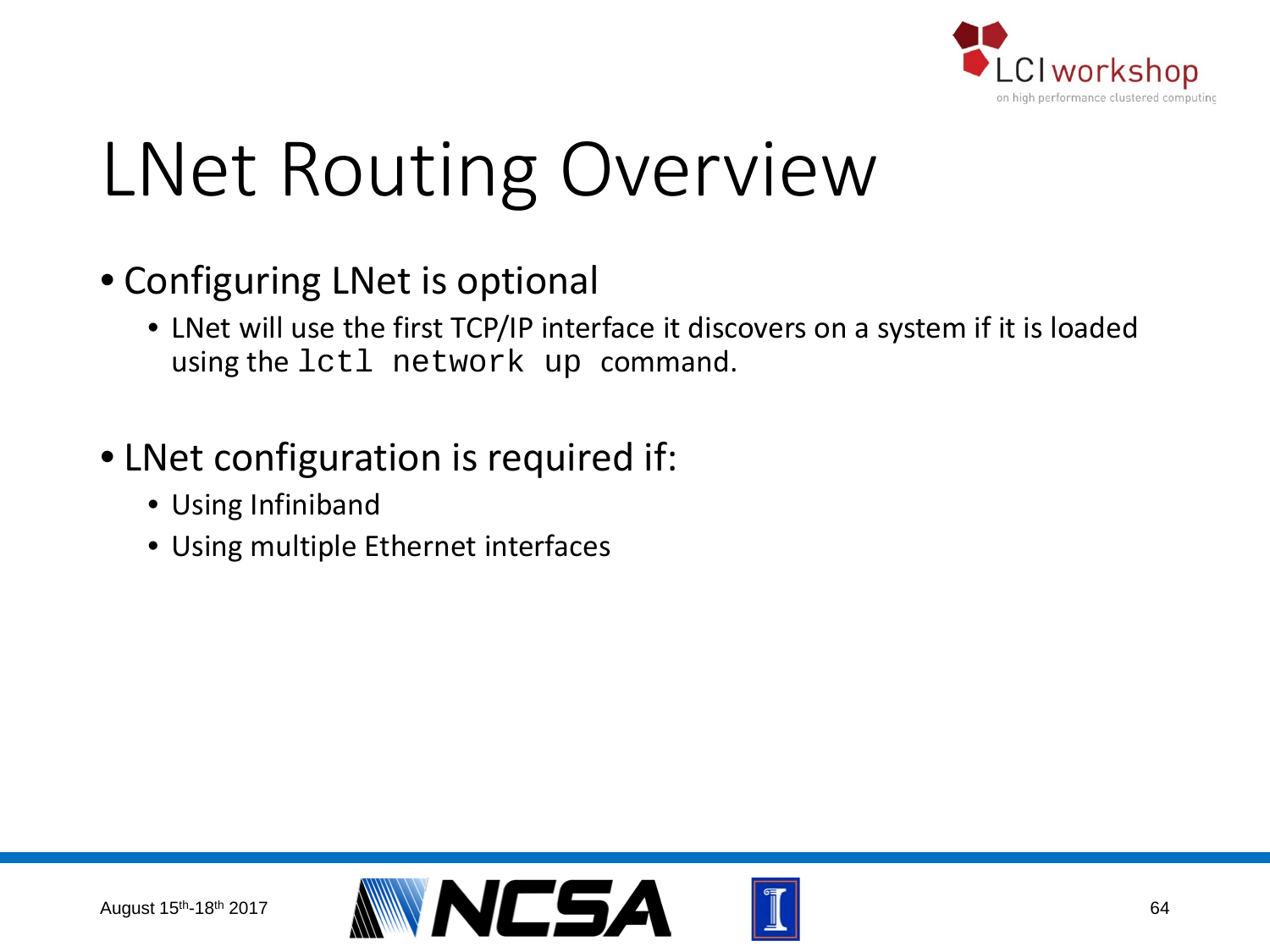

### LNet Routing Overview



Image Credit: lustre.org

August 15th-18th 2017



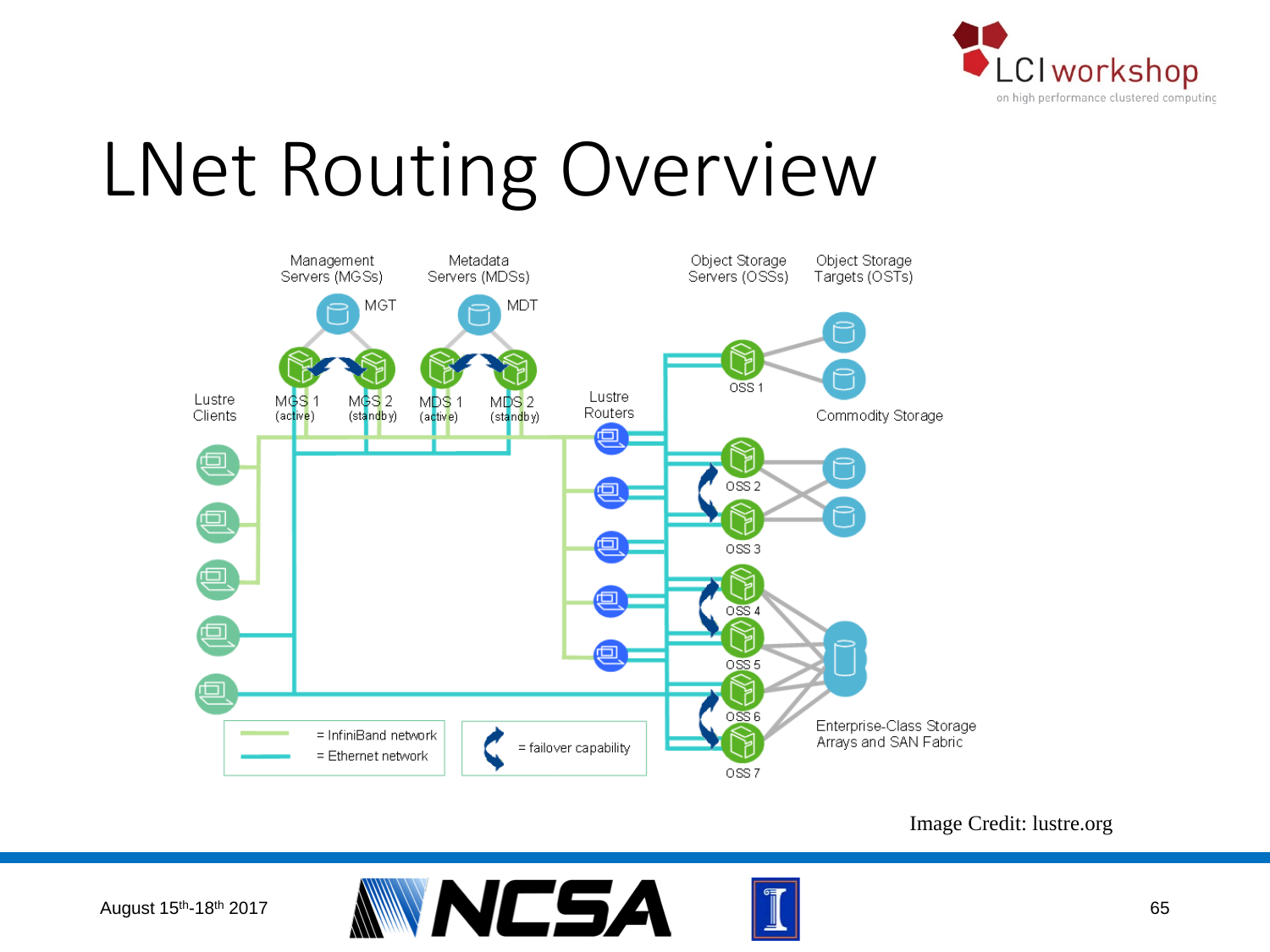

## LNet Routing Overview

- Routes are typically set to connect to segregated subnetworks or to cross connect two different types of networks such as tcp and o2ib
- The LNet routes parameter specifies a colon-separated list of router definitions. Each route is defined as a network number, followed by a list of routers.
- Bidirectional routing example:

```
options lnet 'ip2nets="tcp0 10.1.0.*; \
   o2ib0(ib0) 10.11.0.[1-128]"' 'routes="tcp0 10.11.0.[1-8]@o2ib0; \
   o2ib0 10.1.0.[1-8]@tcp0"'
```
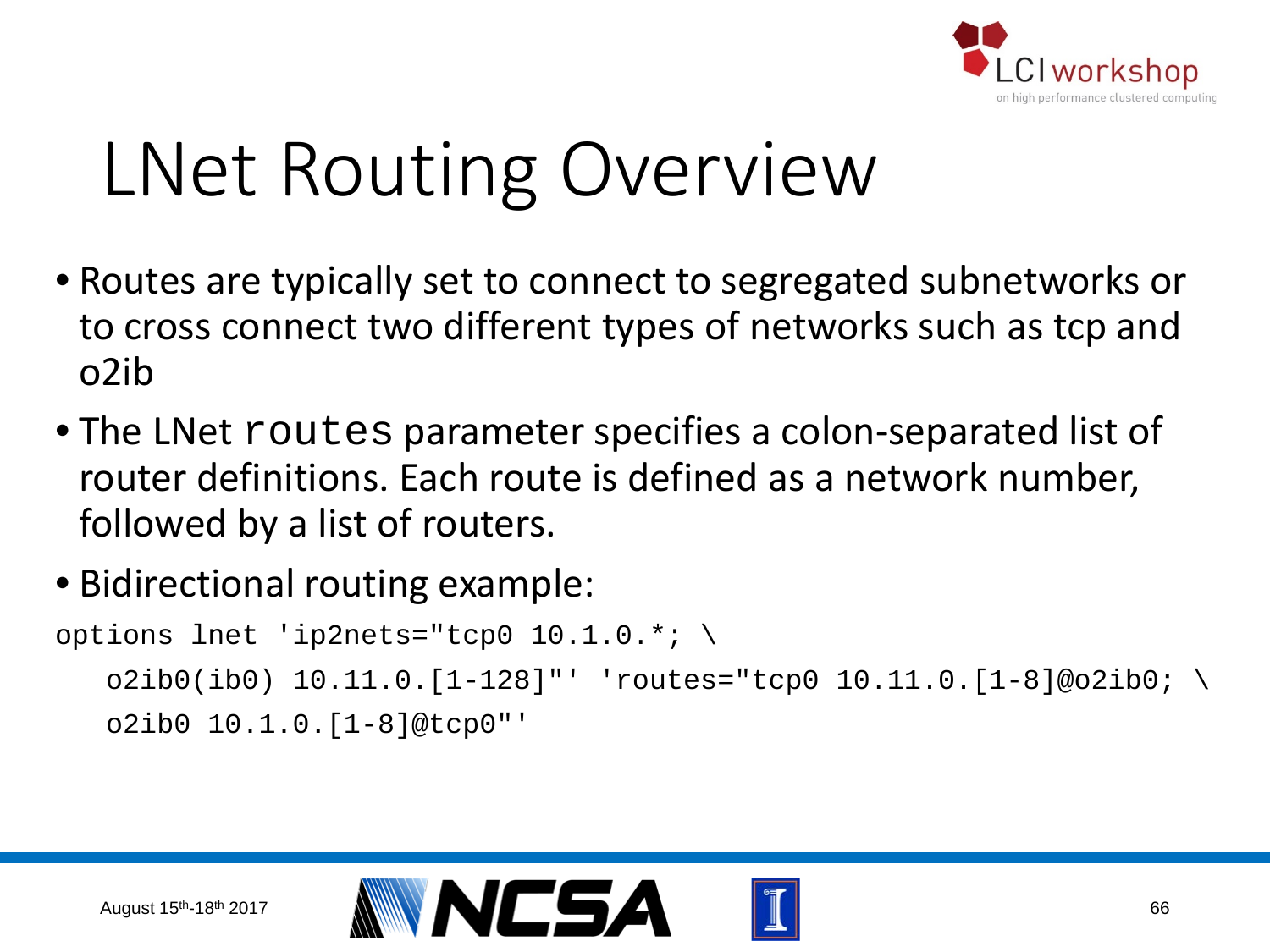

## Configuring LNet

- LNet kernel module (lnet) parameters specify how LNet is to be configured to work with Lustre
	- networks Specifies the networks to be used.

options lnet networks=tcp0(eth0),o2ib(ib0)

• ip2nets - Lists globally-available networks, each with a range of IP addresses. LNet then identifies locally-available networks through address list-matching lookup.

options lnet 'ip2nets="tcp0(eth0) 10.1.0.[2,4]; tcp0 10.1.0.\*; o2ib0 10.11.1.\*"'

• Use one or the other. Ip2nets is nice to allow one lnet.conf across a cluster.

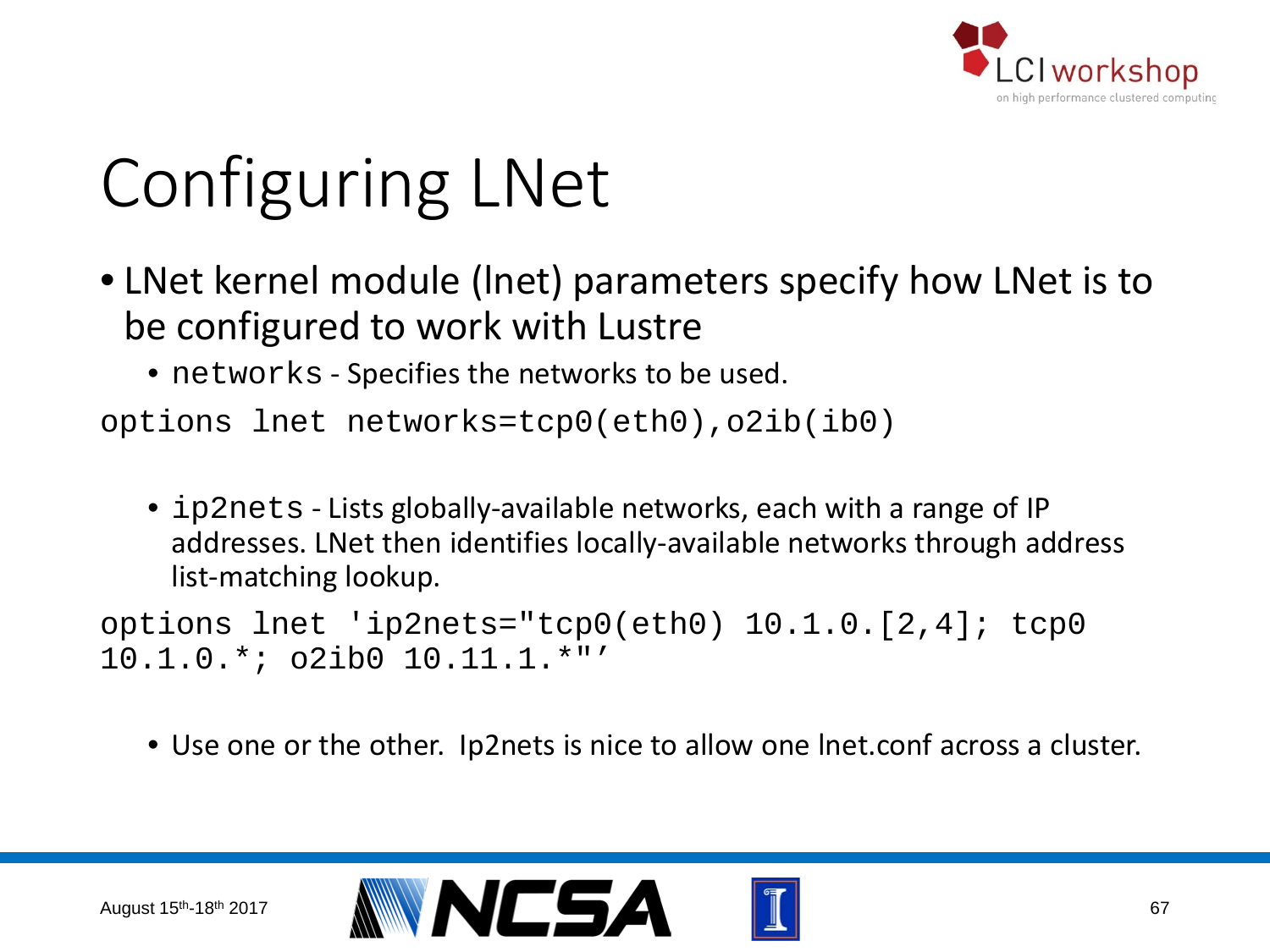

### LNet Configuration

- In Lustre 2.7 DLC Dynamic LNet Configuration
- Inetctl utility can be used to configure LNet dynamically.
	- Add/Remove Networks
	- Add/Remove Routes
	- Enable/Disable Routing
	- Not everything is dynamically configurable

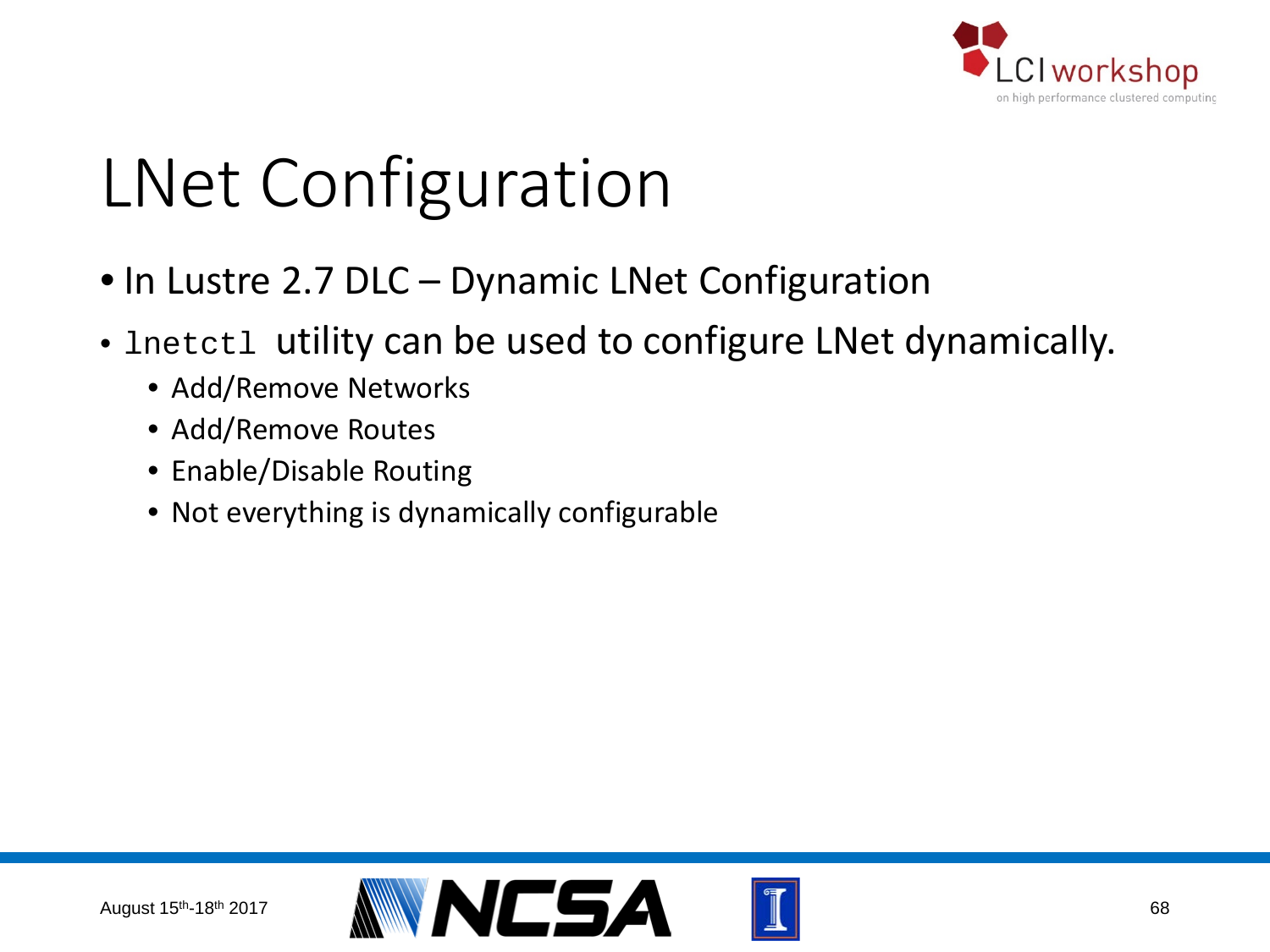

# LNet Routing Sends/Receives

#### **Receives**

- Additional credit accounting when routers receive a message destined for another peer
- These credits account for resources used on the router node
- Peer Router Credit
	- Governs the number of concurrent receives from a single peer
- Router Buffer Credit
	- Router has limited number of three different sized buffers: tiny, small, large
	- Router buffer credits ensure we only receive if an appropriate buffer is available

### **Sends**

- Every lnet\_send() uses a peer credit and a network interface credit
	- except loopback interface NI: 0@lo



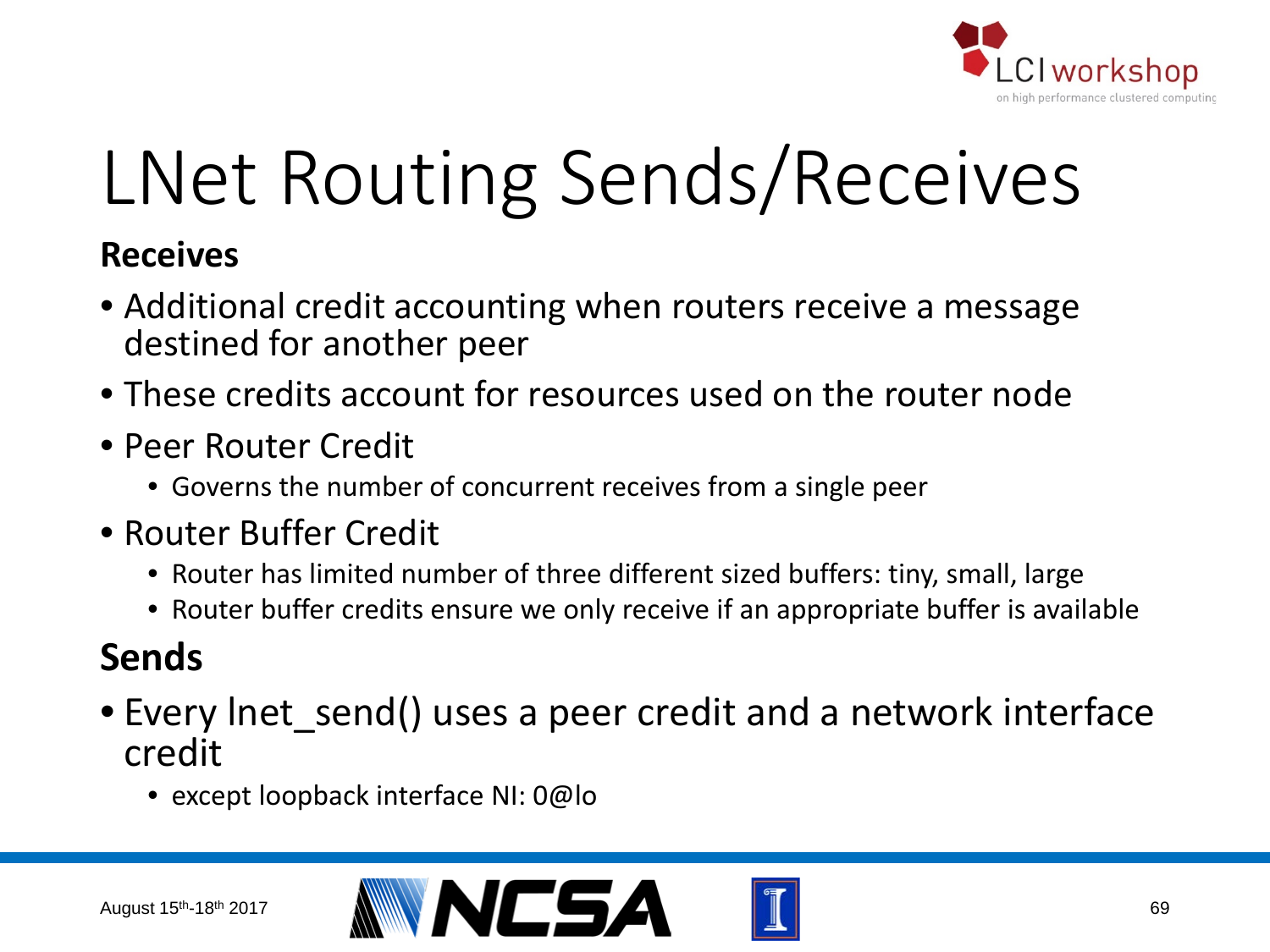

### LNet Credits

- Max rpcs in flight and max pages per rpc, addressed later… effect router credits
- 4MB I/Os associate additional LNet memory descriptors with a bulk operation. LNet MTU is still 1MB
- The total number of messages (and thus credits) required to complete bulk reads and writes is lower for transfers > 1MB

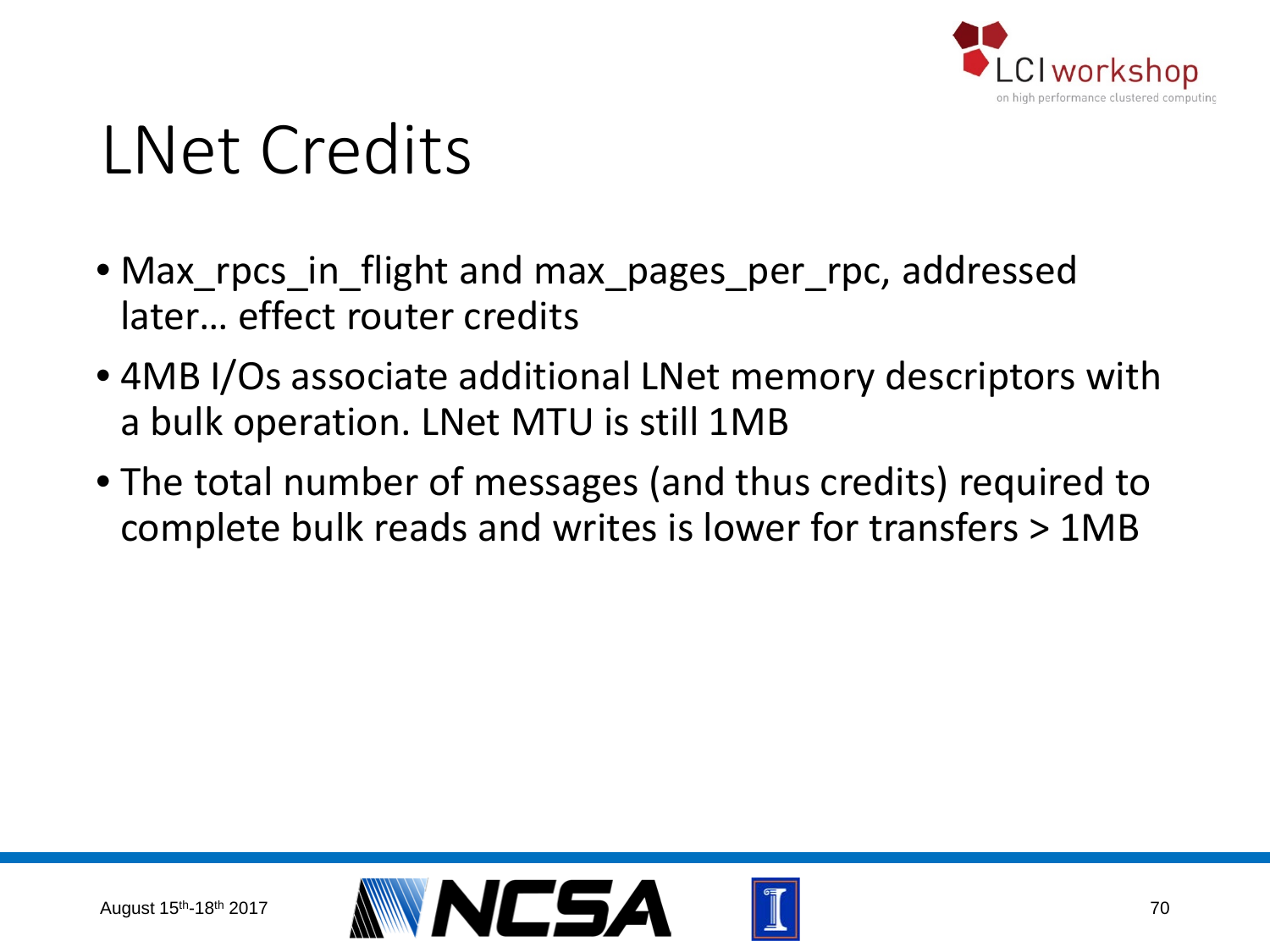

### LNet Credits

• lctl set\_param osc.\*.max\_pages\_per\_rpc=1024

|                  | 256 pages/RPC    | 1024 pages/RPC   |
|------------------|------------------|------------------|
| <b>1MB Write</b> | 1 RPC, 2 Credits | 1 RPC, 2 Credits |
| 2MB Write        | 2 RPC, 4 Credits | 1 RPC, 3 Credits |
| <b>3MB Write</b> | 3 RPC, 6 Credits | 1 RPC, 4 Credits |
| <b>4MB Write</b> | 4 RPC, 8 Credits | 1 RPC, 5 Credits |

# of bulk write RPCs sent and peer credits taken for bulk transfer by a single client for different sized writes (read case is the same)

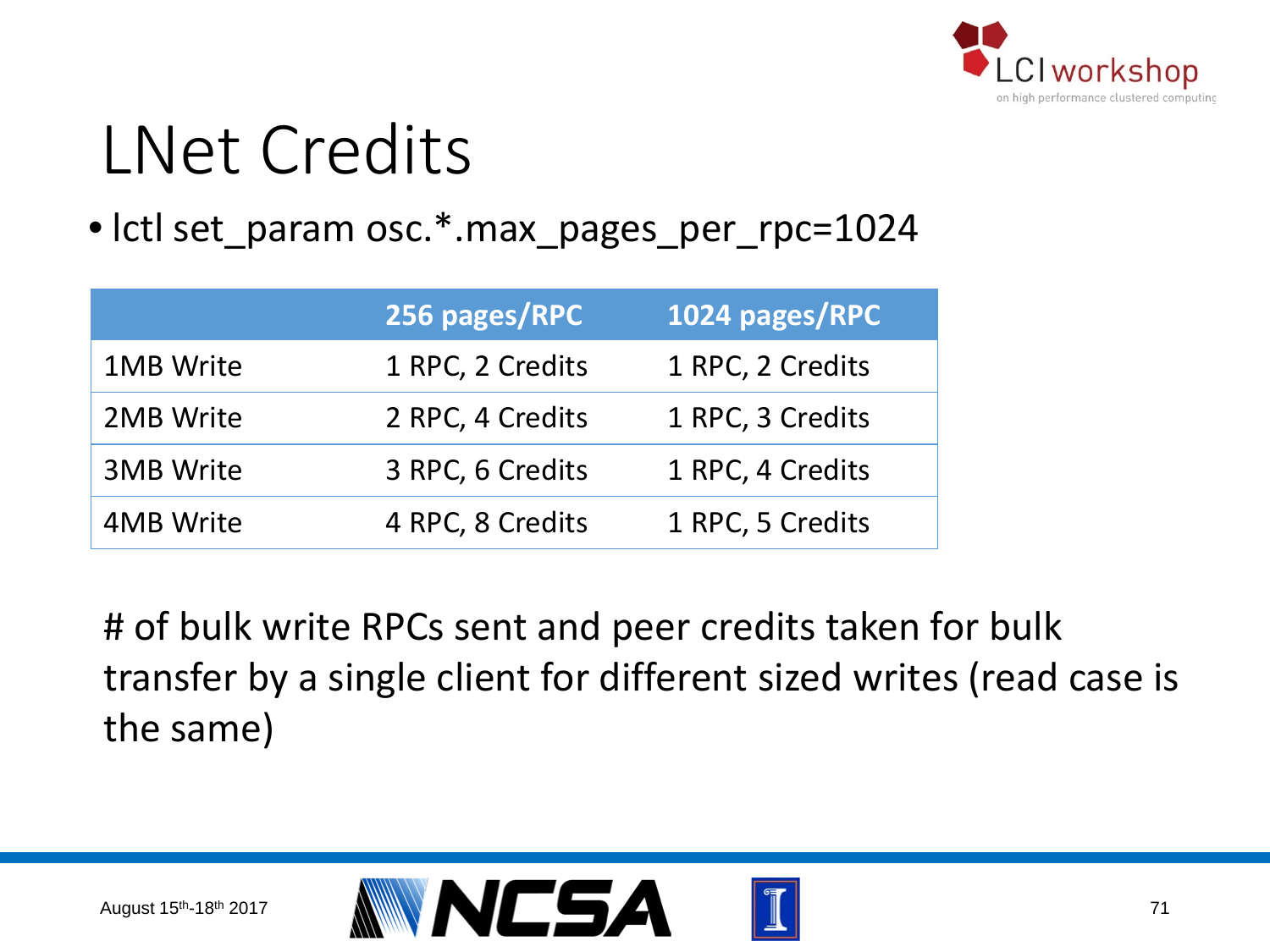

## Lustre Client Tuning

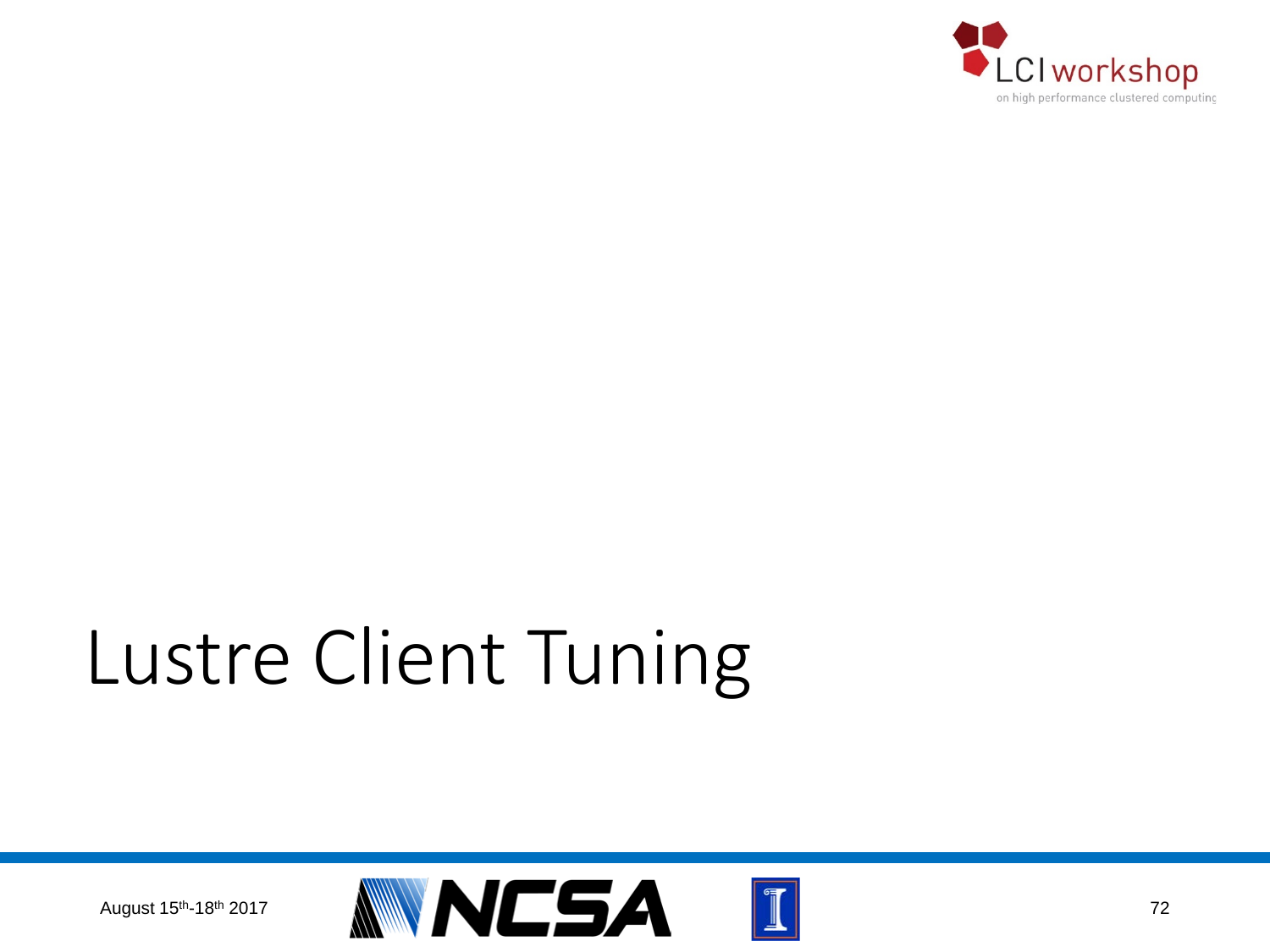

## Lustre Client Tuning

- Max\_rpcs\_in\_flight
	- Max RPCS in flight between OSC and OST
	- 1-256 Default: 8

/proc/fs/lustre/osc/<OST name>/max\_rpcs\_in\_flight

lctl set param osc.\*.max rpcs in flight=256

#### • Max\_pages\_per\_rpc

- Max number of 4K pages per RPC
- 256 =  $1MB$  per RPC

/proc/fs/lustre/osc/<OST name>/max\_pages\_per\_rpc

lctl get\_param osc.\*.max\_pages\_per\_rpc

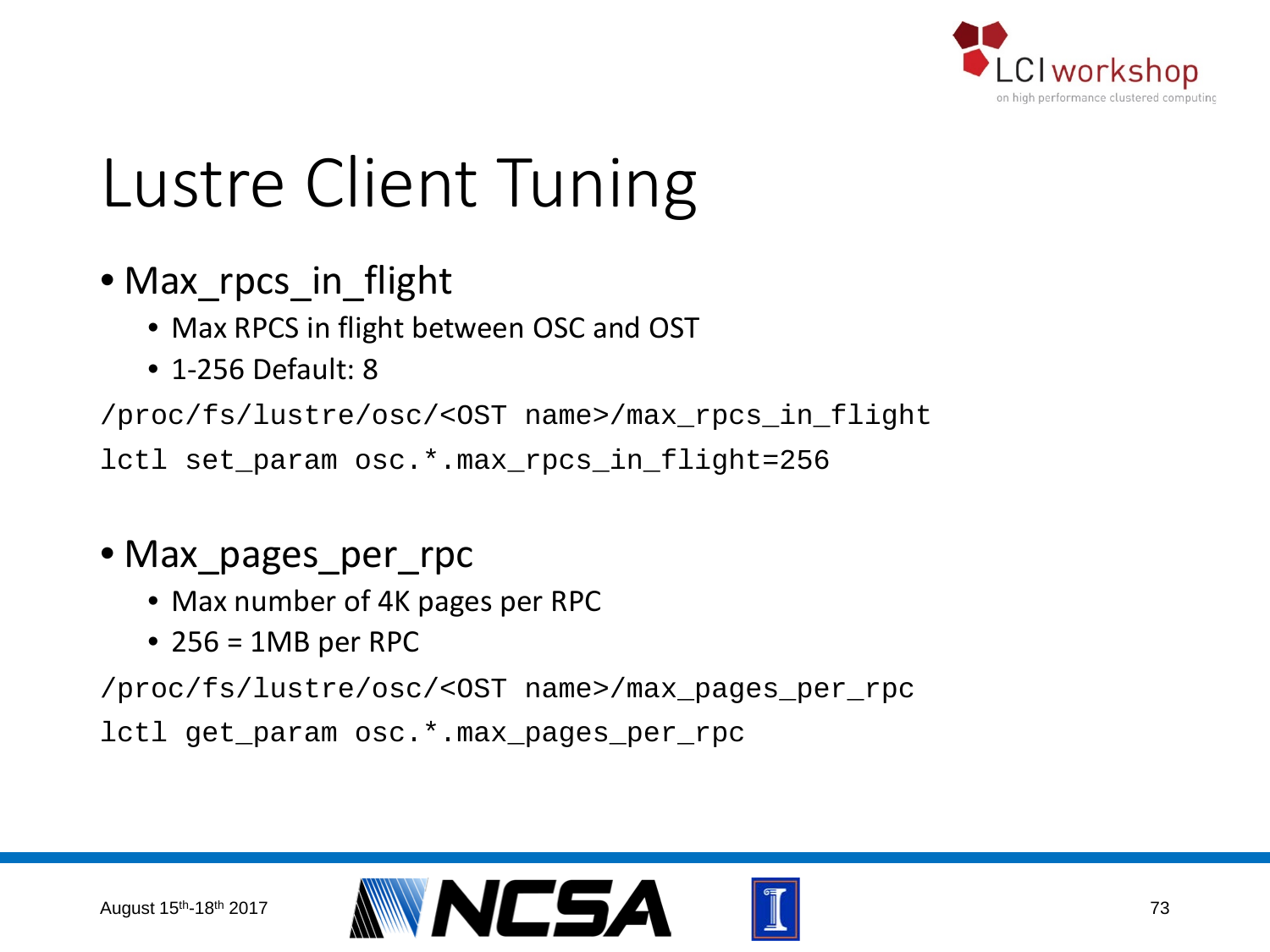

# Lustre Client Tuning

- Max\_dirty\_mb
	- Maximum MBs of dirty data that can be written and queued on a client
	- Set per OST
	- Default: 32MB, MAX: 1024MB

/proc/fs/lustre/osc/<OST name>/max\_dirty\_mb

lctl get\_param osc.\*.max\_dirty\_mb

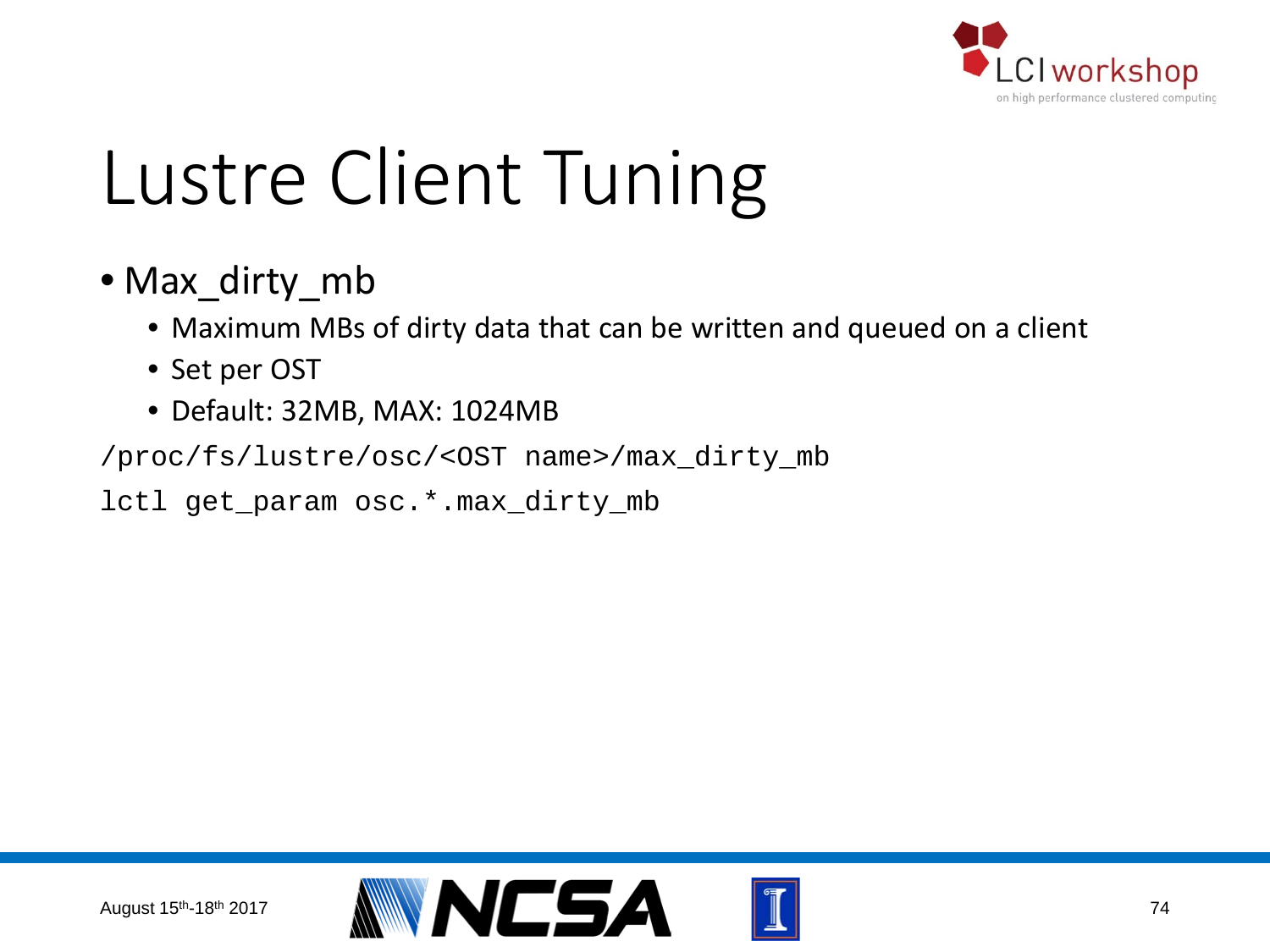

## Resources

- http://lustre.org/getting-started-with-lustre/
- http://lustre.ornl.gov/lustre101-courses/
- http://opensfs.org/lug-2017/
- https://www.eofs.eu



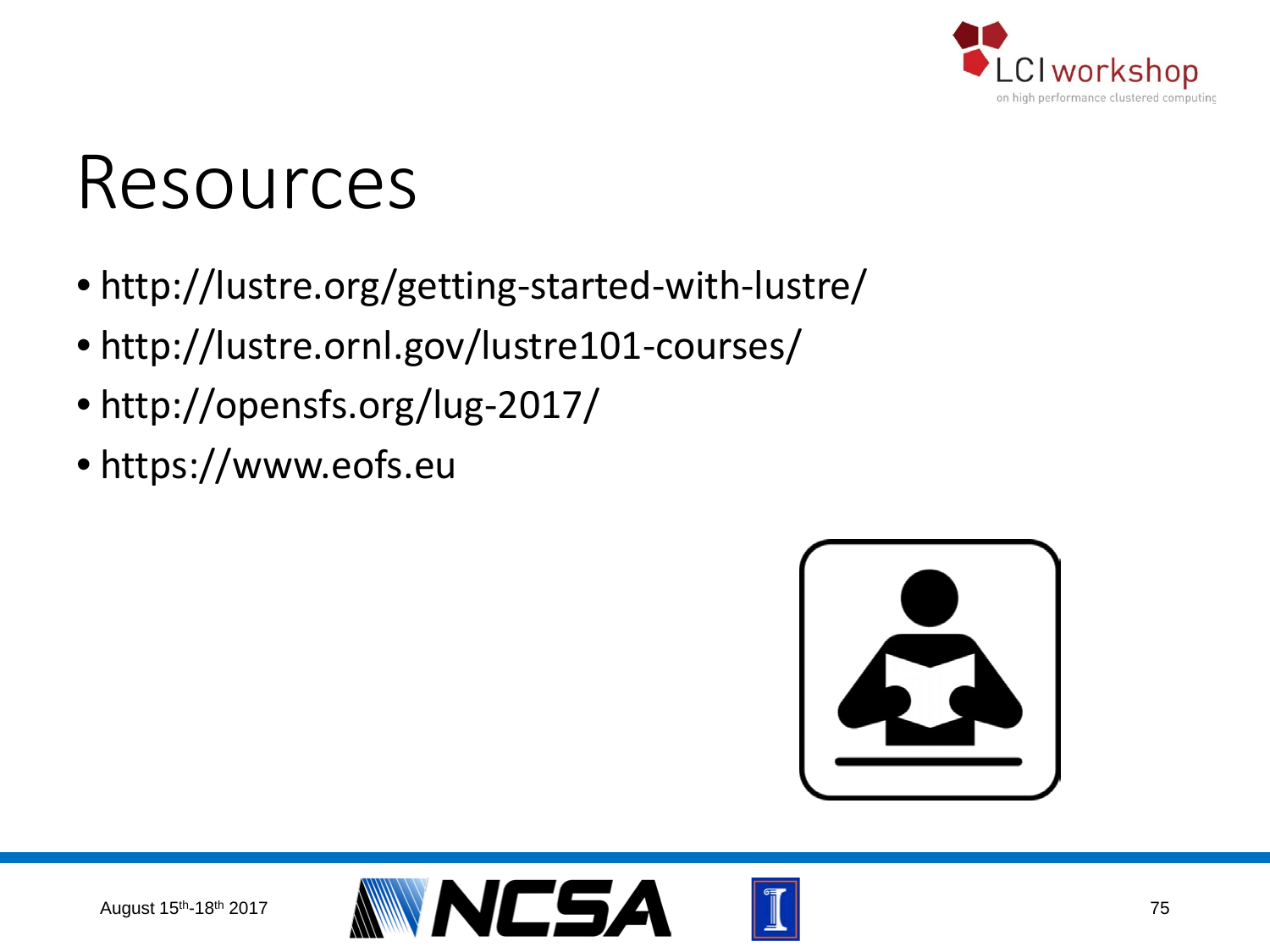

# Acknowledgements

- Members of the SET group at NCSA for slide creation and review
- Members of the steering committee for slide review